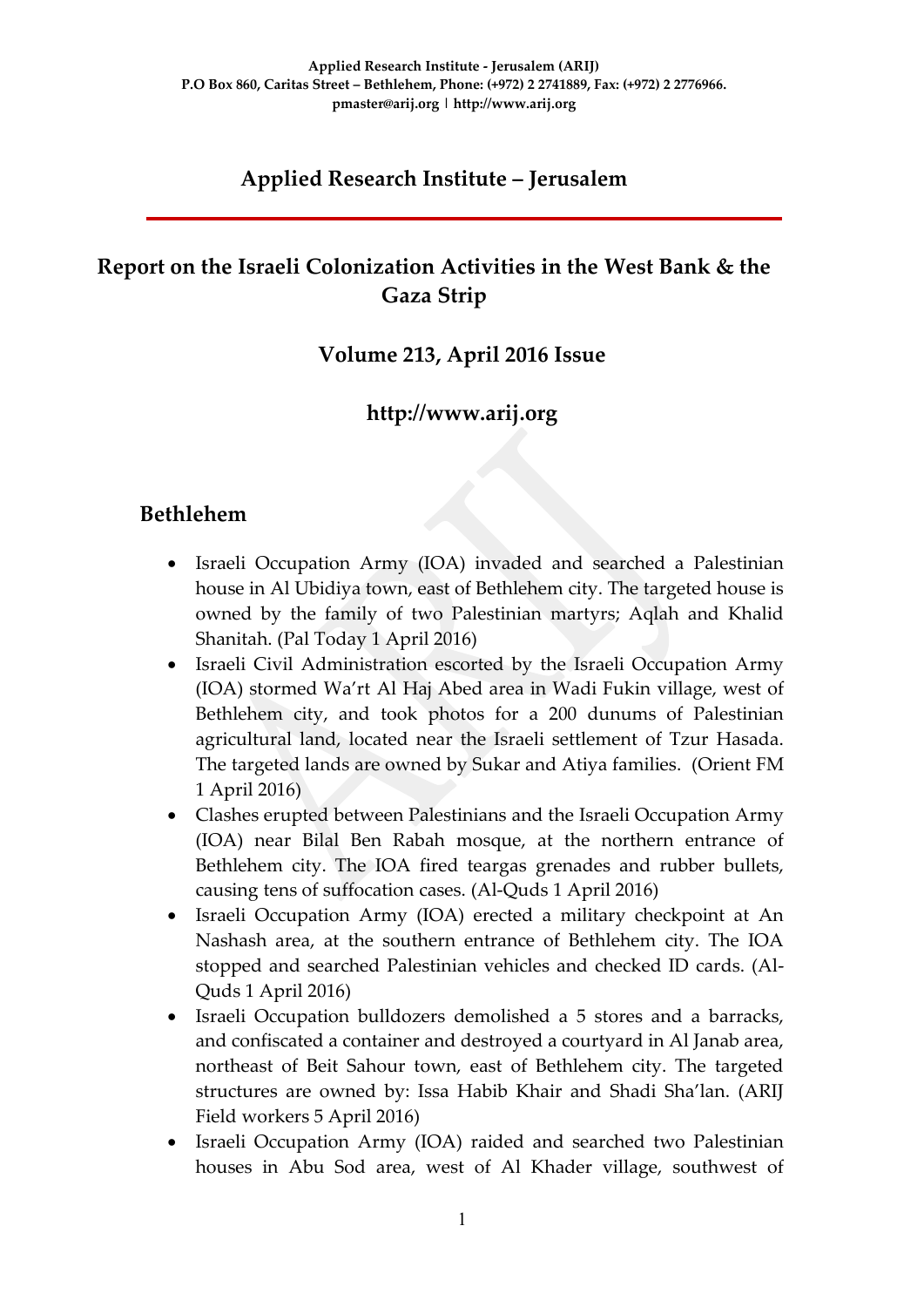Bethlehem city. The targeted houses are owned by: Mahmoud Hussen Musa and Ahmed Abu Al Hatab. (ARN 6 April 2016)

- Israeli Occupation Army (IOA) raided a Palestinian print-shop in Ad-Duheisha refugee camp, south of Bethlehem city, destroyed some of its contents and confiscated printers. The targeted structure is owned by Akram Shufat. Clashes erupted between Palestinians and the IOA, where the IOA fired teargas grenades and rubber bullets at Palestinians. (Al-Quds 6 April 2016)
- Israeli Occupation Army (IOA) stormed Al Khader village, southwest of Bethlehem city. Clashes erupted between Palestinians and the IOA, where the IOA fired rubber bullets and teargas grenades, causing a number of suffocation cases and the injury of 6 Palestinians. During the clashes, the IOA arrested three Palestinians. (Al-Quds 7 April 2016)
- Israeli Occupation Army (IOA) and Israeli bulldozers stormed Al Mastasi area in Al Khader village, southwest of Bethlehem city, and razed tens dunums of agricultural land and uprooted 200 trees. The targeted land is owned by Abdalla Attalla Ghnem. Noted that the targeted land located near the Israeli settlement of Neve Daniyyial. (RB2000 7 April 2016)
- Iyad Manasra ( 29 years) was injured after an Israeli jeep ran over him in Ad-Dhuheisha refugee camp, south of Bethlehem city. Noted that the Israeli Occupation Army (IOA) invaded the camp and clashes with the Palestinians, where the IOA fired teargas grenades, causing tens of suffocation cases. (Al-Quds & Orient FM 8 April 2016)
- **Israel begins work on new section of separation wall.** Israel began construction on a new section of its separation barrier in the occupied West Bank on Thursday near a Palestinian Christian town, according to the AFP news agency. Cranes began lifting eight-metre-high blocks into place near Beit Jala, south of Jerusalem and close to Bethlehem, on Thursday, an AFP photographer said. Nicola Khamis, mayor of Beit Jala, condemned what he said he saw as a land grab amid fears that the new section would cut Palestinians off from their olive groves. "This land is for our families, our children," he said by phone from the bridge next to the construction site. The Israeli army referred questions to the defence ministry, which did not immediately respond, AFP reported. Residents of Beit Jala fear the construction of the wall may lead to the expansion of the nearby Israeli settlements of Gilo and Har Gilo. Khamis said they hoped to battle the wall's construction, with emergency strategy meetings planned, but he conceded they had no further appeals within the Israeli legal system. After a nine-year legal battle, Israel's high court ruled in July 2015 the wall was legitimate, making only small adjustments. "Without this land all the Christians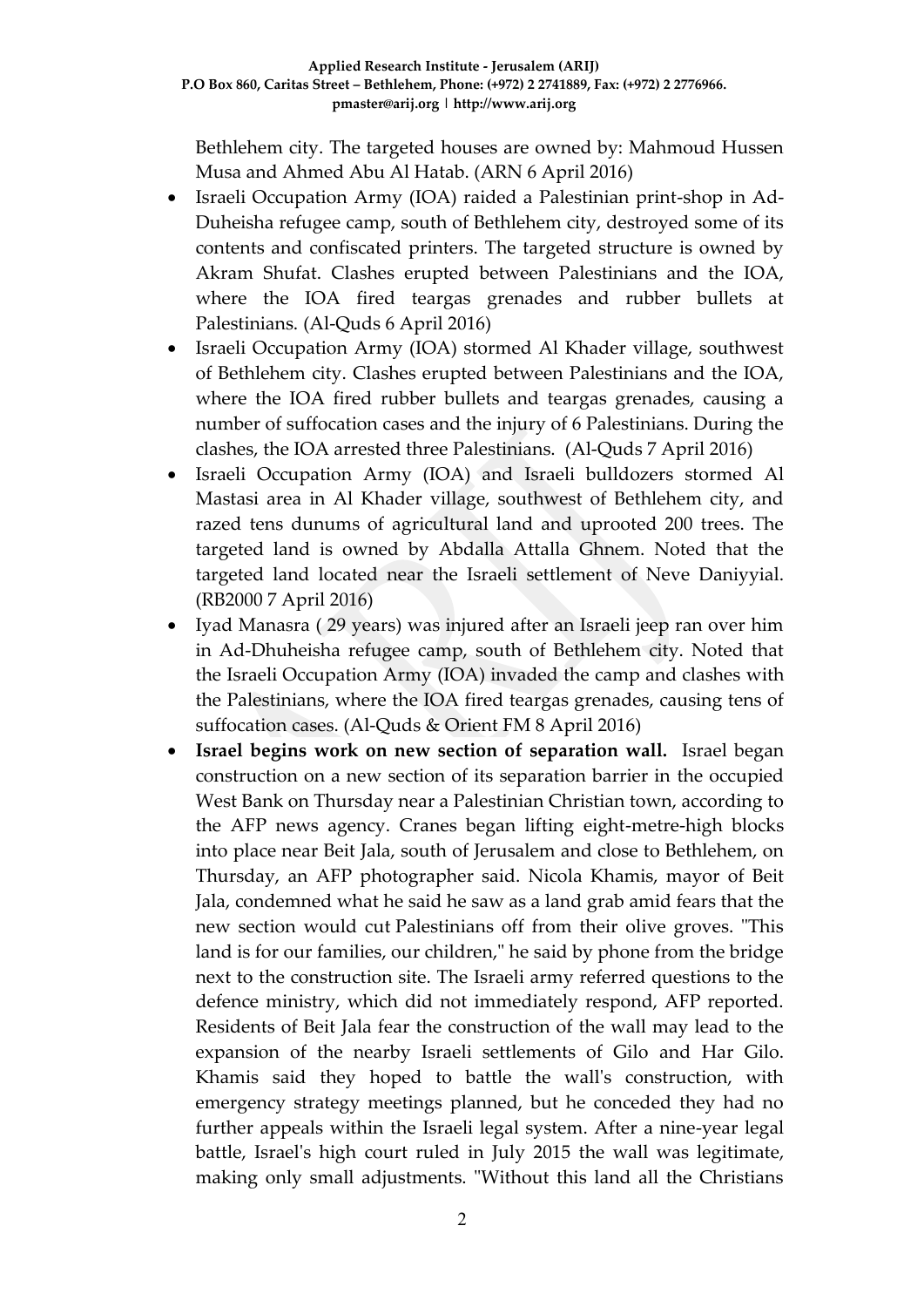will leave this country," Khamis said. "It is impossible to build in Beit Jala. We want to widen Beit Jala." Israel began building the barrier of walls and fences inside the occupied West Bank in 2002 at the height of the second Palestinian intifada, saying it was crucial for security. The Palestinians see it as a land grab aimed at stealing part of their future state and call it the "apartheid wall". "It is consistent with the Israeli government's policy of consolidating apartheid in the West Bank," Xavier Abu Eid, a spokesman for the Palestine Liberation Organization, said of Thursday's construction. "It destroys the prospects for Bethlehem to grow". In a non-binding decision, the International Court of Justice ruled in 2004 that construction of the barrier was illegal. The UN General Assembly has also called for it to be dismantled. [\(Middle East Eye](http://www.middleeasteye.net/news/israel-starts-construction-new-section-separation-wall-1369365365#sthash.gU2CpAUk.dpuf?link_id=1&can_id=b14d9ef5da2e08132fdffe60370aa792&source=email-what-were-reading-israels-separation-barrier-expands&email_referrer=what-were-reading-israels-separation-barrier-expands&email_subject=what-were-reading-israels-separation-barrier-expands) 8 April 2016)

- Israeli Occupation Authorities handed out military orders to demolish four Palestinian houses in Ein Jawiza area, north of Al Walaja village in Bethlehem Governorate. (Al-Quds & ARIJ Field Workers 10 April 2016)
- Clashes erupted between Palestinians and the Israeli Occupation Army (IOA) in Ayda and Al Azza refugee camps, north of Bethlehem city. The IOA fired teargas and stun grenades. During the operation, the IOA surrounded a Palestinian house and fired teargas grenades at it. Also, the IOA stormed a house and summoned Fadi Jehad Al 'Adaween and Akram Riziq Al Barbari (37 years) to interview the Israeli Intelligence Police. (Orient FM & Maannews 11 April 2016)
- Israeli settlers living in Neve Daniyyel settlement destroyed 8 dunums of Palestinian agricultural land in Ras Salah area in Al Khader village, southwest of Bethlehem city. The targeted land is owned by Ibrahim Salah Shekhah. (Al-Quds 11 April 2016)
- Israeli Occupation bulldozers demolished three Palestinian houses Ein Jowiza area, north of Al Walaja village, west of Bethlehem city. The targeted houses are owned by Maher Mahmoud Abu Khiarah, Issa Al Quntar and Abeda Al Muhtaseb. Noted that on the 10<sup>th</sup> of April 2016, stormed the aforementioned area and handed out military orders to demolish 4 Palestinian houses. (ARIJ Field Workers & RB2000 12 April 2016)
- Israeli Occupation Army (IOA) stormed Khallit Al Louza village, south of Bethlehem city. The IOA surrounded, stormed and searched a Palestinian house. (Al-Quds 13 April 2016)
- Israeli Occupation Army (IOA) raided and toured in the courtyards of two Palestinian schools in Al Khader village, southwest of Bethlehem city. (Al-Quds 14 April 2016)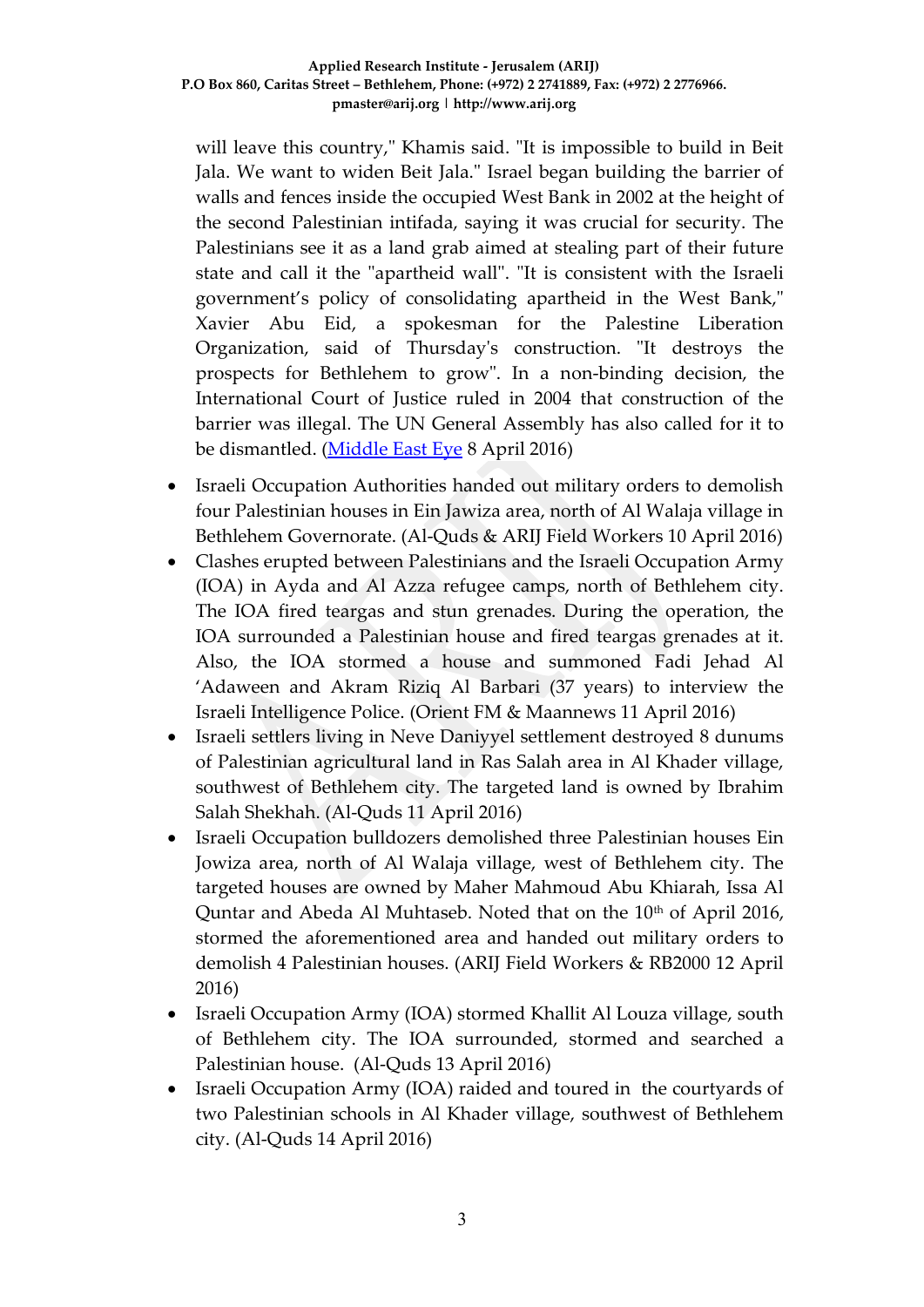- Clashes erupted between Palestinians and the Israeli Occupation Army (IOA) in Tuqu village, southeast of Bethlehem city. The IOA fired teargas and stun grenades, and rubber bullets, causing tens of suffocation cases. (Al-Ayyam 15 April 2016)
- Israeli Occupation Army (IOA) closed all the entrance of Bethlehem Governorate, and prevented Palestinians from entering or leaving the governorate. (Wafa 15 April 2016)
- Israeli settlers living in Neve Daniyyel settlement prevented a Palestinian farmer from entering his land in Al Khader village, southwest of Bethlehem city. The targeted land is owned by Suliman Salah. (PNN 16 April 2016)
- Clashes erupted between Palestinians and the Israeli Occupation Army (IOA) in Ayda refugee camp, north of Bethlehem city, after the IOA invade the camp and tried to arrest three Palestinians. (Pal Today 20 April 2016)
- Clashes erupted between Palestinians and the Israeli Occupation Army (IOA) in Al Azza refugee camp, north of Bethlehem city. During the clashes, the IOA arrested three Palestinians, identified as: Mohammad Majdi Al Azza, and Mohammad Sami Al Azza and his brother Omar. (Safa 21 April 2016)
- Israeli Occupation Army (IOA) stormed and searched a Palestinian house in Beit Fajjar village, south of Bethlehem city. The targeted house is owned by the family of the Palestinian martyr; Khalid Taqatiqah. (Wafa 21 April 2016)
- A Palestinian was injured after an Israeli settler hit him by his vehicle while he was near the Gilo 300 military checkpoint at the northern entrance of Bethlehem city. (Al-Watan Voice 21 April 2016)
- Israeli Occupation Army (IOA) erected closed the western entrance of Al Khader village, southwest of Bethlehem city, and prevented Palestinians from reaching Bethlehem city or leaving it. (Al-Quds 21 April 2016)
- **Military effectively shutting down Palestinian quarries in Beit Fajjar to aid de facto annexation of area.** On the morning of Monday, 21 March 2016, Israeli Civil Administration and military forces came to the area of Beit Fajjar, a Palestinian town that lies between Bethlehem and Hebron, and raided four Palestinian owned quarries. The raid was the second in the area that month, only a week after the previous one on Monday, 14 March. The forces shut down operations in the quarries, assaulted workers and confiscated expensive equipment without which the quarries cannot function. In their testimony to B'Tselem field researcher Manal al-J'abri, the owners of two of the raided quarries related that since 2008, such raids take place twice a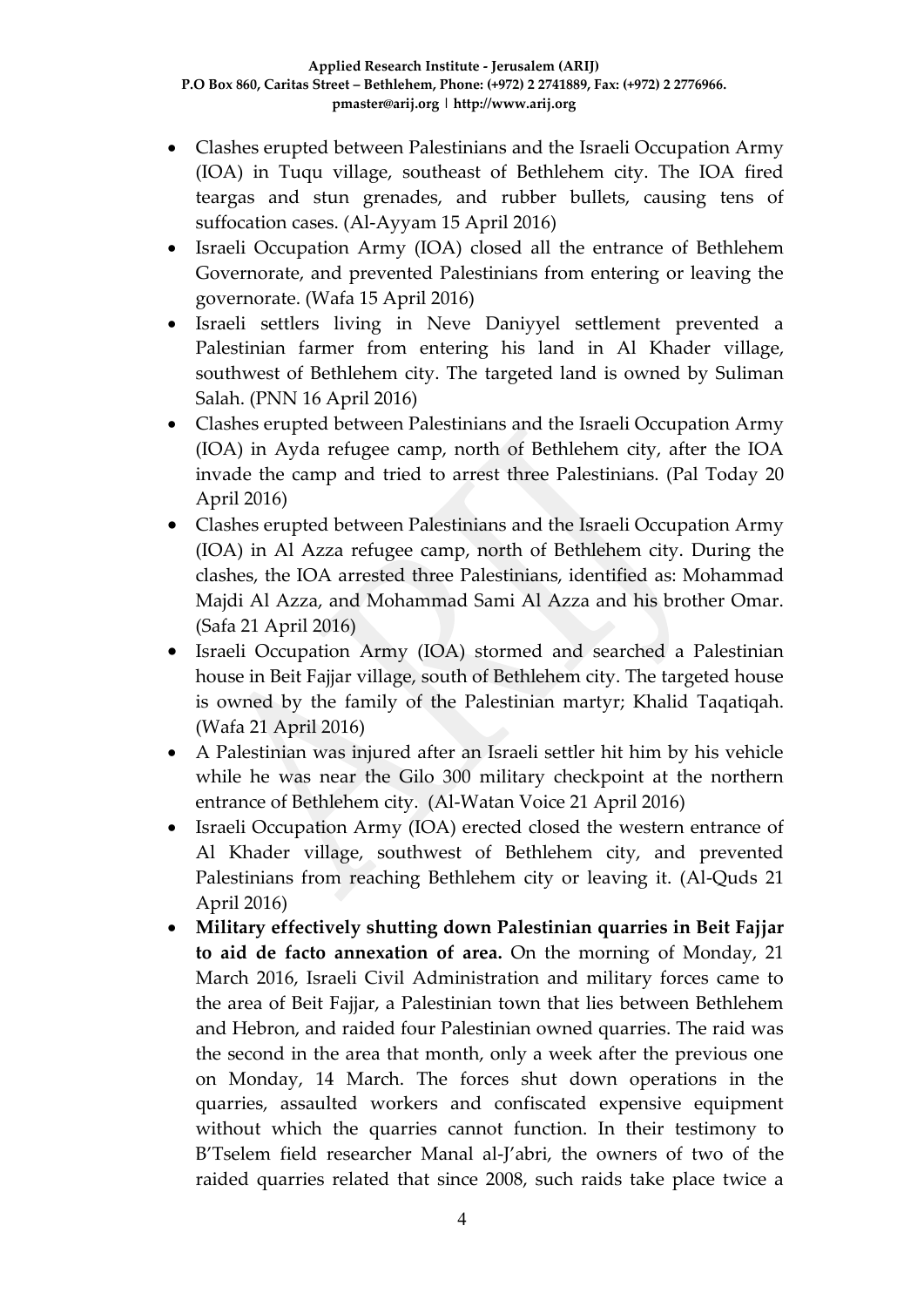year, on average. However, they claimed that Israeli forces have stepped up activity to stop operations in the quarries in recent months. The forces have repeatedly confiscated crucial equipment, including tractors, buggers, air compressors, control computers, and various work tools. This appears to be part of an Israeli policy to wear the owners down until they shut down the quarries. Every such raid and confiscation of equipment entails direct and indirect financial losses. To regain the seized equipment, the Palestinian owners have to repeatedly pay fines amounting to tens of thousands of shekels to cover the costs of moving and storing the equipment in areas controlled by settlements. They also have to pay a lawyer to liaise with the Civil Administration. The testimonies given to B'Tselem indicate that after every raid, the owners are forced to wait anywhere between a month and an entire year until the equipment is returned to them. During that time, the quarries operate partially, significantly below their financial potential. Due to the curtailed operations, the quarry owners cannot meet commitments made to related businesses such as stone-working factories, stonemasons, freight trucks and water providers, causing them substantial losses in turn. Since the last raid, most quarries remain shut down, for fear the military will confiscate equipment. Some have resumed low level operations. (**[B'Tselem](http://www.btselem.org/planning_and_building/20160421_military_shuts_down_palestinian_quarries)** 22 April 2016)

- Israeli Occupation Army (IOA) invaded Al Madares neighborhood in Al Khader village, southwest of Bethlehem city, and tried to storm the Palestinian schools. (RB2000 25 April 2016)
- Israeli settlers escorted by the Israeli Occupation Army (IOA) stormed Solomon pools area in 'Artas village, southwest of Bethlehem city, and performed Talmudic rituals. During the operation, the Israeli Council of Gush Etzion settlement bloc issued a tourism map, showed the Solomon pools as an Archaeological area belonging to the Gush Etzion settlement bloc. (Orient FM 28 April 2016)

### **Jenin**

- Israeli Occupation Army (IOA) stormed and toured in several neighborhoods in Jenin city. (Wafa 1 April 2016)
- Israeli Occupation Army (IOA) occupied the roof of a Palestinian house in Yabad town, west of Jenin city, and transformed it to a military base. The IOA also, demanded the owner of the house to put a number of light on the roof. (Raya 1 April 2016)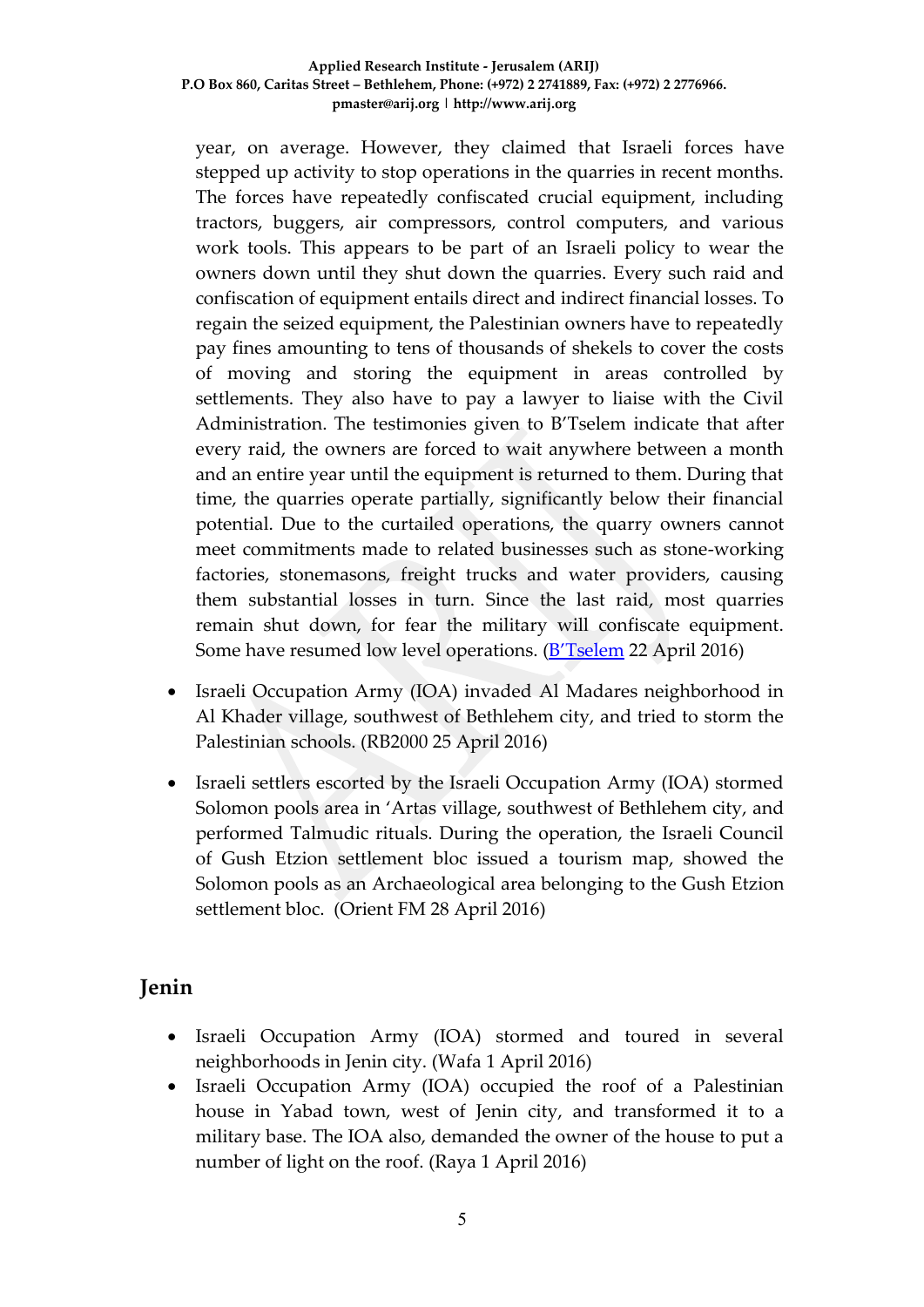- Israeli Occupation Army (IOA) invaded and searched a Palestinian house in Qabatiya village, south of Jenin city. The targeted house is owned by the family of a Palestinian martyr; Ahmed Najeh Abu Ar-Rub. As a result, clashes erupted between Palestinians and the IOA, where the IOA fired rubber bullets and teargas grenades, causing dozens of suffocation cases. (Al-Quds 1 April 2016)
- Israeli settlers escorted by the Israeli Occupation Army (IOA) stormed and toured in Sahel Marj Ben Amir area, in Ti'innik village, northwest of Jenin city, carried out provocative actions and chanted anti-Palestinian slogans. (ARN 1 April 2016)
- Israeli settlers escorted by the Israeli Occupation Army (IOA) raided and toured in areas in Umm At Tut village, south of Jenin city. (ARN 1 April 2016)
- Israeli Occupation Army (IOA) seized NIS 1800 from a Palestinian after stopping him at a sudden checkpoint erected by the IOA near Arraba village, southwest of Jenin city. (Wafa 3 April 2016)
- Israeli Occupation Army (IOA) erected a military checkpoint at the entrance of Arraba village in Jenin governorate. The IOA stopped and searched Palestinian vehicles and checked ID cards. (Wafa 3 April 2016)
- Israeli Occupation bulldozers demolished three Palestinian houses in Qabatiya village, south of Jenin city. The targeted houses are owned by the families of three Palestinian martyrs; Ahmed Zakarnah, Ahmed Abu Ar-Rub and Mohammad Kamel. As a result, clashes erupted between Palestinians and the IOA, where the IOA fired live and rubber bullets, causing the injury of five Palestinians. (Maannews 4 April 2016)
- Clashes erupted between Palestinians and the Israeli Occupation Army (IOA) in Beit Qad village, east of Jenin city. The IOA fired teargas grenades, causing tens of suffocation cases. (Wattan 5 April 2016)
- Clashes erupted between Palestinians and the Israeli Occupation Army (IOA) in Barta'a Ash Sharqiya village, west of Jenin city. The IOA fired teargas and stun grenades, and rubber bullets, causing tens of suffocation cases. (Wafa 11 April 2016)
- Israeli Occupation Army (IOA) prevented a Palestinian woman from Qabatiya village in Jenin governorate from visiting her husband in the Israeli Jail of Majdo. The IOA stopped the Palestinian woman and her child at Al Jalamah military checkpoint, north of Jenin city, and prevented them from crossing the checkpoint. (Al-Quds 12 April 2016)
- Israeli Occupation Army (IOA) invaded and searched areas in the northern part of Jaba' village, southwest of Jenin city. The IOA fired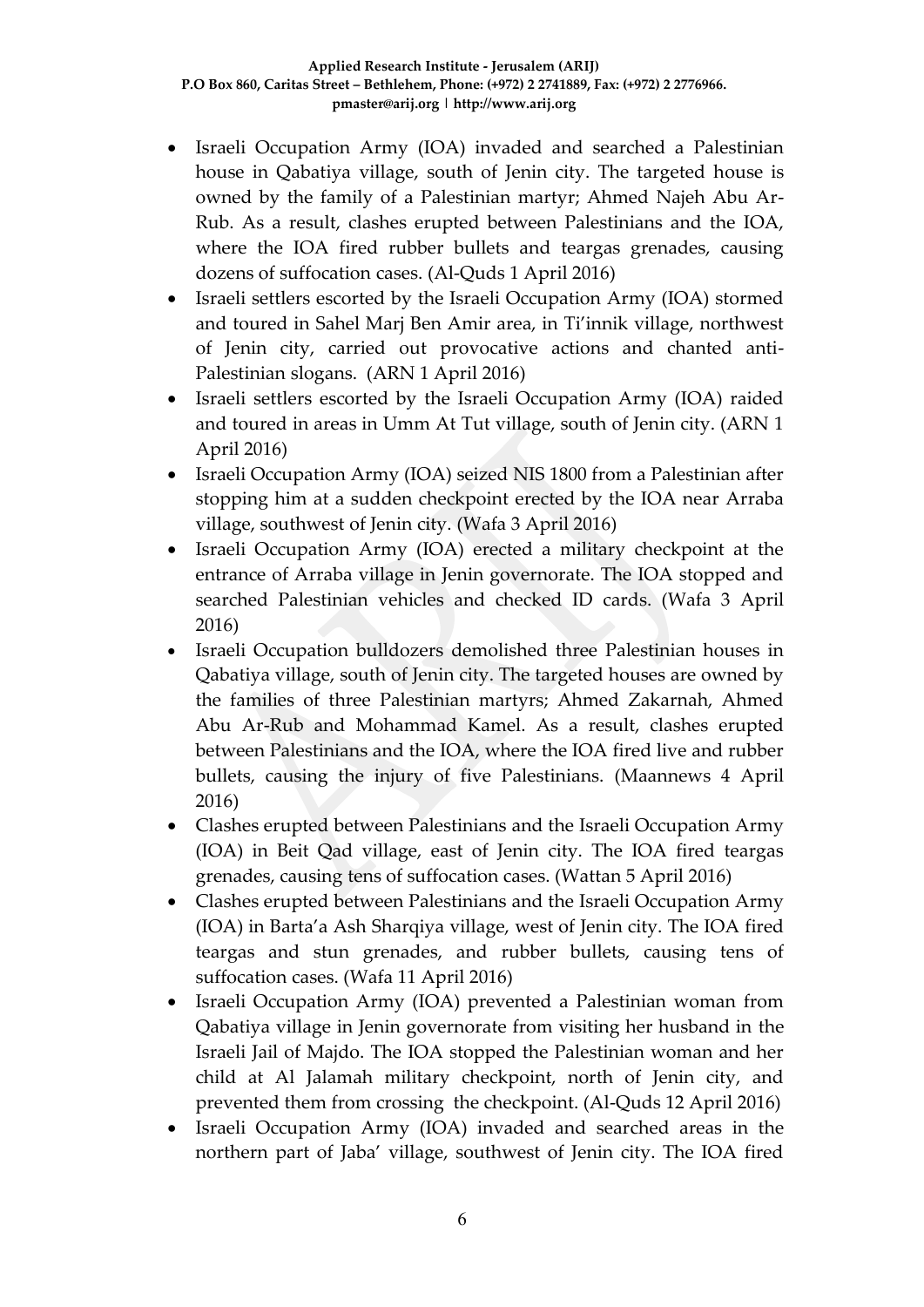teargas grenades at Palestinian schools, causing tens of suffocation cases. (Wafa 13 April 2016)

- Israeli Occupation Army (IOA) stormed and toured a number of neighborhoods in 'Anza village, southwest of Jenin city. (Wafa 13 April 2016)
- Clashes erupted between Palestinian and the Israeli Occupation Army (IOA) in Beit Qud village, west of Jenin city. The IOA fired stun and teargas grenades, causing tens of suffocation cases. (Raya 13 April 2016)
- Israeli Occupation Army (IOA) stormed and toured in the eastern neighborhood in Jenin city, and erected a military checkpoint. (RB2000 13 April 2016)
- Israeli Occupation Army (IOA) invaded the evacuation sited of Kaddim, south of Jenin city, and erected a military checkpoint near the site. (RB2000 13 April 2016)
- Israeli Occupation Army (IOA) raided and toured in areas in Deir Abu Da'if and 'Anin villages in Jenin governorate. (RB2000 13 April 2016)
- Israeli Occupation bulldozers escorted by the Israeli Army stormed Barta'a Ash Sharqiya village, west of Jenin city, and demolished a 100 square meters structure and a 40 square meters barracks. The targeted structures are owned by: Fathi 'Amarnha and Mustafah Khader Qabh. (Al-Quds 14 April 2016)
- Clashes erupted between Palestinians and the Israeli Occupation Army (IOA) in Yabad town, west of Jenin city, after the IOA invaded and searched dozens of Palestinian houses in the town. The IOA fired teargas grenades, causing tens of suffocation cases. During the operation, the IOA closed all the entrances of the town. During the operation, the IOA arrested Ahmed Maslamani and his brother Sohaib. (Wafa & Safa 15 April 2016)
- Israeli Occupation Army (IOA) invaded a Palestinian house in Beit Qud village, west of Jenin city, and confiscated the television, the freezer, the Microwave and the Washing machine . The targeted house is owned by Hussen Ali Malah. (Wafa 15 April 2016)
- Israeli Occupation Army (IOA) raided and toured in several areas and neighborhoods in Imreiha and Zabda villages, west of Jenin city. (Pal Info 25 April 2016)
- Israeli Occupation Army (IOA) stormed and searched Abu Shamla neighborhood in Yabad town, west of Jenin city, and fired stun grenades at Palestinian houses. During the operation, the IOA erected a military checkpoint at the entrance of Yabad town, stopped and searched Palestinian vehicles and checked ID cards. (RB2000 25 April 2016)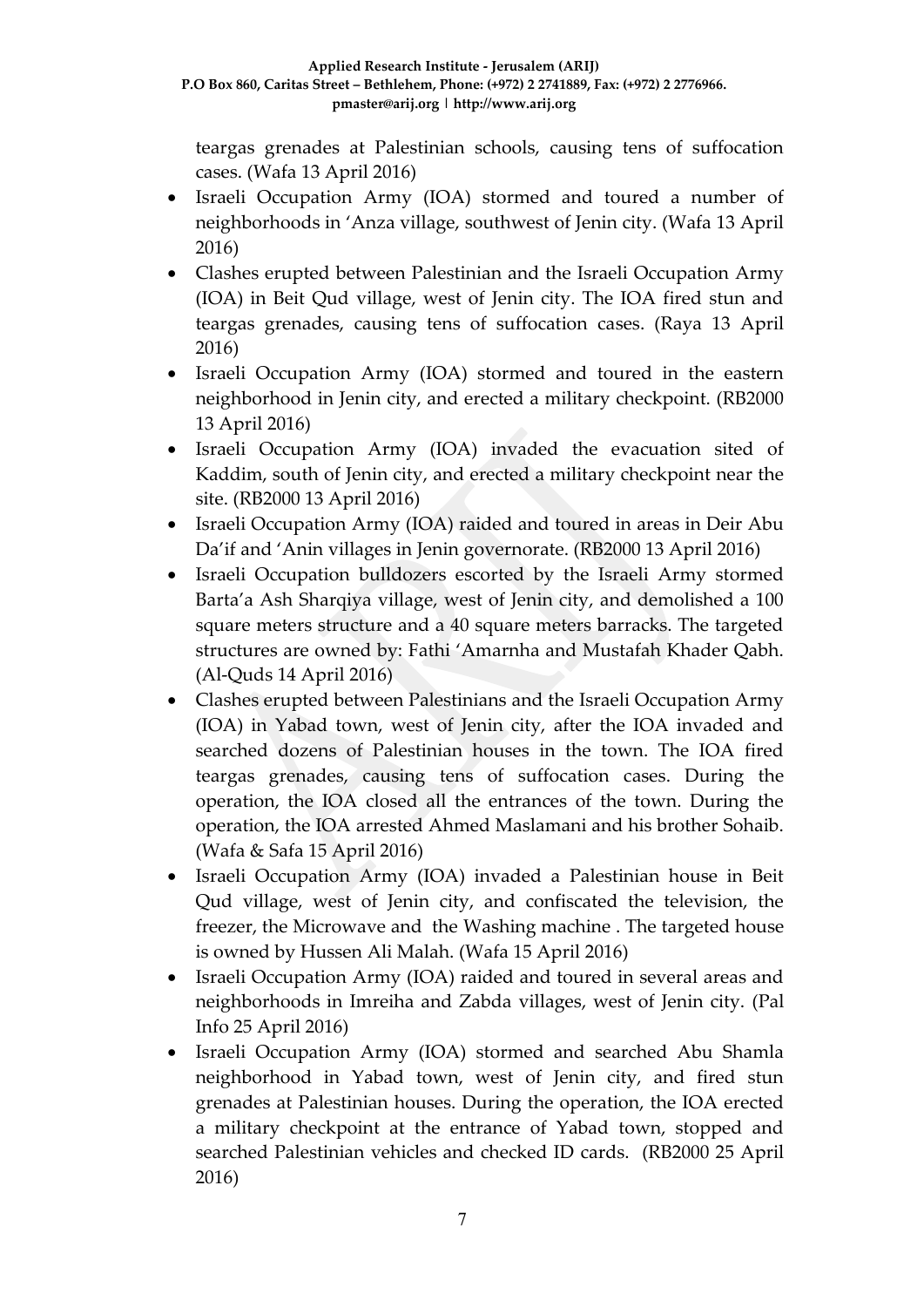- Israeli settlers escorted by the Israeli Occupation Army (IOA) stormed an agricultural area near Arraba village, southwest of Jenin city, and erected a tent. The Israeli settlers also, performed Talmudic rituals and chanted anti-Palestinian slogans. (Wafa 26 April 2016)
- Israeli settlers lets go their wild pigs at Palestinian agricultural land in Ar-Rama village, southwest of Jenin city, causing the damage in the trees and land. (NBPRS 28 April 2016)

# **Jerusalem**

- Clashes erupted between Palestinians and the Israeli Occupation Army (IOA) in Ein Al Louza neighborhood in Silwan town in Jerusalem city. The IOA fired rubber bullets, teargas and stun grenades, causing the injury of a Palestinian woman. (Orient FM 1 April 2016)
- Israeli Occupation Army (IOA) stormed Al Issawiya town in Jerusalem city. Clashes erupted between Palestinians and the IOA, where the IOA fired teargas and stun grenades at Palestinians and their houses. (Raya 3 April 2016)
- Hatim Yassen Abu Mialah (13 years) was injured in his head after the Israeli Occupation Army (IOA) fire rubber bullets at him while he was in his way to the school in Ras Al Amoud neighborhood in Silwan town in Jerusalem city. The IOA also, assaulted and arrested him. (RB2000 3 April 2016)
- Clashes erupted between Palestinians and the Israeli Occupation Army (IOA) in Qalandiya refugee camp, north of Jerusalem city. The IOA used stun grenades to attack Palestinians. During the clashes, the IOA invaded and searched a Palestinian house owned by Khalil Badran. (RB2000 3 April 2016)
- Israeli settlers escorted by the Israeli Occupation Army (IOA) stormed Al Aqsa mosque in Jerusalem city, toured in its courtyard, and tried to perform Talmudic rituals. (Wafa 3 April 2016)
- Israeli High court decided to demolish a Palestinian house in Sur Baher town in Jerusalem city. The targeted house is owned by Abed Ar-Rahman Dwikat. (Al-Quds 3 April 2016)
- Israeli settlers escorted by the Israeli Occupation Army (IOA) stormed Al Aqsa mosque in Jerusalem city and toured in its courtyard. (Maannews 4 April 2016)
- Israeli Occupation bulldozers demolished a 120 square meters house in Al Farouq neighborhood in Jabal Al Mukabir town, south of Jerusalem city. The targeted house is owned Abed Al Baset Abu Irmilah. (Maannews 4 April 2016)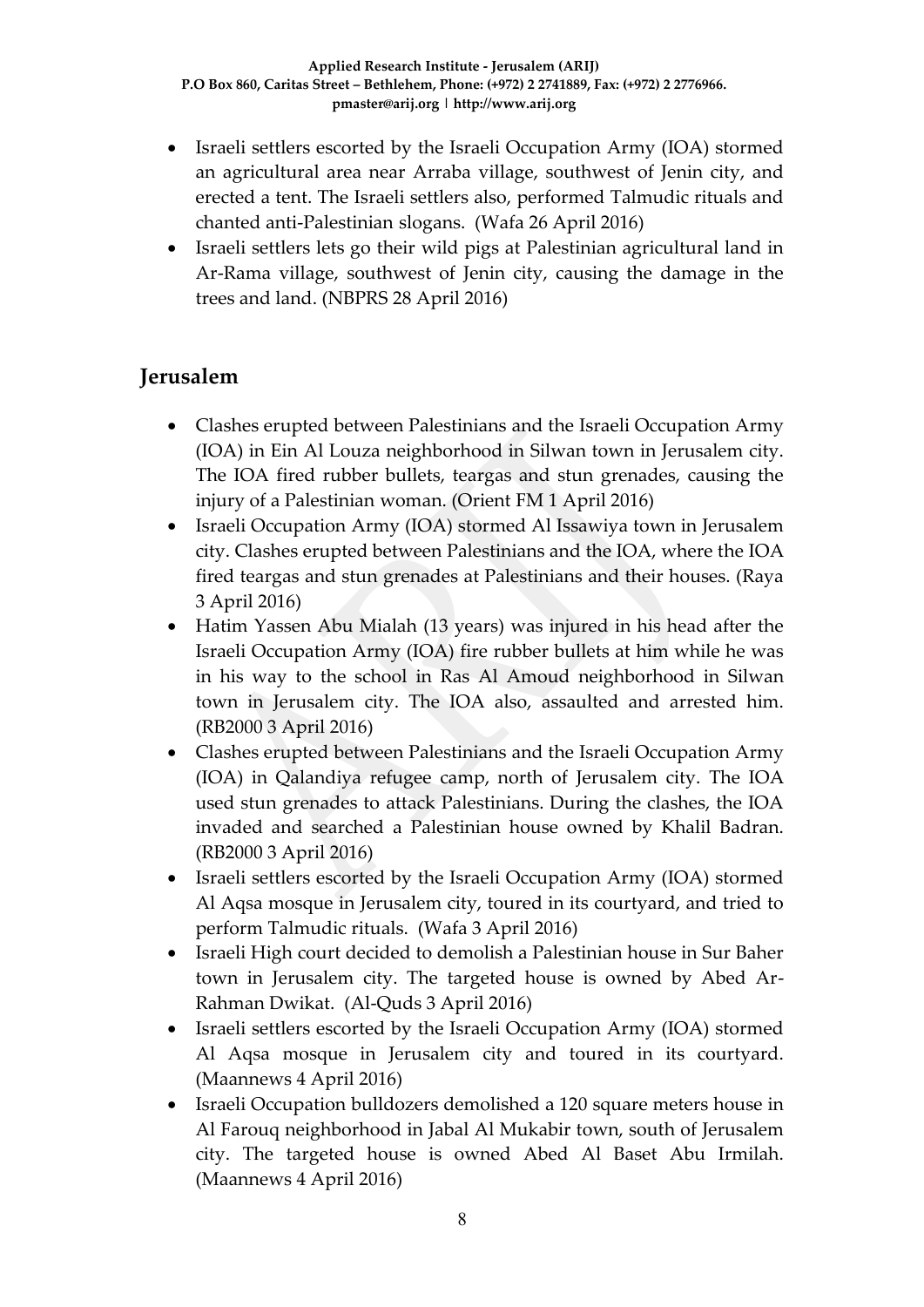- Israeli Occupation Army (IOA) invaded the campus of Al Quds University in Abu Dis town, east of Jerusalem city, and destroyed some of its properties. (Maannews 5 April 2016)
- Yazan Khalid An-Na'aje (12 years) was seriously injured during clashes that erupted between Palestinians and the Israeli Occupation Army (IOA) in Al Issawiya town in Jerusalem city. The IOA fired metal and rubber bullets at Palestinians. (Al-Quds 5 April 2016)
- Israeli settlers escorted by the Israeli Occupation Army (IOA) stormed Al Aqsa mosque in Jerusalem city and toured in its courtyard. (ARN 5 April 2016)
- Israeli Occupation Army (IOA) invaded Al Issawiya town in Jerusalem city. Clashes erupted between Palestinians and the IOA, causing tens of suffocation cases and the injury of others. (Wattan 6 April 2016)
- Israeli Occupation Army (IOA) destroyed a Palestinian garden in Silwan town in Jerusalem city, and uprooted 47 olive seedlings. Noted that this park was created to honor the Palestinian martyrs. (Maannews 6 April 2016)
- Israeli settlers escorted by the Israeli Occupation Army (IOA) stormed Al Aqsa mosque in Jerusalem city and toured in its courtyard. (Wafa 6 April 2016)
- Israeli Municipality of Jerusalem forced As-Sidawi family to demolish their house in Beit Hanina town, north of Jerusalem city. (Maannews & Al-Quds 6 April 2016)
- Israeli settlers escorted by the Israeli Occupation Army (IOA) stormed Al Aqsa mosque in Jerusalem city and toured in its courtyard. (Wafa 7 April 2016)
- Israeli Occupation bulldozers demolished three Palestinian houses in Al Khan Al Ahmar area, northeast of Jerusalem city. One of the targeted houses is owned by Suliman Abu Dahouk. (Wafa 7 April 2016)
- Israeli Occupation Army (IOA) invaded Jabal AL Baba area, east of Al Eaziriya town, east of Jerusalem city, and handed out military orders to stop the construction in two residential barracks. The targeted structures are owned by Hassan Muzare' and Ibrahim Al Jahaleen. Noted that the IOA notified Kayed Al Jahaleen to remove his house from the area. (QPress 7 April 2016)
- Israeli Occupation Army (IOA) stormed Al Jeser area in Jabal Al Mukabir town, south of Jerusalem city. The IOA stopped, searched and questioned Palestinians. (RB2000 8 April 2016)
- Israeli Occupation Army (IOA) raided and toured in Ein Al Louza neighborhood in Silwan town in Jerusalem city. (RB2000 8 April 2016)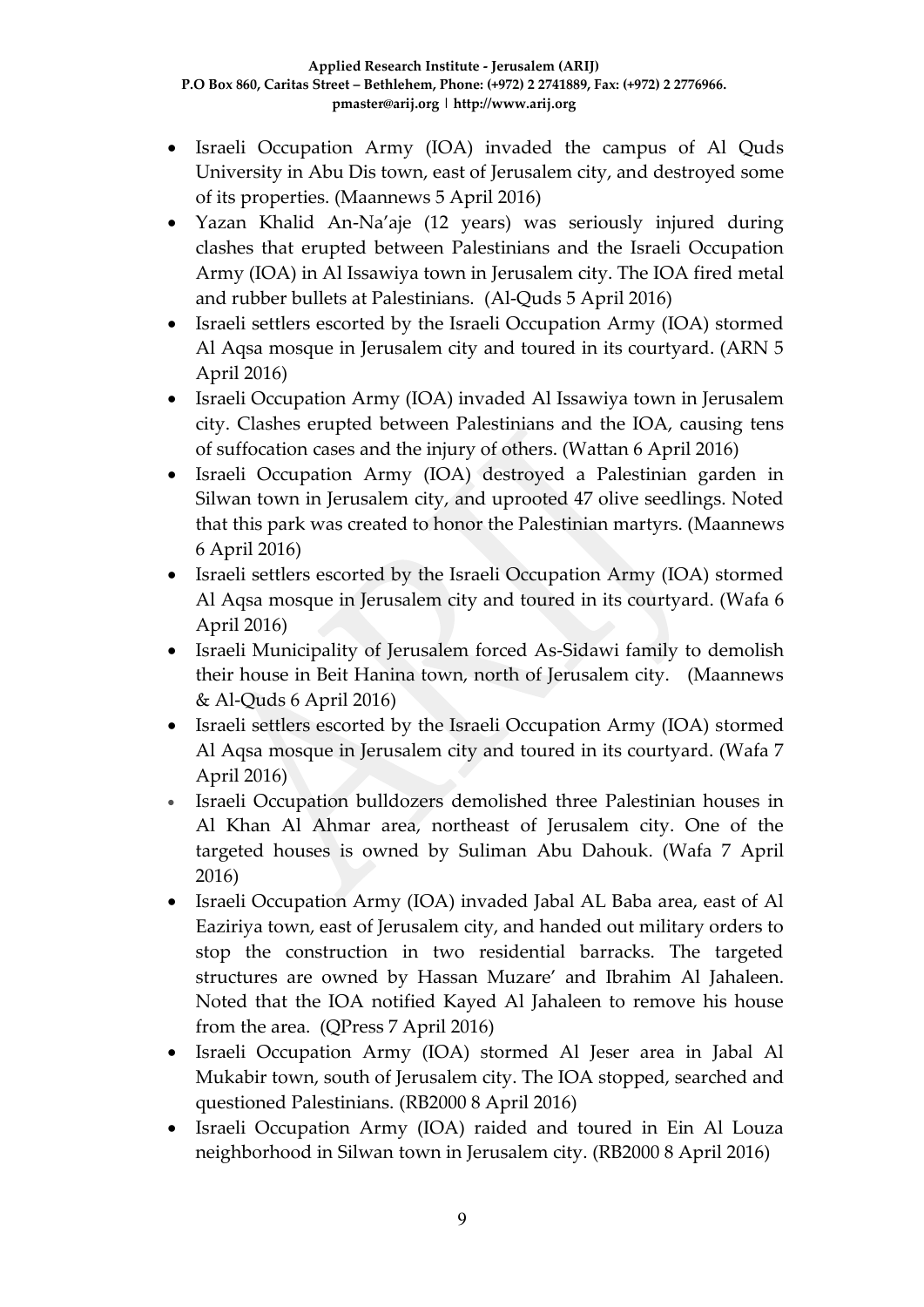- Israeli settlers escorted by the Israeli Occupation Army (IOA) stormed Al Aqsa mosque in Jerusalem city and toured in its courtyard. (ARN 10 April 2016)
- Israeli Municipality of Jerusalem handed out administrative orders to demolish five Palestinian houses in Ein Al Louza neighborhood in Silwan town in Jerusalem city. Three of the targeted houses are owned by: Mohammad Talal Halisi (110 square meters house within a building consist of three floors, and the targeted house is one the 3rd one), Abbaas Khalil Al 'Awar (100 square meters house), and Musa Faeiz Abu Tayha (60 square meters house). (SilwanIC 10 April 2016)
- Israeli settlers escorted by the Israeli Occupation Army (IOA) stormed Al Aqsa mosque in Jerusalem city and toured in its courtyard. (Wafa 11 April 2016)
- Israeli Occupation Army (IOA) closed with iron a Palestinian house in Sur Baher town, south of Jerusalem city. The targeted house is owned by the Palestinian prisoner in the Israeli Jail; Aned Dwikat. (RB2000 11 April 2016)
- Israeli Occupation Army (IOA) stormed and searched the headquarter of "Fateh Party" in Ar-Ram town, north of Jerusalem city. (Al-Quds 12 April 2016)
- Israeli settlers escorted by the Israeli Occupation Army (IOA) stormed Al Aqsa mosque in Jerusalem city and toured in its courtyard. The Israeli settlers also, toured in the old city of Jerusalem and chanted anti-Palestinian slogans. (Wafa 12 April 2016)
- Israeli settlers escorted by the Israeli Occupation Army (IOA) stormed Al Aqsa mosque in Jerusalem city, from Al Magharab gate, and toured in its courtyard. (Wafa 13 April 2016)
- Israeli Occupation Army (IOA) closed a building in Wadi Al Joz neighborhood in the old city of Jerusalem city, The targeted building is owned by the Islamic Waqf. (Raya 13 April 2016)
- Israeli settlers escorted by the Israeli Occupation Army (IOA) stormed Al Aqsa mosque in Jerusalem city and toured in its courtyard. (NBPRS 14 April 2016)
- Israeli settlers assaulted and injured a Palestinian bus driver; Zuhair Da'oud Abu Khdeir (36 years), from Shufat town, north of Jerusalem city. (NBPRS 14 April 2016)
- Israeli Occupation Authorities prevented Palestinians from organizing a Marathon around the old city of Jerusalem, under the claim that the Marathon funded by the Palestinian Authorities.(PNN 15 April 2016)
- Clashes erupted between Palestinians and the Israeli Occupation Army (IOA) in Al Issawiya town in Jerusalem city. The IOA fired teargas and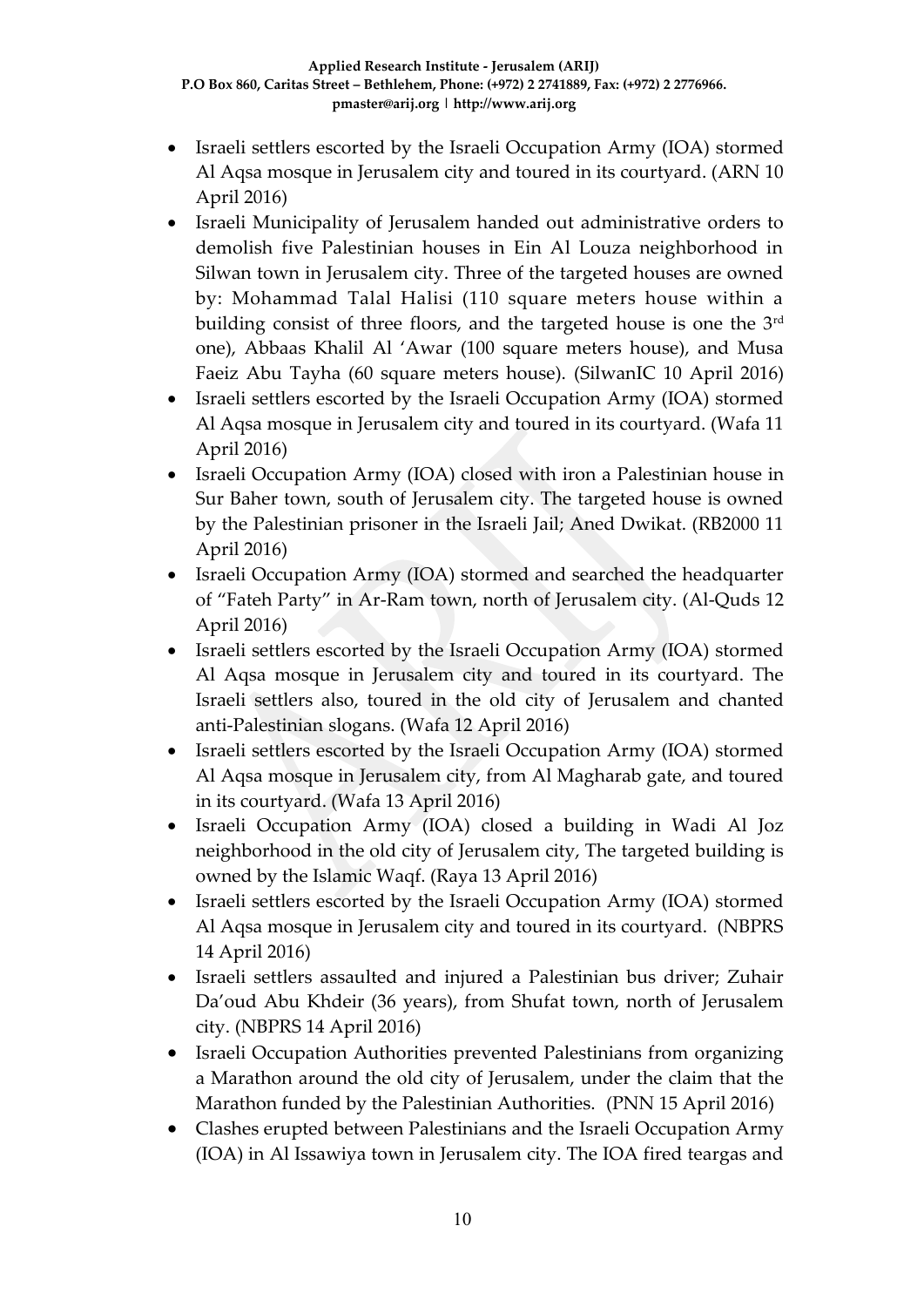stun grenades, causing a number of suffocation cases. (SilwanIC 15 April 2016)

- Israeli Municipality of Jerusalem issued administrative orders to demolish 18 Palestinian houses and a carwash in Al Bustan neighborhood in Silwan town in Jerusalem city. The targeted structures are owned by: Odeh, Ghaith, Qara'een, Ar-Rajabi, Abu Rajab, Abu Diyab, Hamdan and Awad families and Abed Al Karem Shuokhi. (Wafa & SilwanIC 15 April 2016)
- Israeli Municipality of Jerusalem handed out administrative order to demolish two Palestinian houses in Al Bustan neighborhood in Silwan town in Jerusalem city. The targeted house is owned by Yassen Ar-Rajabi, Mohammad Talal Halisi (owned a 110 square meters house). (SilwanIC & Al-Quds 16 April 2016)
- Israeli settlers escorted by the Israeli Occupation Army (IOA) stormed Al Aqsa mosque in Jerusalem city and toured in its courtyard. (Wafa 17 April 2016)
- Israeli Occupation Army (IOA) fired teargas and stun grenades at Palestinian students in Ras Al Amoud neighborhood in Silwan town in Jerusalem city, causing tens of suffocation cases. (RB2000 18 April 2016)
- Israeli settlers escorted by the Israeli Occupation Army (IOA) stormed Al Aqsa mosque in Jerusalem city and toured in its courtyard. (NBPRS 18 April 2016)
- Israeli Occupation Army (IOA) fired teargas and stun grenades at Palestinians and their houses and schools in Ras Al Amoud neighborhood in Silwan town, south of the old city of Jerusalem, causing the injury of Sufian Al Atrash. (Wafa 19 April 2016)
- Israeli Occupation Army (IOA) invaded and searched the headquarter of Al Quds newspaper in 'Atarot industrial area, north of Jerusalem city. (RB2000 19 April 2016)
- Clashes erupted between Palestinians and the Israeli Occupation Army (IOA) at the entrance of Ar-Ram town, north of Jerusalem city. The IOA fired live bullets, causing the injury of Fouad Al Ja'bari (15 years), where the IOA arrested him after he was injured. The IOA also arrested Loay Al Qadi (16 years). (Wafa & Maannews 19 April 2016)
- Israeli Court ordered to demolish 11 Palestinian houses and a 150 square meters mosque in Jabal Al Baba area, in Al Eaziriya town, east of Jerusalem city. The targeted houses inhabited by 50 family members and owned by Mazar'a and Jahaleen families. Noted that the Israeli Civil Administration issued orders to demolish the mosque and the 11 houses during the month of February 2016. (Pal Info 19 April 2016)
- Israeli Occupation Army (IAO) stormed and toured in areas in Shufat refugee camp, north of Jerusalem city. (Pal Toady 20 April 2016)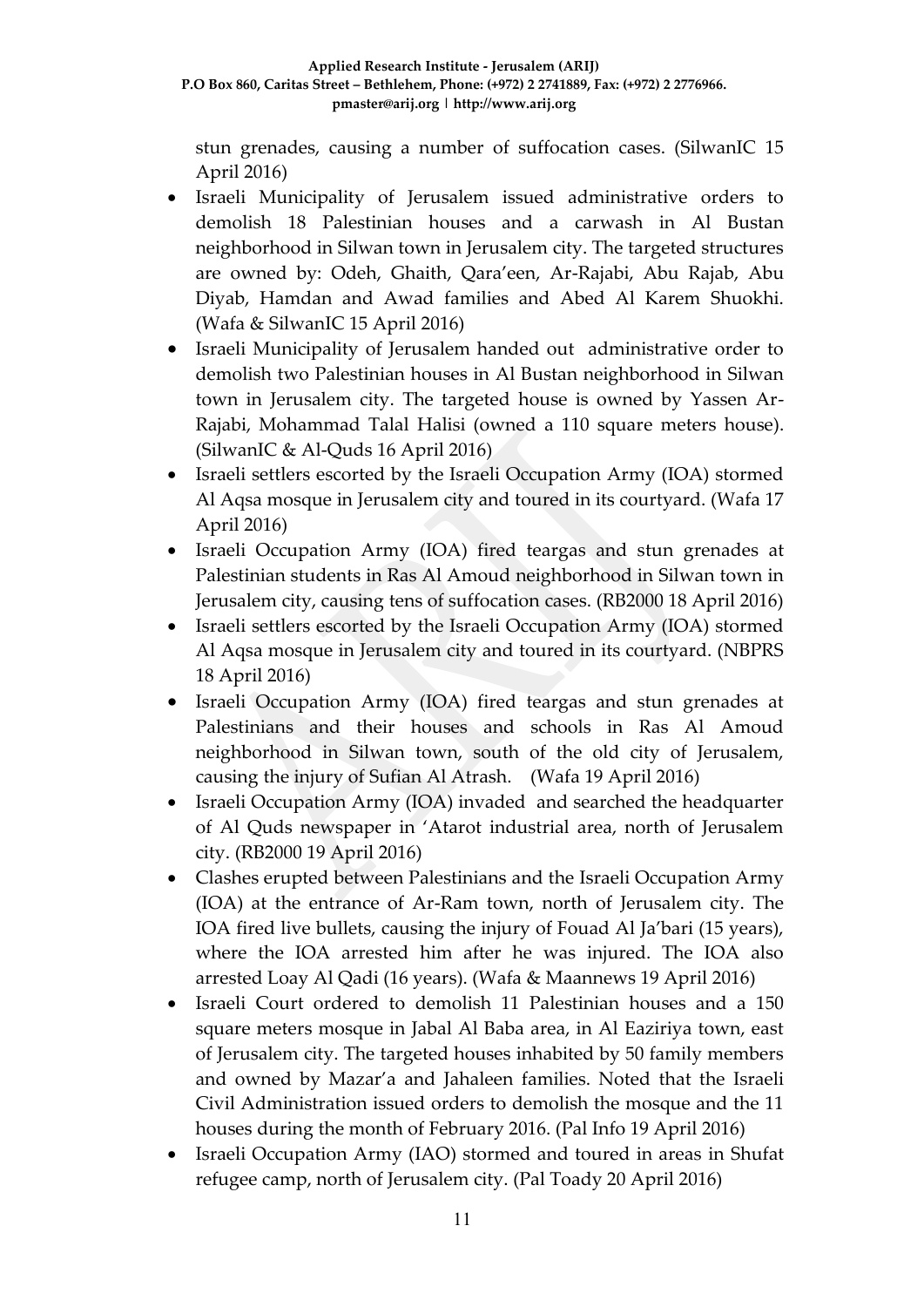- Israeli settlers escorted by the Israeli Occupation Army (IOA) stormed Al Aqsa mosque in Jerusalem city and toured in its courtyard. (ARN 20 April 2016)
- Israeli bulldozers escorted by the Israeli Occupation Army (IOA) invaded Qalandiya refugee camp, north of Jerusalem city and demolished a Palestinian house. The targeted house is owned by the family of the Palestinian martyr Hussen Abu Ghoush. During the operation, clashes erupted between Palestinians and the IOA, where the IOA fired teargas grenades and rubber and live bullets, causing tens of suffocation cases and the injury of 8 Palestinians. (Maannews 20 April 2016)
- Clashes erupted between Palestinians and the Israeli Occupation Army (IOA) in Abu Dis town, east of Jerusalem city, after the IOA invaded and searched a Palestinian house owned by Ibrahim Iyad. The IOA fired teargas grenades and rubber bullets, causing dozens of suffocation cases and the injury of 4 Palestinians. During the clashes, the IOA arrested a Palestinian. (Wafa & Al-Quds 21 April 2016)
- Israeli Occupation Army (IOA) raided and searched a number of commercial structures in Al Eaziriya town, east of Jerusalem city. As a result, clashes erupted between Palestinians and the IOA. (Al-Quds & Wafa 21 April 2016)
- Israeli settlers escorted by the Israeli Occupation Army (IOA) stormed Al Aqsa mosque in Jerusalem city and toured in its courtyard. (NBPRS 21 April 2016)
- Staff from the Israeli Municipality of Jerusalem escorted by the Israeli Occupation Army (IOA) attacked and destroyed a number of Palestinian stalls in Bab Al Amud and Bab As Sahera areas around the old city of Jerusalem. (Wafa 22 April 2016)
- An Israeli settler carried a Goat (an offering) and toured with it in the old city of Jerusalem and near Al Aqsa mosque. Noted that during these days the Jewish celebration the "Passover" holidays. (RB2000 22 April 2016)
- Israeli Municipality of Jerusalem forced Mohammad Khalil Nimir to demolished part of his house (90 square meters rooms) in Sur Baher town, south of Jerusalem city. (Al-Quds 22 April 2016)
- Israeli Municipality of Jerusalem escorted by the Israeli Occupation Army (IOA) invaded Al Abbasiya, Beir Ayoub and Al Bustan neighborhoods in Silwan town, and handed out a number of administrative orders. Where in Al Abbasiya neighborhood, the Israeli Authorities handed out a demolition order that targeted a building consist of 6 floors and inhabited by 30 family members, and owned by Hussen Al-Zeer. And in Beir Ayoub neighborhood, the Israeli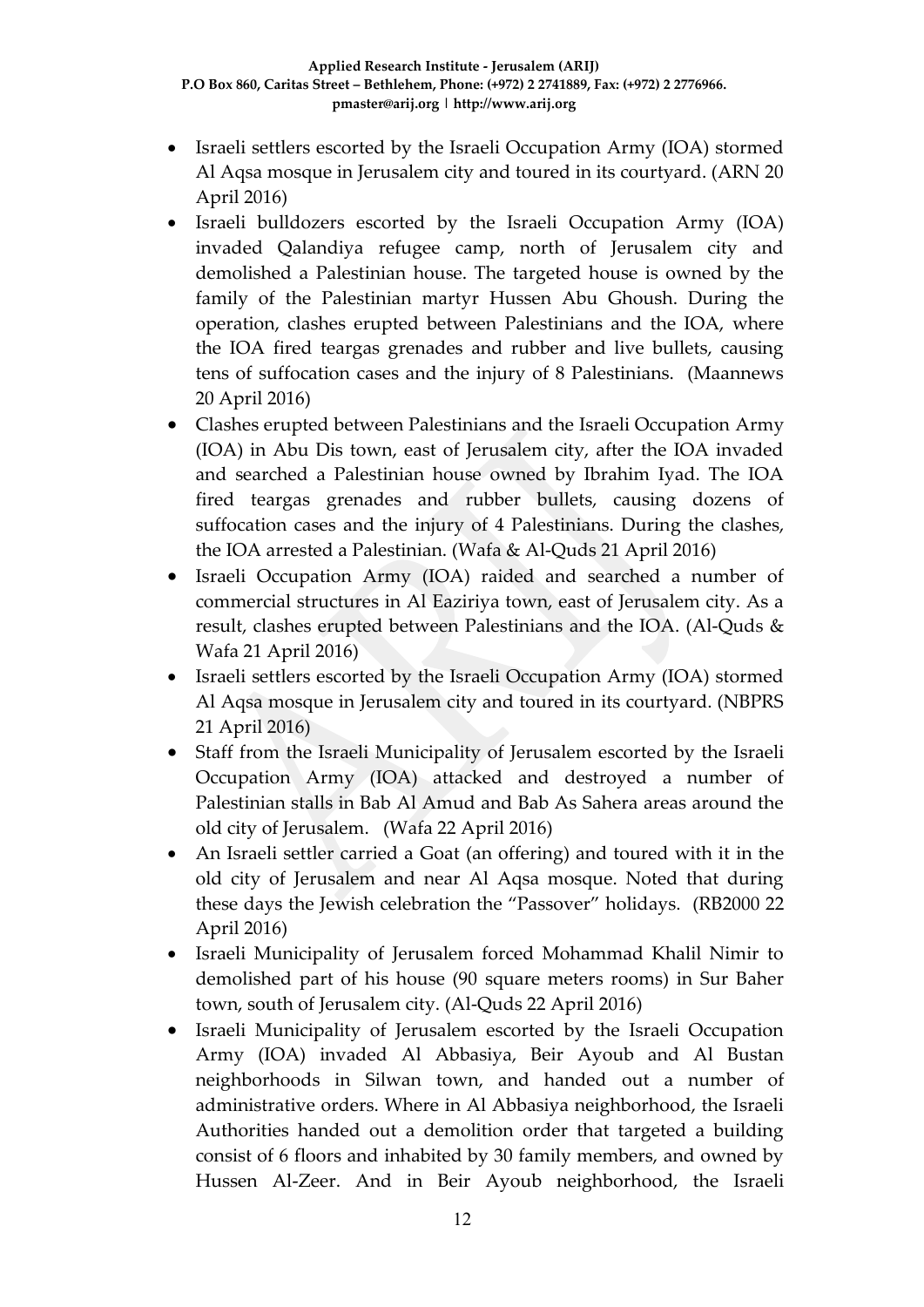Authorities issued an administrative order to demolish an commercial store. While in Al Bustan neighborhood the Israeli Authorities handed out "Notification preceding legal court indictment", to five Palestinian families; three of them were identified as: Rabah Abu Rajab, Ahmed Abu Rajab, Nedal Awad. (SilwanIC 22 April 2016)

- Clashes erupted between Palestinians and the Israeli Occupation Army in Silwan town in Jerusalem city. The IOA used rubber bullets, causing the injury of a Palestinian. (Wattan 23 April 2016)
- More than 100 Israeli settlers escorted by the Israeli Occupation Army (IOA) stormed Al Aqsa mosque in Jerusalem city and toured in its courtyard, and tried to perform Talmudic rituals. (Wafa & PNN 24 April 2016)
- The Israeli ministry of housing said that Israeli settler groups had submitted requests for the development of plots of land behind the separation wall in the West Bank. According to Israeli news report, the housing ministry would launch a project to build 1,690 housing and industrial units on these lands. 17 million shekels have been earmarked by the Israeli government for the development of these lands in Qalandiya province and Atarot industrial zone, north of Jerusalem. [\(Pal Info](http://english.palinfo.com/site/pages/details.aspx?itemid=78185) 24 April 2016)
- Israeli Occupation Army (IOA) closed Al Qataneen gate; one of Al Aqsa mosque' gate, in Jerusalem city. (PNN 24 April 2016)
- Israeli settlers escorted by the Israeli Occupation Army (IOA) stormed Al Aqsa mosque in Jerusalem city, toured in its courtyard and tried to perform Talmudic rituals. (Pal Today 25 April 2016)
- Israeli settlers escorted by the Israeli Occupation Army (IOA) demonstrated in the old city of Jerusalem, and chanted anti-Palestinian slogans. (PNN 25 April 2016)
- Israeli Occupation Army (IOA) invaded and searched a number of Palestinian houses in Al Eaziriya town, east of Jerusalem city. (RB2000 26 April 2016)
- Israeli Occupation Army (IOA) stormed Jabal Al Mukabir town, south of Jerusalem city and detained a number of Palestinians and checked their ID cards. (RB2000 26 April 2016)
- More than 130 Israeli settlers escorted by the Israeli Occupation Army (IOA) stormed Al Aqsa mosque in Jerusalem city, toured in its courtyard, and tried to perform Talmudic rituals. During the operation, the IOA assaulted and injured 10 Palestinians . (Al-Quds & Raya 26 April 2016)
- Israeli Occupation Army (IOA) stationed at Qalandiya military checkpoint, north of Jerusalem city, shoot and killed two Palestinians while they were crossing the checkpoint. The Palestinian martyrs were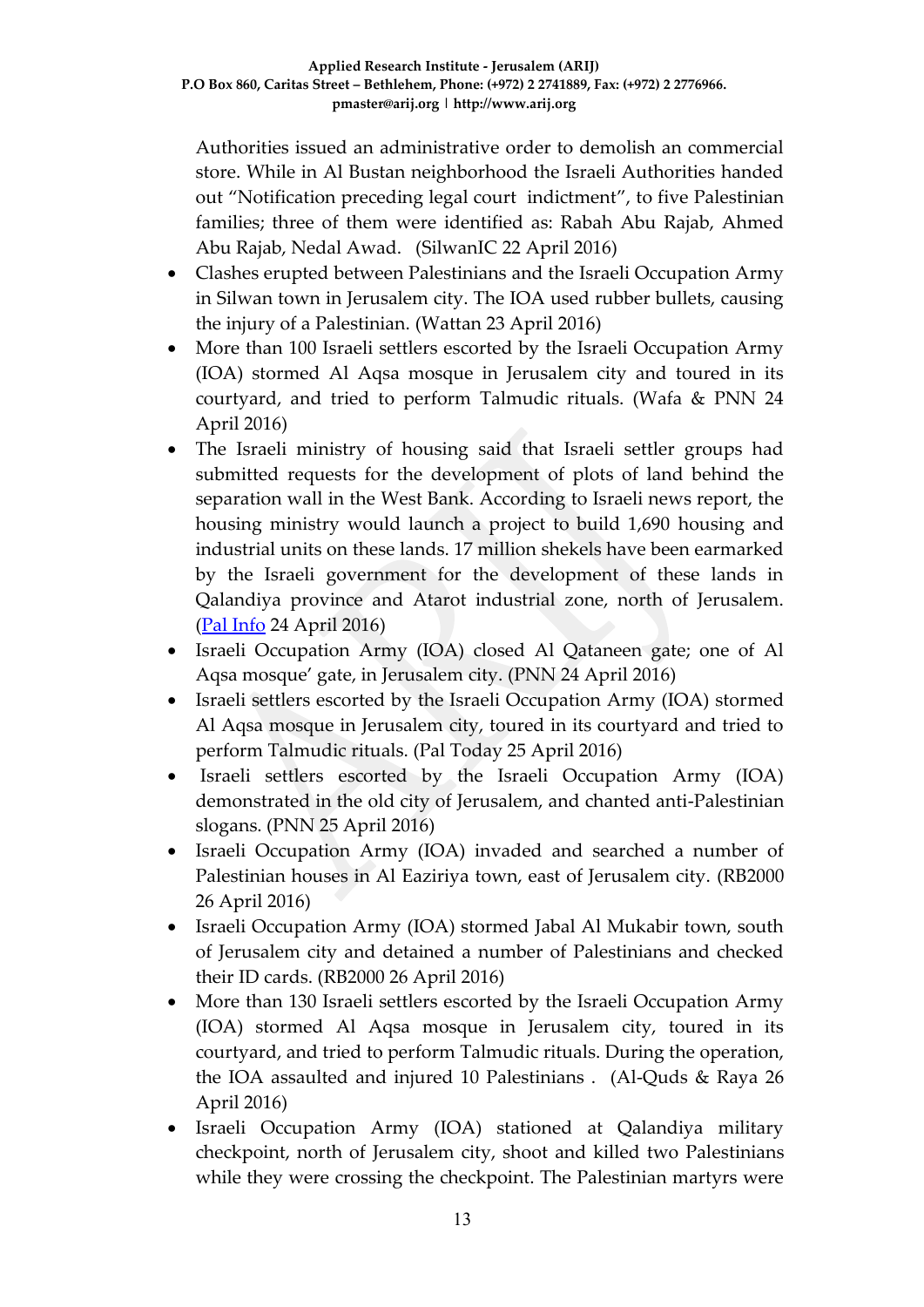identified as: Maram Salah Hassan Abu Ismail (23 years) and her brother Ibrahim Salah Taha (16 years), from Beit Surik village, northwest of Jerusalem city. (Maannews 27 April 2016)

- About 155 Israeli settlers escorted by the Israeli Occupation Army (IOA) stormed Al Aqsa mosque in Jerusalem city and toured in its courtyard. (RB2000 27 April 2016)
- Israeli Occupation Army (IOA) closed As-Sultan Solomon road, located between Bab Al Amoud and Bab As-Sahera areas in Jerusalem city. Israeli Occupation Army (IOA) closed the Archaeological area in Sabastiya village, north of Nablus city, to allow the Israeli settlers to storm the area and perform their Talmudic rituals. (RB2000 27 April 2016)
- Israeli Occupation Army (IOA) prevented the Palestinian men under the age of 30 years from entering Al Aqsa mosque in Jerusalem city. (Orient FM 28 April 2016)
- Israeli settlers escorted by the Israeli Occupation Army (IOA) stormed Al Aqsa mosque in Jerusalem city and toured in its courtyard. (NBPRS 28 April 2016)
- Israeli Occupation Army (IOA) attacked the Funeral of a Palestinian near Bab Ar Rahma Cemetery in Jerusalem city. The IOA fired teargas at the mourners, causing tens of suffocation cases. During the operation, the IOA arrested Nasser Al Abbasi (27 years). (SilwanIC & ARN 30 April 2016)
- Israeli Occupation Army (IOA) closed Beit Iksa military checkpoint, northwest of Jerusalem city, and detained tens of Palestinians outside the village, and prevented them from entering it. (Orient FM 30 April 2016)

# **Hebron**

- Israeli Occupation Army (IOA) invaded and toured in several neighborhoods in Hebron, Bani Naim and Yatta towns in Hebron governorate. (Raya 2 April 2016)
- Israeli Occupation Army (IOA) erected military checkpoints at the entrances of Sair and Halhul towns and at the northern entrance of Hebron city. The IOA stopped and searched Palestinian vehicles and checked ID cards. (Raya 2 April 2016)
- Israeli Occupation Army (IOA) seized 120 sheep from two Palestinian shepherds; Jehad and Yousif Ismail Mur, while they were in Masafer Yatta areas, east of Yatta town, south of Hebron city. (Wafa 3 April 2016)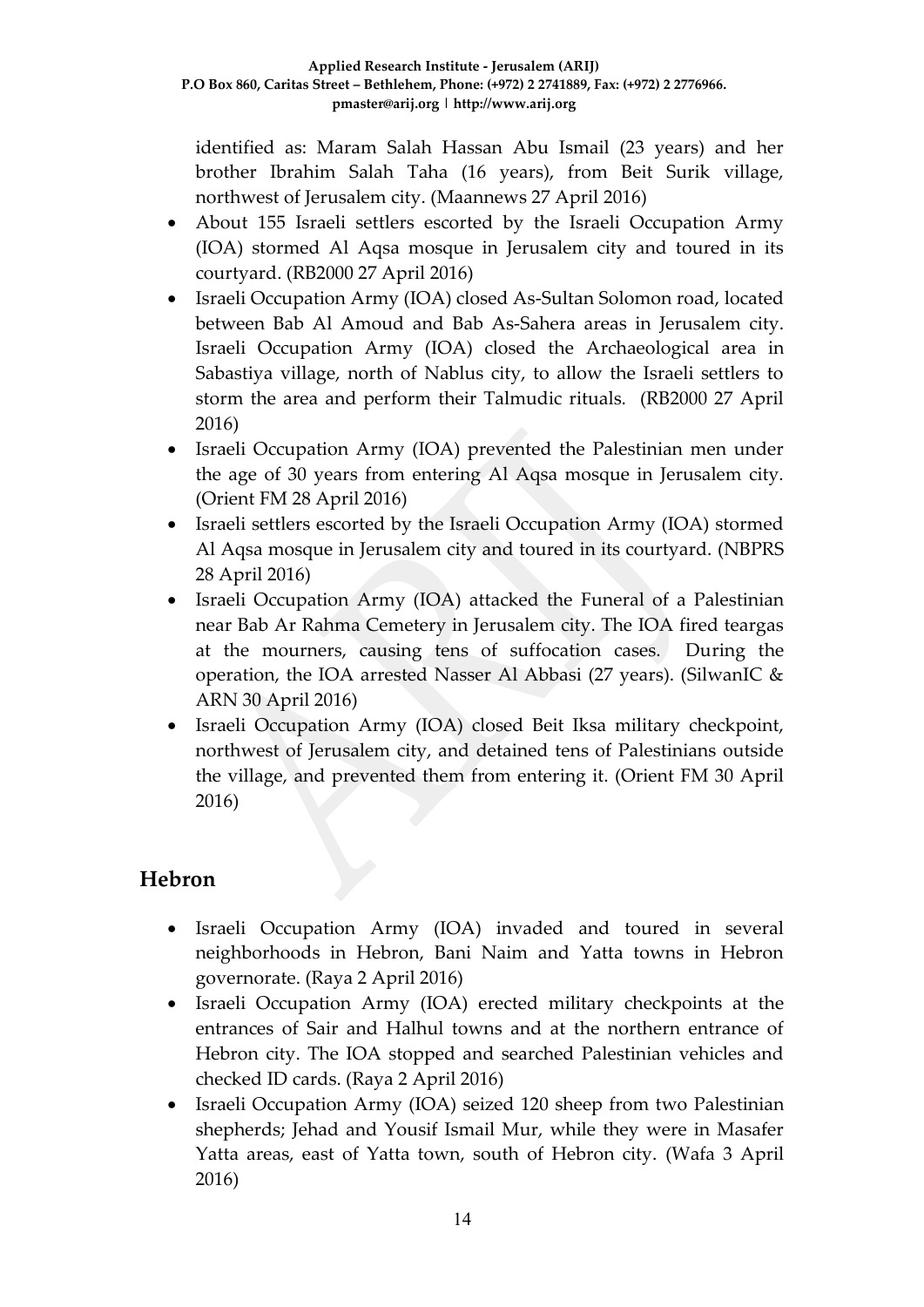- Israeli settlers assaulted Nail Khalid Musa Abu Aram (25 years) while he was at Masafer Yatta area, east of Yatta town, south of Hebron city. (Wafa 3 April 2016)
- Israeli Occupation Army (IOA) invaded and toured in several areas in Ad-Dhahiriya, Beit Ummer and Hebron cities and Al Arroub refugee camp, in Hebron Governorate. (Wattan 4 April 2016)
- Israeli Occupation Army (IOA) assaulted and injured Wassem Salem Al Adam (19 years) in Beit Ula town, northwest of Hebron city, (Wattan 4 April 2016)
- Israeli Occupation Army (IOA) demolished a 150 square meters barracks in Beit Ummer town, north of Hebron city. The targeted structure is owned by Ahmed Abu Mariya. (RB2000 4 April 2016)
- Israeli Occupation bulldozers demolished two under construction Palestinian houses in Khallit Ein Al Hamam area in Surif village, northwest of Hebron city. The targeted houses are owned by: Ibrahim Mohammad Ghnemat and Majdi Mahmoud Ghnemat. Noted that the targeted houses located near the path of the Israeli Segregation wall. (Wafa & Wattan 4 April 2016)
- Israeli Occupation Army (IOA) handed out military orders to confiscate solar panels owned by three Palestinian families in Al Marker village, east of Yatta town, south of Hebron city. The targeted solar panels are owned by the families of Mohammad, An-Najar and As-Sare'. (ARN 5 April 2016)
- Du'a Diyab Jaber (10 years) was injured after an Israeli settler ran over her while she was crossing the street in Jales area, east of Hebron city. (Maannews 6 April 2016)
- Israeli Occupation bulldozers demolished 6 residential structures in Khirbet Umm Al Khair, east of Yatta town, south of Hebron city. Noted that the targeted structures located near the Israeli settlement of Karmel. The targeted structures is owned by: Adel Suliman Al Hathaleen, Khadra Suliman Al Hathaleen, Suliman Eid Al Hathaleen, Khiri Suliman Al Hathaleen, Eid Suliman Al Hathaleen and Mutasem Suliman Al Hathaleen. (RB2000 & ARN 6 April 2016)
- Israeli Occupation Army (IOA) handed out a military order to demolish a Palestinian house in Surif village, northwest of Hebron city. The targeted house is owned by the Palestinian prisoner in the Israeli Jail; Mus'ab Aghnemat. During the operation, clashes erupted between Palestinians and the IOA, where the IOA fired teargas grenades, and live and rubber bullets at Palestinians. (Pal Info 6 April 2016)
- Israeli Occupation Army (IOA) handed out military orders to stop the construction in seven Palestinian houses in Al Markes village, east of Yatta town, south of Hebron city. The targeted houses are owned by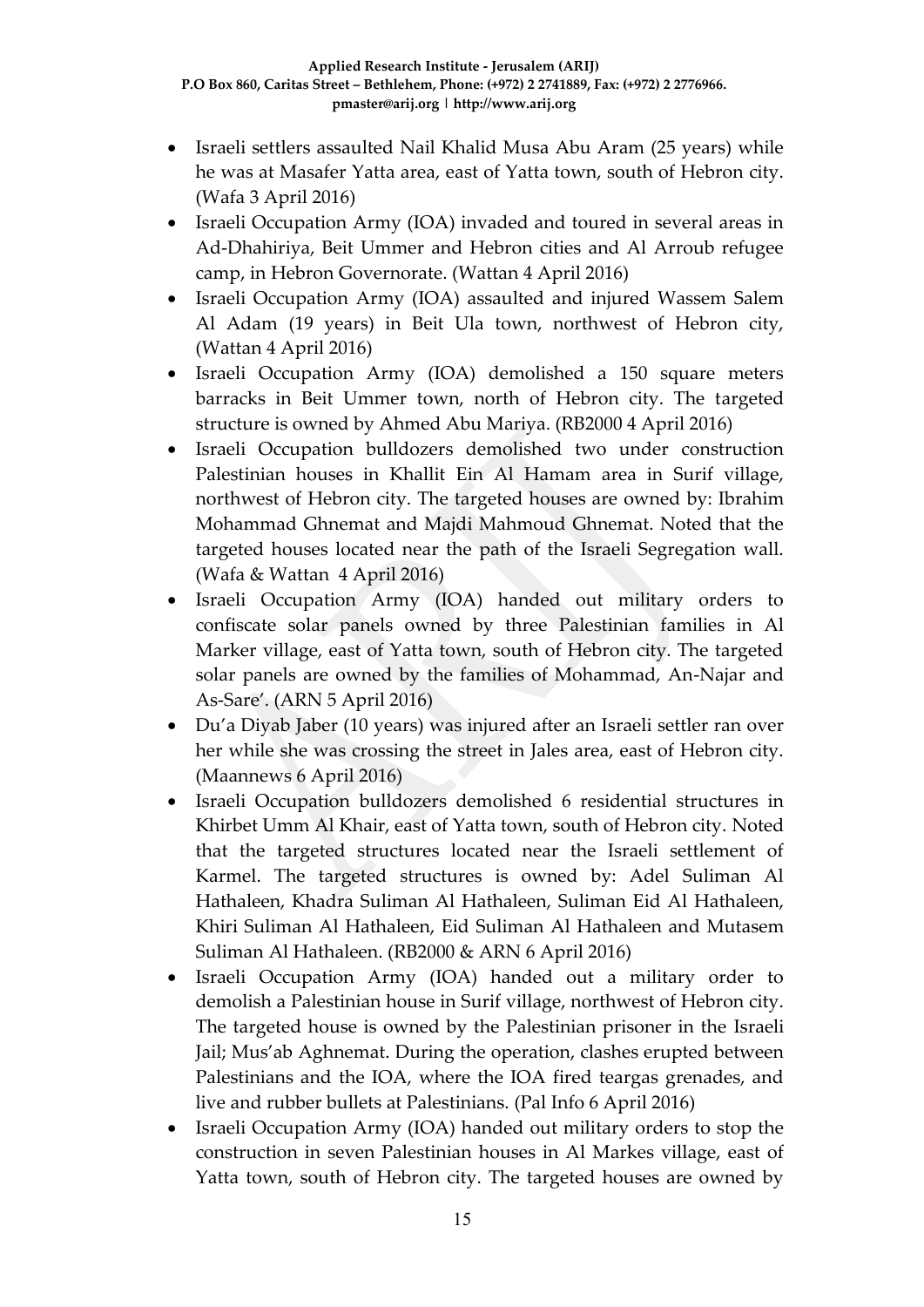the families of Al Hamamda, Abu 'Aram, and Hushiya. (Al-Quds & NBPRS 6 April 2016)

- Israeli Occupation Army (IOA) handed out a halt construction order that targeted a Palestinian house in Al Janba village, east of Yatta town, south of Hebron city. The targeted house is owned by Musa Yunis. (Al-Quds 6 April 2016)
- Israeli Occupation Army (IOA) handed out military orders to stop the construction in three Palestinian houses in Al Majaz village, east of Yatta town, south of Hebron city. The targeted houses are owned by Abu 'Aram family. (Al- Quds 6 April 2016)
- Israeli Occupation Army (IOA) invaded a Palestinian house in Ad-Dhahiriyah town, south of Hebron city, and threatened the residents to demolish it. The targeted house is owned by the Palestinian prisoner in the Israeli jail; Subhan Wael At-Titi. (Maannews 7 April 2016)
- Israeli Occupation bulldozers demolished a caravan, an under construction Palestinian house and a water well in As-Samu town, south of Hebron city, The targeted structures are owned by Raed Daghameen. (RB2000 7 April 2016)
- Israeli Occupation bulldozers razed vast area of Palestinian land near the bypass road, adjacency to the Israeli settlement of Beit Hagai, south of Hebron city. (RB2000 7 April 2016)
- Clashes erupted between Palestinians and the Israeli Occupation Army (IOA) in Dura town, west of Hebron city. The IOA teargas and stun grenades at Palestinians and their houses. During the clashes, the IOA invaded tens of Palestinian houses and summoned a number of Palestinians to interview the Israeli Intelligence Police. (RB2000 9 April 2016)
- Israeli Occupation Army (IOA) tightened its procedures in the old city of Hebron and near the Ibrahim mosque. The IOA stopped, searched and questioned Palestinians and checked their ID cards. (Pal Info 10 April 2016)
- Israeli Occupation Army (IOA) attacked a non-violent protest against the construction of Beit Al Baraka building, at the northern entrance of Al Arroub refugee camp, north of Hebron city. (Safa 10 April 2016)
- Israeli settlers assaulted and injured Farahat Nader Ar-Rajabi (10 years) while he was in As-Sahla neighborhood in the old city of Hebron. (Wafa 12 April 2016)
- Israeli Occupation Army (IOA) erected military checkpoints at the northern entrance of Hebron city, and at the main entrance of Sair and Halhul towns in Hebron Governorate. The IOA stopped and searched Palestinian vehicles and checked ID cards. (Wafa 12 April 2016)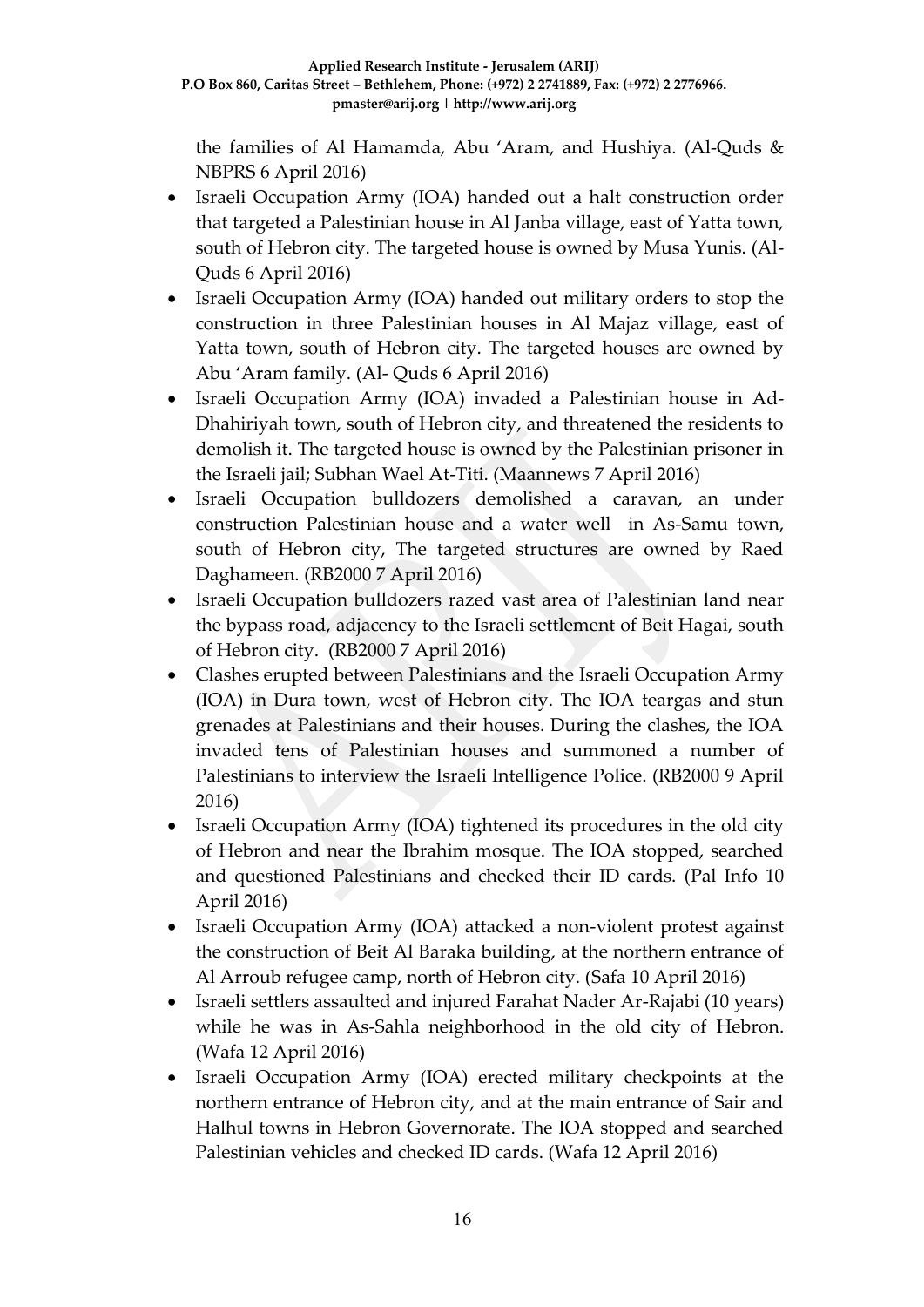- Israeli Occupation Army (IOA) raided and searched s number of Palestinian houses in Sair town, north of Hebron city. (Maannews 13 April 2016)
- Israeli Occupation Army (IOA) invaded and searched a number of stores and offices in Beit Ummer town, north of Hebron city. (Pal Info 14 April 2016)
- Israeli Occupation Army (IOA) killed a Palestinian at the entrance of Al Arroub refugee camp, north of Hebron city. (Maannews 14 April 2016)
- Israeli Occupation Army (IOA) demolished a water well in Abu Sudah area, near Beit Al Baraka area, at the northern entrance of Al Arroub refugee camp, north of Hebron city. The targeted well is owned by Salah Mahmoud Nimir. (Wafa 14 April 2016)
- Clashes erupted between Palestinians and the Israeli Occupation Army (IOA) at the entrance of Al Arroub refugee camp, north of Hebron city. The IOA fired live bullets and teargas grenades, causing the injury of a Palestinian and dozens of suffocation cases. During the clashes, an Israeli jeep ran over Mohammad Nedal Abu Ghazi (15 years). (Al – Quds & Maannews 15 April 2016)
- Israeli Occupation Army (IOA) assaulted and injured Raid Ahmed Mufleh Adi (40 years) after stopping him near the Israeli military tower erected by the IOA at the entrance of Beit Ummer town, north of Hebron city. (Wafa 15 April 2016)
- Israeli Occupation Army (IOA) fired teargas grenades at Az-Zahra' school in Hebron city, causing dozens of suffocation cases among the Palestinian students. (Al-Quds 18 April 2016)
- Israeli Occupation Army (IOA) invaded and toured in several neighborhoods in Hebron and Sair cities in Hebron Governorate. (Orient FM 18 April 2016)
- Israeli Occupation Army (IOA) stormed and searched a number of Palestinian houses in Sair town, north of Hebron city. One of the targeted houses is owned by Yasser Al Matour. (Wafa 19 April 2016)
- Israeli settlers living in Kiryat Arba settlement escorted by the Israeli Occupation Army (IOA) carried out provocative actions near the Palestinian neighborhoods in Hebron city. (RB2000 19 April 2016)
- Israeli Occupation Army (IOA) erected military checkpoints at the entrances of Hebron city. The IOA stopped and searched Palestinian vehicles and checked ID cards. (RB2000 19 April 2016)
- Israeli settlers put toxic materials inside a water well in Beit 'Awa town, west of Hebron city. (Safa 20 April 2016)
- Israeli Occupation Army (IOA) forced Palestinian to close their commercial stores at the entrance of Al Arroub refugee camp, north of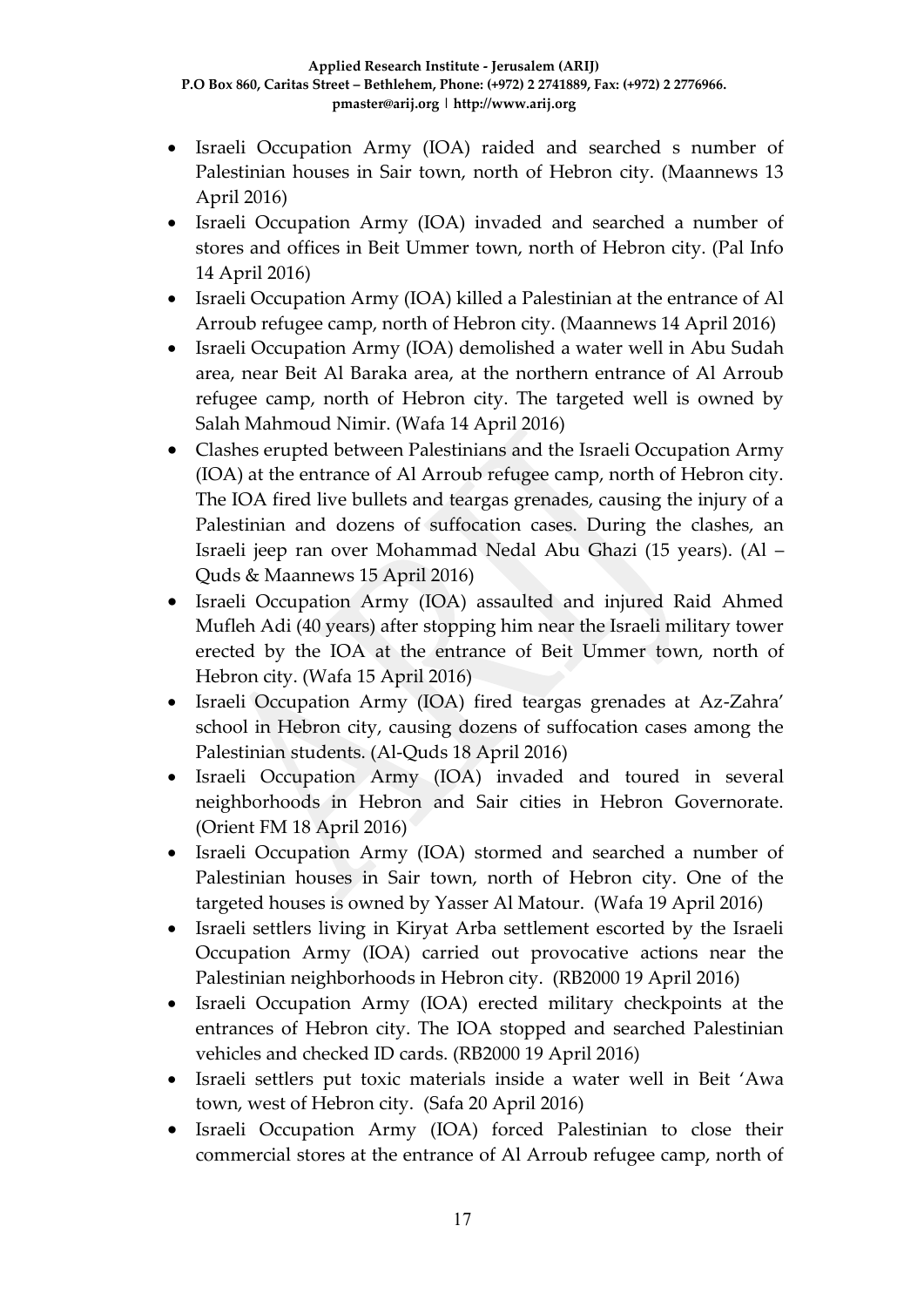Hebron city. During the operation, the IOA assaulted Mohammad Ayoub. (Safa 21 April 2016)

- Israeli Occupation Army (IOA) occupied a number of Palestinian commercial stores in the old city of Hebron near the courtyard of Al Ibrahimiya School, and erected a number of cement blocks in the area. (Safa 21 April 2016)
- An Israeli settler threatened to shoot a Palestinian family near the illegal settlement of Kiryat Arba in Hebron city. Yahya Basal told Ma'an that his three children Mustafa (19 years), Muntaser (17 years), and Shaima (6 years), as well as Mustafa's two-year-old daughter Layan, were driving home to the Wadi al-Juz neighborhood at the eastern part of Hebron when an Israeli vehicle stopped in front of them on Route 60. An Israeli settler stepped out of the car holding a gun and pointed it at the Palestinian family. Basal added that his son Mustafa quickly drove back onto Route 35 to save his siblings' and daughter's lives, but that the settler vehicle chased them until they entered into the Farsh al-Hawa area, which Israelis are prohibited from entering. (Maannews 21 April 2016)
- An Israeli settler hit by his vehicle Ala Ar-Rajabi while he was near the Ibrahimi mosque in the old city of Hebron. (Wattan 21 April 2016)
- Israeli settlers escorted by the Israeli Occupation Army (IOA) assaulted an International group and Abi Yousif Abu Mariya (11 years) while they were toured in Ash- Shuhada street in the old city of Hebron and (NBPRS 22 April 2016)
- Israeli settlers escorted by the Israeli Occupation Army (IOA) stormed and toured a number of areas in Beit Ummer town, north of Hebron city, and preformed Talmudic rituals. During the operation, the IOA closed Hebron-Jerusalem road in Beit Za'ta area. (Wafa 24 April 2016)
- Israeli Occupation Army (IOA) to close Abu Ar-Rish military checkpoint at the southern part of Hebron city, with cement blocks, where the IOA demanded the residents to evacuate their vehicles from the area. (Wattan 24 April 2016)
- Israeli Occupation Authorities decided to closed the Ibrahimi mosque in the old city of Hebron on the 25<sup>th</sup> and 26<sup>th</sup> of April 2016, under the claim of the Passover holiday. (ARN 24 April 2016)
- Israeli Occupation Army (IOA) stormed a Palestinian house in Beit Ummer town, north of Hebron city, and confiscated NIS 3000 and 1500 gram of gold. The targeted house is owned by Ahmed Mustafah Awad. (Wafa 25 April 2016)
- Israeli Occupation Army (IOA) raided and searched a number of Palestinian houses in Ad-Dhahiriya town, south of Hebron city Two of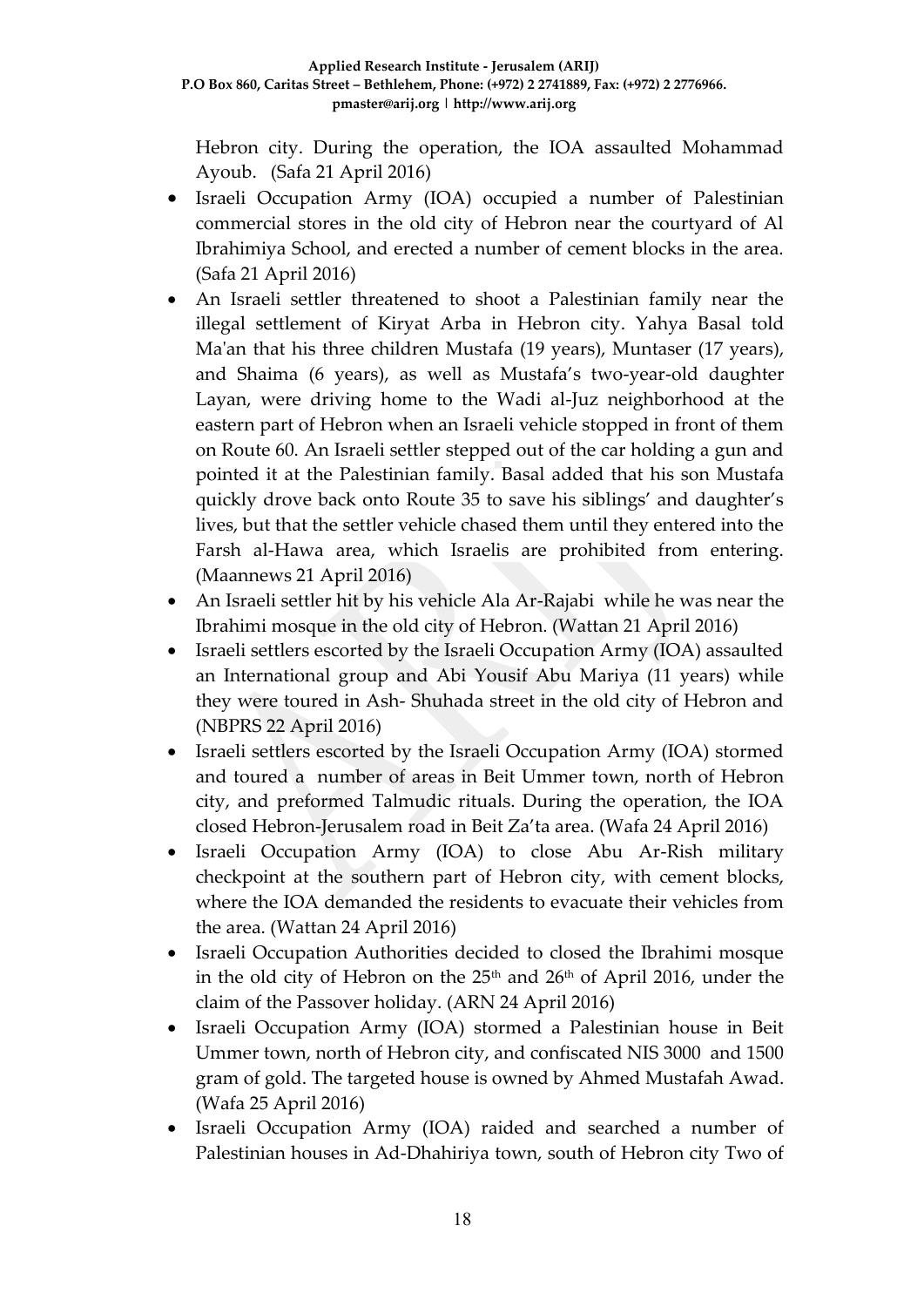the targeted houses are owned by: Na'im Yousif At-Tal and his brother Munir. (Wafa 25 April 2016)

- Israeli Occupation Army (IOA) occupied a Palestinian house in Al Baq'a area, east of Hebron city, and transformed it to a military base. The targeted house owned by Ismail Fadel Jaber. Noted that the house adjacent to the Israeli Bypass road No. 60 and on the opposite side of an Israeli gas station in Kharsine settlement. (Wafa 25 April 2016)
- Israeli Occupation Army (IOA) closed the entrance of "Hebron Emergency center" in Hebron city, and prevented the employees from entering the center. (RB2000 25 April 2016)
- Israeli Occupation Army (IOA) invaded and toured in a number of neighborhoods in Deir Samit village in Hebron Governorate. The IOA erected a military checkpoint at a road link between Deir Samit village and Dura town, where the IOA stopped and searched Palestinian vehicles and checked ID cards. (Safa 26 April 2016)
- Israeli settlers living in Ma'on, Karmel, Havat Ya'ir, Susiya, Mitzipe Ya'ir, Havat Ma'on, Avigal and Beit Yattir settlements escorted by the Israeli Occupation Army (IOA) invaded the "Yatta Municipality Archaeological Park" in Yatta town, south of Hebron city, gathered around the water pool and performed Talmudic rituals. Noted that the Park located in the Area classified as Area "A" (according to Oslo Agreement, 1995) which it under the control of the Palestinian Authority. (Wafa 26 April 2016)
- Israeli settlers escorted by the Israeli Occupation Army (IOA) assaulted and injured a number of Palestinian while they were in the old city of Hebron. (NBPRS 26 April 2016)
- Israeli Occupation Army (IOA) invaded and toured in several areas in Al Arroun refugee camp, north of Hebron city. (Orient FM 27 April 2016)
- Israeli Occupation Army (IOA) raided and toured between Palestinian houses in Beit 'Awa town, west of Hebron city. (Orient FM 27 April 2016)

# **Qalqilyah**

- Israeli Occupation Army (IOA) attacked the weekly non-violent protest against the Segregation wall and Settlements in Kafr Qaddum village, east of Qalqiliyah city. The IOA fired teargas and stun grenades, causing tens of suffocation cases. (Maannews 1 April 2016)
- Israeli Occupation Army (IOA) attacked a non-violent protest in Izbit At Tabib village, east of Qalqiliyah city. The IOA fired rubber bullets,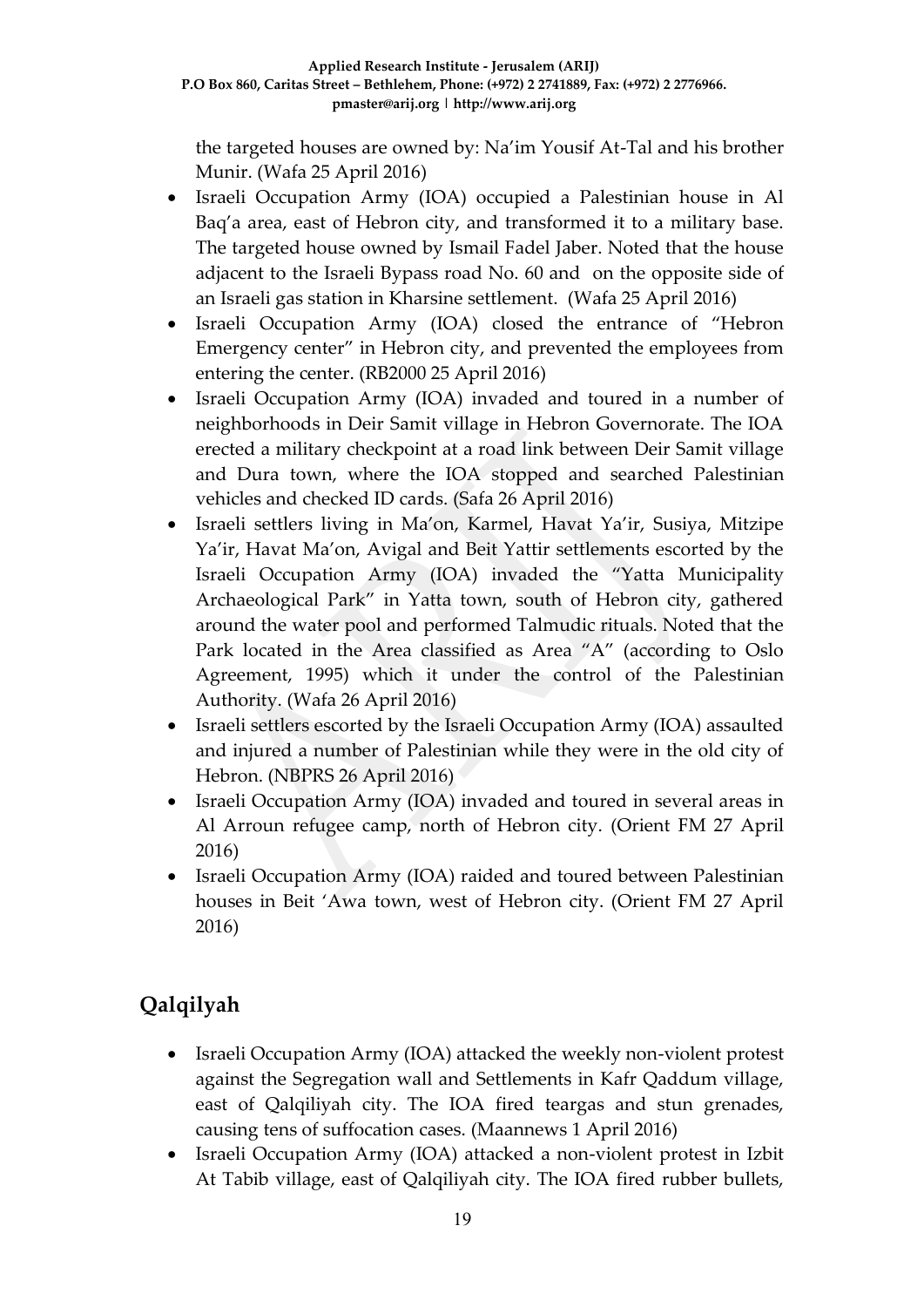teargas and stun grenades, causing the injury of two Palestinians and dozens of suffocation cases. During the operation, the IOA arrested a Palestinian. (RB2000 8 April 2016)

- Israeli Occupation Army (IOA) attacked the weekly non-violent protest against the Segregation Wall and Settlements in Kafr Qaddum village, east of Qalqiliyah city. The IOA fired teargas grenades and rubber bullets at Palestinians, causing dozens of suffocation cases and the injury of a 19 years old Palestinian. (Al-Quds 8 April 2016)
- Israeli settlers attacked Palestinian properties in Far'ata village, east of Qalqiliyah city. The IOA destroyed the windows of a house and destroyed an agricultural tractor, owned by Awad At-Tawel. (NBPRS 13 April 2016)
- Israeli Occupation Army (IOA) attacked the weekly non-violent protest against the Segregation wall and settlements in Kafr Qaddum village, east of Qalqiliyah city. The IOA fired teargas grenades and rubber bullets, causing tens of suffocation cases. (Wafa 15 April 2016)
- Israeli Occupation Army (IOA) stormed and searched dozens of commercial stores in Azzun village, east of Qalqiliyah city, and questioned a number of Palestinians. (Wafa 20 April 2016)
- Israeli Occupation Army (IOA) attacks the weekly non-violent protest against the Segregation Wall and Settlements in Kafr Qaddum village, east of Qalqiliyah city. The IOA fired rubber bullets and teargas grenades, causing the injury of a 15 years old Palestinian. (RB2000 22 April 2016)
- Israeli settlers living in Emmanuel settlement hurled stones at a Palestinian bus while it was traveling at a road near the settlement. (Wattan 22 April 2016)
- Israeli settlers escorted by the Israeli Occupation Army (IOA) raided an Islamic site "Abu Al Jud tomb", in Fara'ta village, east of Qalqiliyah city, and performed Talmudic rituals. (Al-Quds 28 April 2016)
- Three Palestinians were injured and tens of suffocation cases after the Israeli Occupation Army (IOA) attacked the weekly non-violent protest against the Segregation Wall and Settlements in Kafr Qaddum village, east of Qalqiliyah city. The IOA used rubber bullets and teargas grenades to attack the participants. (Orient FM & NBPRS 29 April 2016)

# **Tubas**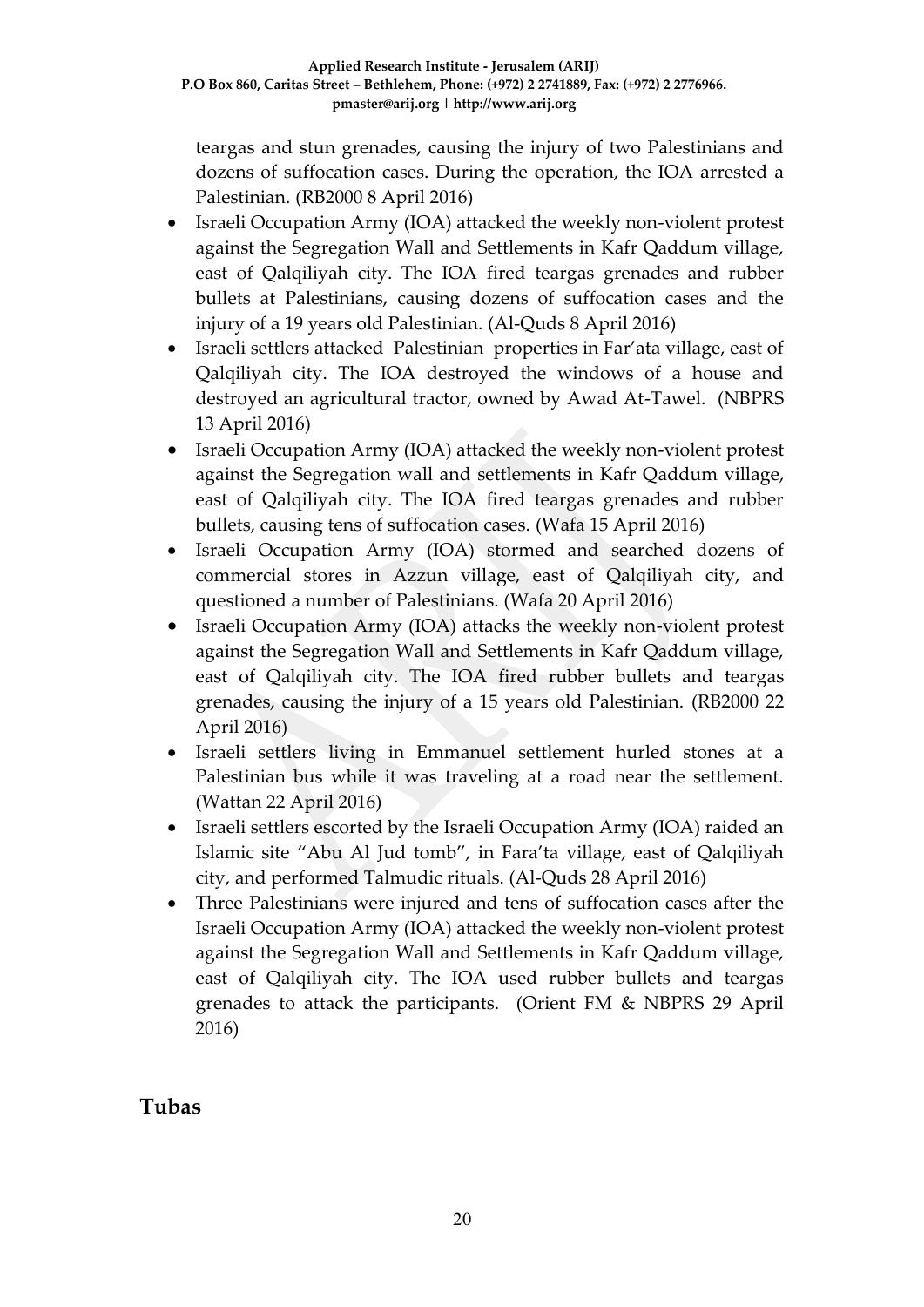• Israeli Occupation Army (IOA) invaded Khirbet Ibziq in the northern of Jordan valley and seized an agricultural tractor owned by Abed Al Karem Nasser Alla Al Hroub. (Wafa 12 April 2016)

# **Ramallah**

- Israeli Occupation Army (IOA) raided Beit Zeit village, north of Ramallah city. The IOA stopped and questioned Palestinians and checked their ID cards. (ARN 1 April 2016)
- Israeli Occupation Army (IOA) stormed and toured in areas in Beituniya town, west of Ramallah city. The IOA stopped and questioned Palestinians and checked their ID cards. (ARN 1 April 2016)
- Israeli Occupation Army (IOA) attacked the weekly non-violent protest against the Segregation Wall and Settlements in Bilin village, northwest of Ramallah city. The IOA fired stun and teargas grenades at Palestinians and lands, causing tens of suffocation cases and the torch of Palestinian agricultural land owned by Mahmoud Abed Al Hadi Samarah. and (Al-Quds 1 April 2016)
- Israeli Occupation Army (IOA) attacked the weekly non-violent protest against the Segregation wall and settlements in An Nabi Saleh village, north of Ramallah city. The IOA fired teargas grenades, causing tens of suffocation cases. (Al-Quds 1 April 2016)
- Israeli settlers escorted by the Israeli Occupation Army (IOA) invaded 'Arura village, north of Ramallah city, where they closed the main entrance and toured between the Palestinian houses. The Israeli settlers also, tried to assault a Palestinian after stopping his vehicle. (Orient FM 1 April 2016)
- Israeli settlers living in Beit Arye settlement occupied a number of dunums of Palestinian land in Nabi' Ein Az-Zarqa area in Deir Ghassana village, north of Ramallah city, where the Israeli settlers razed the land and uprooted a number of olive trees. The targeted land is owned by Daoud Al Barghouthi. (Safa & Maannews 7 April 2016)
- Israeli Occupation bulldozers demolished a 700 square meters Poultry Butcher Shop and a commercial structure in Al Muhalhil area in Nilin village, northwest of Ramallah city. The targeted structures is owned by Issa Abed Al Ghani Srour and Khalid and Yasser Asteh. Clashes erupted between Palestinians and the IOA. (Al-Quds & PNN & Wafa 7 April 2016)
- Israeli Occupation Army (IOA) closed the DCO military checkpoint, at the eastern entrance of Al Bireh city. (Maannews 7 April 2016)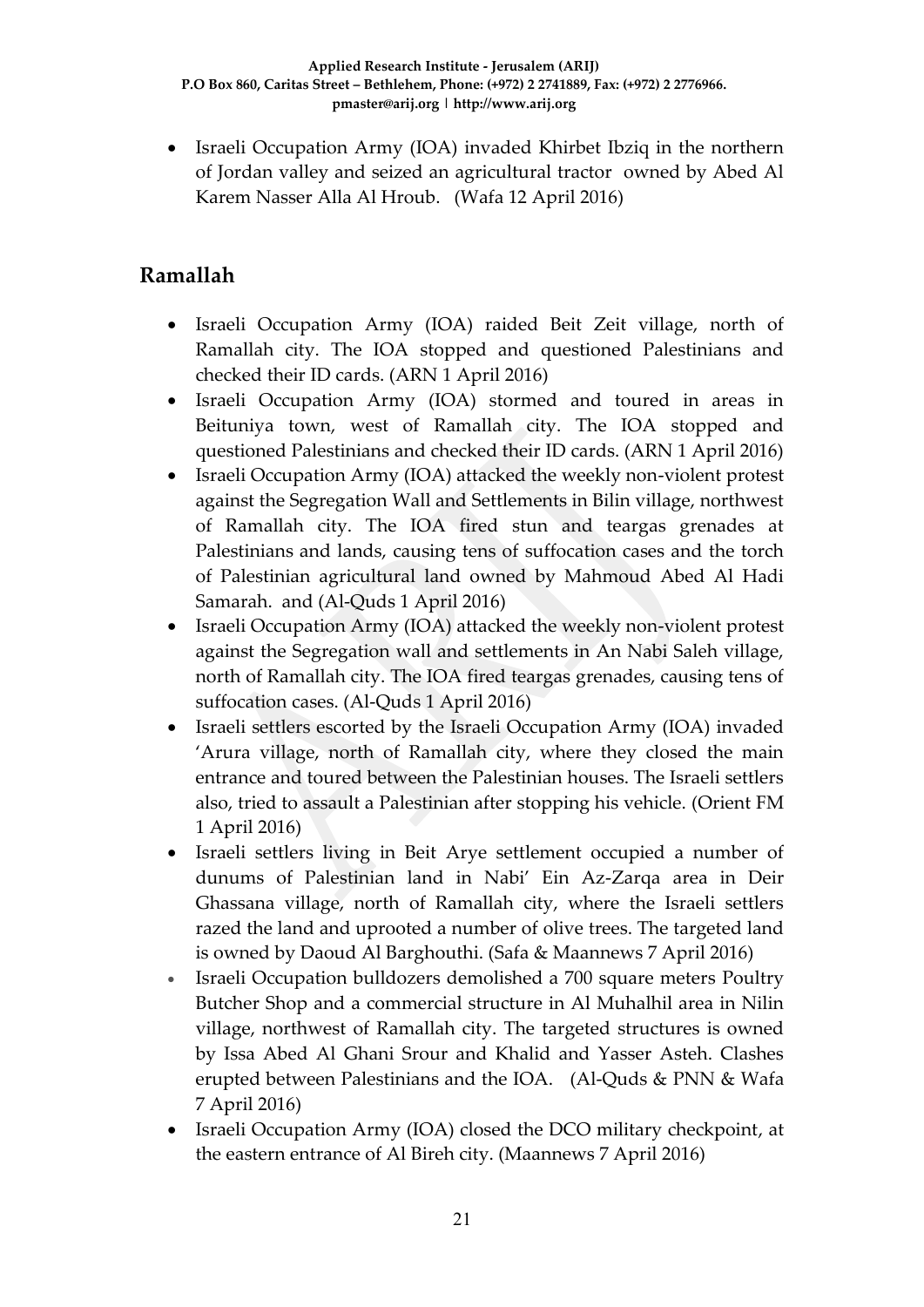- Israeli Occupation Army (IOA) attacked the weekly non-violent protest against the Segregation Wall and Settlements on An-Nabi Saleh village, north of Ramallah city. The IOA fired teargas grenades at participants, causing tens of suffocation cases. (Al Ayyam 8 April 2016)
- Israeli Occupation Army (IOA) attacked the weekly non-violent protest against the Segregation Wall and Settlements in Nilin village, west of Ramallah city. The IOA fired rubber bullets, and teargas and stun grenades, causing tens of suffocation cases and the injury of a Palestinian. (ARN 8 April 2016)
- Israeli Occupation Army (IOA) attacked the weekly non-violet protest against the Segregation Wall and Settlements in Bilin village, northwest of Ramallah city. The IOA fired rubber bullets and teargas grenades, causing a number of suffocation cases and the injury of the Mayor of Bilin village council; Basel Masour (40 years). The IOA also, fired teargas grenades at Palestinian land planted with olive trees, owned by Haitham Al Khateb and Nasser Abu Rahma, as a result a number of trees were torched. (Al-Quds 8 April 2016)
- New Plan by Mateh Binaymin Regional Council: 77,000 thousand settlers in the Ma'ale Mikhmas Area by 2040. The master plan drawn for the settlement of Mikhmas Mizrah, initiated by Amana and promoted by the Mateh Binyamin Regional Council and the Settlement Department with the support of the Minister of Defense, aims to turn the area, which is home to the settlements of Ma'ale Mikhmas, Rimmonim, Psagot and Kochav Hashachar, east of Ramallah, into a "suburban settlement with rural and semi-urban features and a population of 77,000", by 2040. The unauthorized outpost of Mitzpeh Danny is slated for retroactive authorization as part of this plan. The plan aims to create a contiguous urban territory east of Road 60, on the Alon Road. It was first proposed by Amana back in the 1990s and has undergone several iterations since. Several months ago, the Supreme Planning Council of the Civil Administration approved the advancement of the master plan formulated by the Settlement Department, which proposes a massive expansion of the settlements in the area, with close to 2,500 new housing units on a total area of 790 dunam. The plan has several phases which will see hundreds of units built in each of the settlements. According to Israel's Central Bureau of Statistics, the four settlements and the outpost currently have a total population of around 6,000. The entire Mateh Binyamin Regional Council, to which the settlements belong, has 55,000 residents at the present time. In other words, the plan foresees the addition of about 70,000 people in these settlements in less than 25 years. With respect to Ma'ale Mikhmas specifically, the plan foresees 7,000 residents by 2040,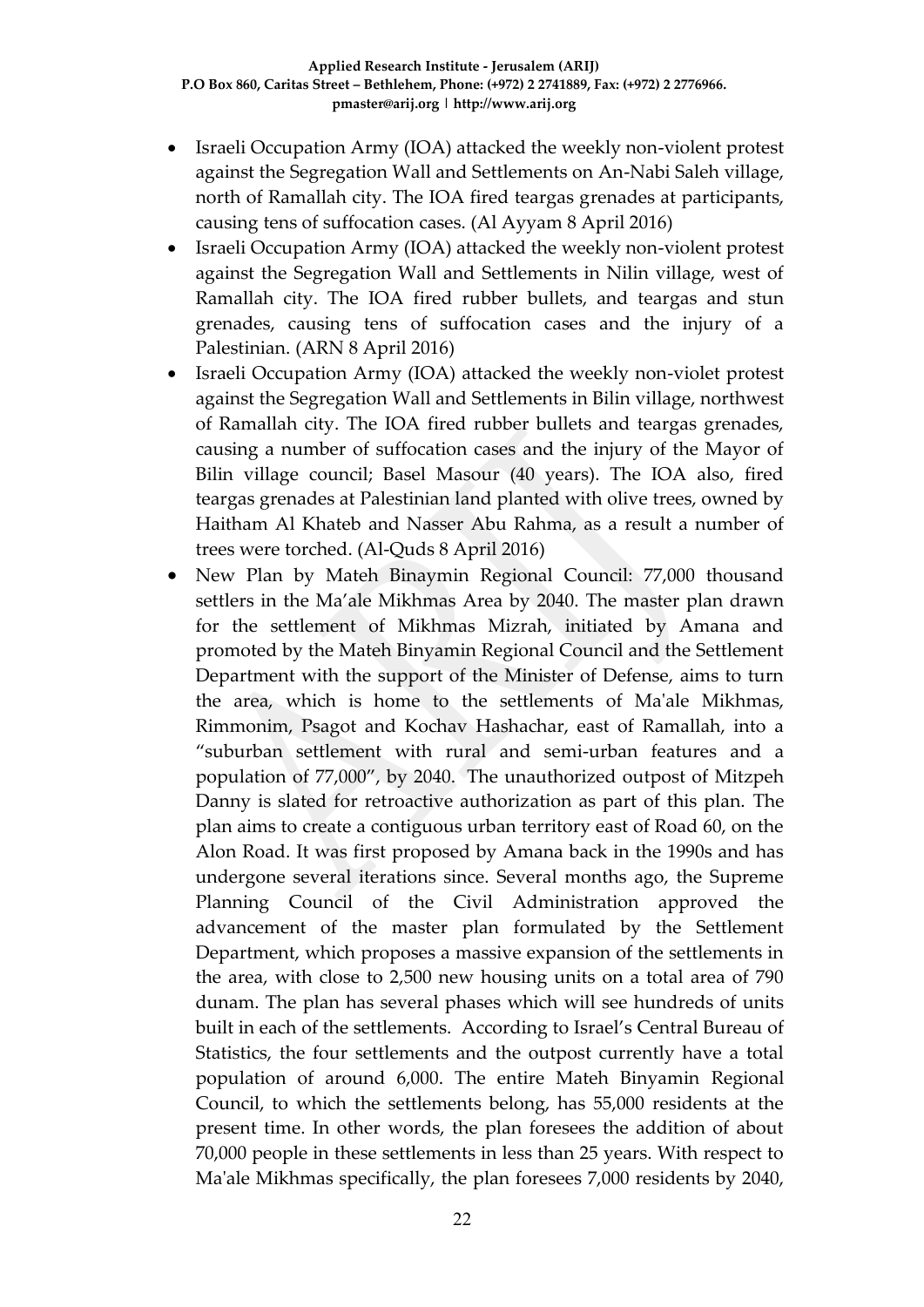implying an assumption that the annual population growth in the new settlement cluster will be higher than it is in some of the settlements included in it and higher than average for West Bank settlements. The settlement division submitted the plan to the Supreme Planning Council, which approved its main features in a session held in October of 2015. The people behind the plan said during the session that opportunities for growth in settlements are limited due to a shortage in "state or Jewish owned" land. Speakers at the hearing said there was little to no possibility of expanding Kochav Hashachar, Rimmonim and Psagot, and suggested, therefore, that the Ma'ale Mikhmas master plan serve as a regional plan because the settlement itself and the nearby outpost (Mitzpeh Danny) have "a relatively large reservoir of state owned land". Last November, the High Court of Justice dismissed a petition filed by Yesh Din in 2009 on behalf of the council head of the village of Deir Dubwan, seeking the demolition of a structure that had been built on public land belonging to the village. The court dismissed the petition given that the state is advancing the approval of the outpost. [\(Yesh Din](http://www.yesh-din.org/postview.asp?postid=332) 8 April 2016)

- Israeli Occupation Army (IOA) closed the entrance of Beituniya town, west of Ramallah city. The IOA prevented Palestinians from entering the city. (Safa 11 April 2016)
- Clashes erupted between Palestinians after the Israeli Occupation Army (IOA) at the western entrance of Silwad town, northeast of Ramallah city. The IOA fired live bullets and teargas grenades at Palestinians and their vehicles and houses. During the clashes, the IOA arrested Ahmed Mohammad Abed As-Salam (16 years) and Omar Nael Mohammad Hamed (16 years). (Wafa 13 April 2016)
- Israeli Occupation Army (IOA) threatened to storm At-Tira Beit Ur Al Fouqa School in Beit Ur Al Fuqa village, west of Ramallah city. (Raya 13 April 2016)
- Israeli Occupation Army (IOA) stormed the office of Al 'Ajouli company in Ramallah city, confiscated the contents, and torched it. As a result, clashes erupted between Palestinians and the IOA. During the operation, the IOA arrested Gazi Al 'Ajuli the owner of Al 'Ajuli company. (Al-Quds & Maannews 14 April 2016)
- Clashes erupted between Palestinians and the Israeli Occupation Army (IOA) near the Israeli jail of "Ofar" in Beituniya town in Ramallah governorate. The IOA fired teargas grenades, causing a number of suffocation cases. (Al-Ayyam 15 April 2016)
- Israeli Occupation Army (IOA) attacked the weekly non-violent protest against the Segregation wall and Settlements in An-Nabi Saleh village,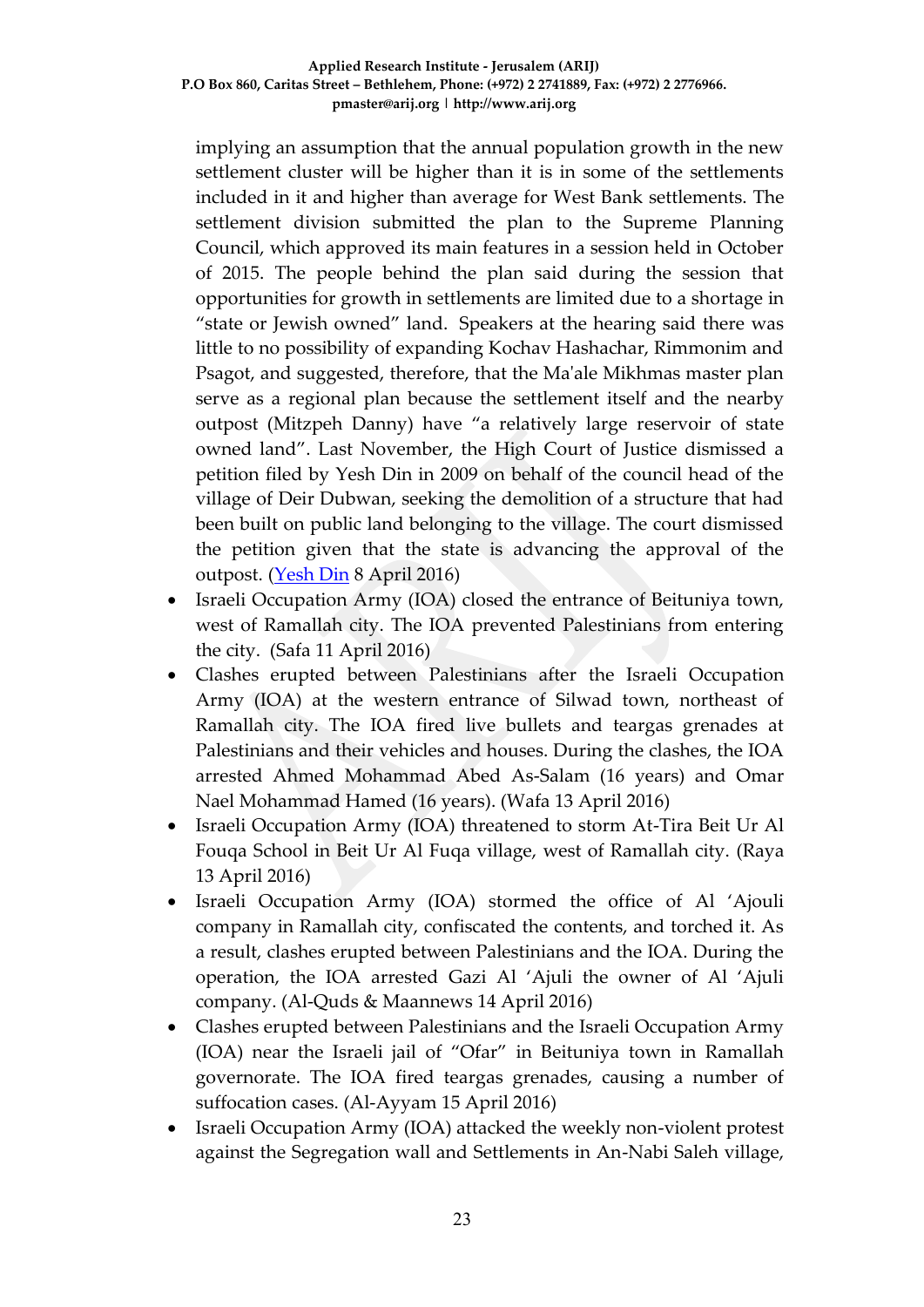north of Ramallah city. The IOA fired teargas grenades at participants, causing dozens of suffocation cases. (Al-Ayyam 15 April 2016)

- Clashes erupted between Palestinians and the Israeli Occupation Army (IOA) at the western entrance of Silwad town, northeast of Ramallah city. The IOA fired rubber bullets and teargas grenades, causing the injury of three Palestinians and dozens of suffocation cases. (Wafa 15 April 2016)
- Israeli Occupation Army (IOA) attacked the weekly non-violent protest against the Segregation Wall and Settlements in Bilin village, northwest of Ramallah city. The IOA fired teargas grenades and rubber bullets at Palestinians and agricultural lands, causing tens of suffocation cases and the torch of tens dunums of land planted with olive trees. . (Maannews 15 April 2016)
- Israeli Occupation Army (IOA) opened fire at a Palestinian vehicle after stopping it at a military checkpoint at the western entrance of Silwad town, northeast of Ramallah city, and detained the driver. (RB2000 16 April 2016)
- Israeli Occupation Army (IOA) closed 'Atara military checkpoint, north of Ramallah city, and the DCO military checkpoint, east of Al Bireh city. (Wattan 16 April 2016)
- Israeli settlers living in Dolev settlement escorted by the Israeli Occupation Army (IOA) closed Wadi Ad Dalb road, which link between Deir Ibzi' and Ras Karkar villages, west of Ramallah city, and carried out provocative actions. (Wafa 19 April 2016)
- Israeli Occupation Army (IOA) erected a military checkpoint at the main entrance of An-Nabi Saleh village, north of Ramallah city. The IOA stopped and searched Palestinian vehicles and checked ID cards. (Wafa 19 April 2016)
- Israeli Occupation Army (IOA) closed 'Atara military checkpoint, north of Ramallah city (Wafa 19 April 2016)
- Clashes erupted between Palestinians and the Israeli Occupation Army (IOA) near the Israeli Jail of Ofra, south of Beituniya town in Ramallah governorate. The IOA fired teargas grenades and rubber bullets, causing a number of suffocation cases and the injury of five Palestinians. (Al Ayyam 22 April 2016)
- Israeli Occupation Army (IOA) attacked the weekly non-violent protest against the Segregation Wall and Settlements in Bilin village, west of Ramallah city. The IOA fired rubber bullets, and teargas and stun grenades, causing tens of suffocation cases, and the torch of vast area of agricultural land planted with olive and almond trees. Noted that the targeted land owned by Hitham Al Khateb and Hisham Barnat. (Wafa 22 April 2016)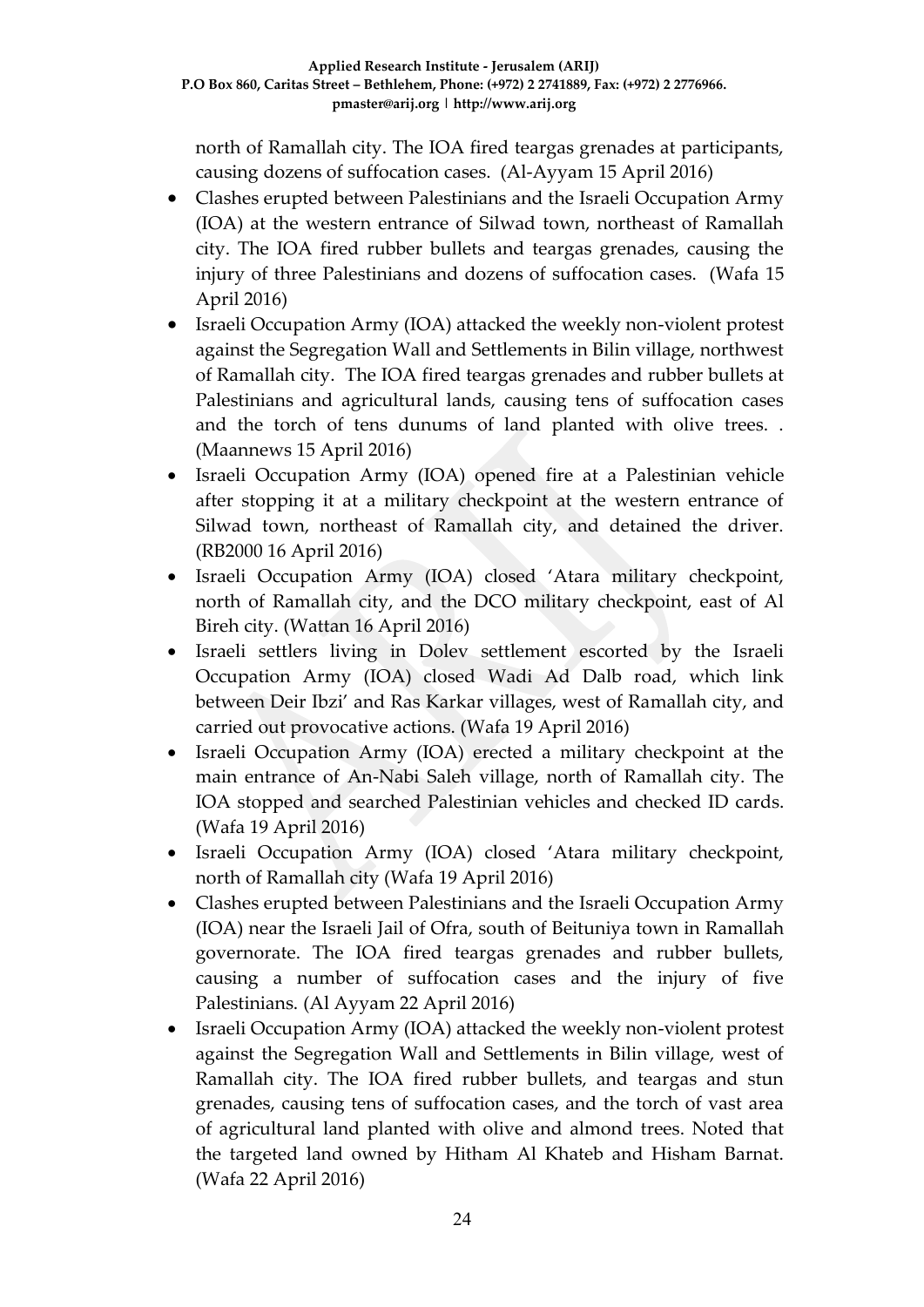- Israeli Occupation Army (IOA) attacked the weekly non-violent protest against the Segregation Wall and Settlements in Nilin village, west of Ramallah city. The IOA fired teargas and stun grenades, causing dozens of suffocation cases. (Wafa 22 April 2016)
- Israeli Occupation Army (IOA) attacked a non-violent protest against the arrest of the Palestinian journalist "Omar Nazal", in front of the Israeli military court of "Ofra" in Beituniya town in Ramallah governorate. The IOA fired teargas and stun grenades at the participants, causing tens of suffocation cases and the injury of Said Al Huwari. (Wafa & Al-Watan Voice 26 April 2016)
- Israeli Occupation Army (IOA) stormed Beit Ur At-Tahta village, west of Ramallah city, and declared it as "closed military area", where the IOA closed all the village' entrances. (Pal Info 28 April 2016)
- Israeli Occupation Army (IOA) opened fire at two Palestinian girls while they were near an Israeli military checkpoint erected by the IOA at the entrances of Beit Ur At Tahta and Beit Ur Al Fuqa villages, west of Ramallah city. As a result, one of the girls was injured and other was arrested. (RB2000 28 April 2016)
- Israeli Occupation Army (IOA) attacked the weekly non-violent protest against the Segregation Wall and Settlements in Bilin village, west of Ramallah city. The IOA fired rubber bullets and teargas grenades, causing a number of suffocation cases. The IOA also, fired teargas grenades at Palestinian land, causing the torch of tens of olive trees owned by Rashid Mohammad Abu Rahma. (NBPRS 29 April 2016)
- Israeli Occupation Army (IOA) attacked the weekly non-violent protest against the Segregation Wall and Settlements in Nilin village, west of Ramallah city. The IOA fired teargas and stun grenades, causing dozens of suffocation cases. (NBPRS 29 April 2016)
- Clashes erupted between Palestinians and the Israeli Occupation Army (IOA) near Ofar military base, in Beituniya town in Ramallah governorate. The IOA fired teargas grenades, causing tens of suffocation cases. (NBPRS 29 April 2016)

# **Jericho**

 Israeli Civil Administration and military forces arrived at the Wadi al-Qalt area, east of Jericho, and destroyed structures belonging to a shepherding community that lives in the area. The forces demolished two huts used as dwellings and two sheep pens belonging to a single family with nine members, including seven minors. This family was also a victim of the [previous demolition](http://www.btselem.org/planning_and_building/20160208_demolitions_in_jordan_valley) carried out by the Civil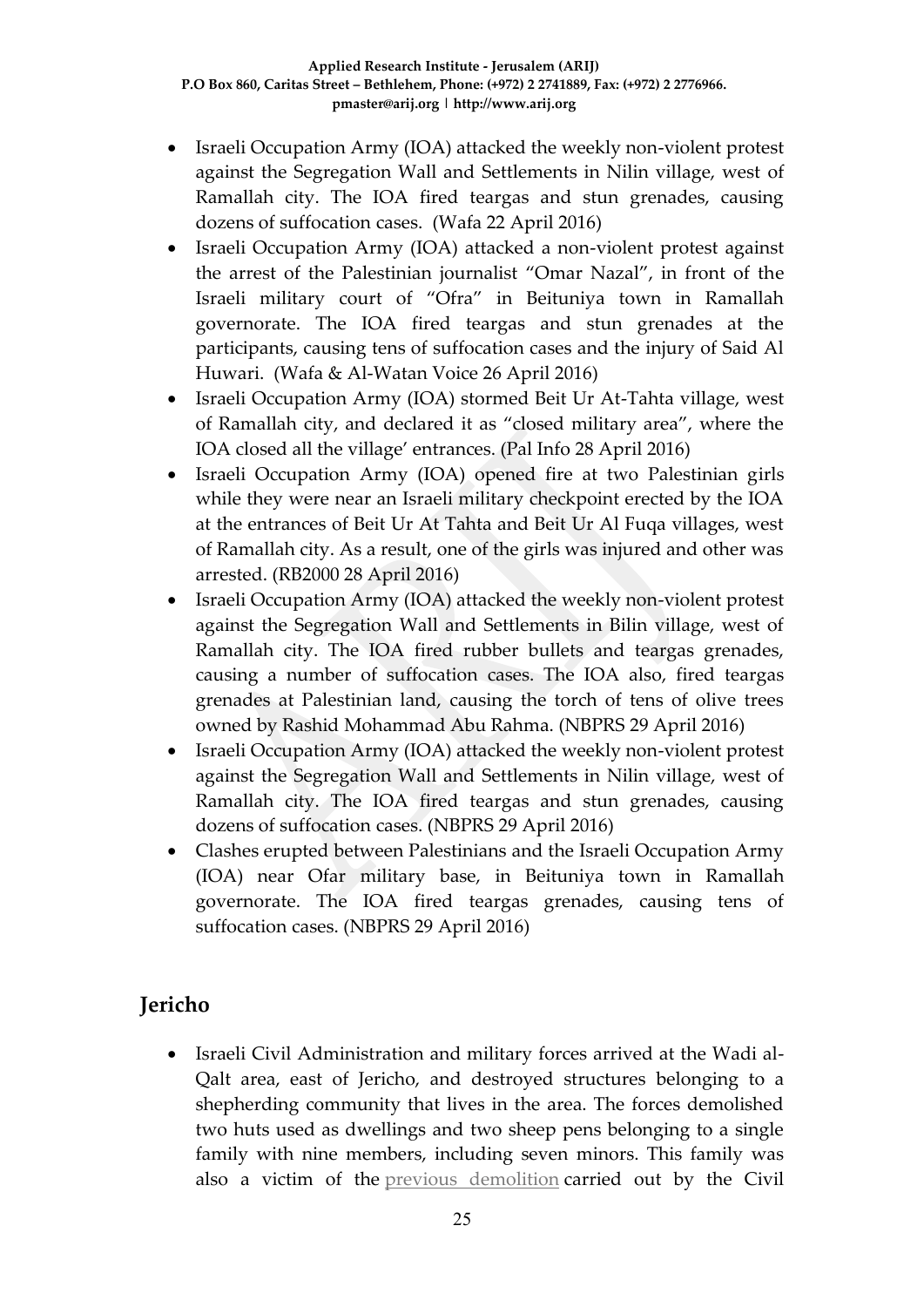Administration in the area on 3 March 2016, when seven structures were demolished. ([B'Tselem](http://www.btselem.org/planning_and_building/20160407_three_days_of_demolitions) 4 April 2016)

# **Salfit**

- Israeli settlers living in Revava settlement razed Palestinian land in Deir Istiya and Kafl Haris villages, north of Salfit city. The targeted land located northeast of the settlement and near the Israeli bypass road links to Wadi Qana area. (Al-Quds 4 April 2016)
- Israeli settlers living in Ariel settlement established a cemetery on Palestinian land at the northern part of Salfit city, and they planned to establish a hospital in the settlement.(Al-Quds 6 April 2016)
- Israeli settlers living in Arial settlement razed tens dunums of Palestinian land at the northern part of Bruqin village, west of Salfit city, and uprooted a number of olive trees. (RB2000 13 April 2016)
- Israeli Occupation Army (IOA) attacked a non-violent protest against the closure of the agricultural roads in Deir Istiya village, north of Salfit city. The IOA fired teargas grenades at participants, causing a number of suffocation cases.(Maannews 15 April 2016)
- Israeli Occupation Army (IOA) handed out a military order to confiscated 1160 dunums of Palestinian land in Khallit Sarisiya, Khallt Hamad, Khallit Al Witwat, Wadi An-Najasat, Al-Wadi Al Qabali, Jabal Al Krum, Deir Qasis, Az-Zard, Khallit Al Kuzbarah and Al Qastal areas in Az-Zawiya village, west of Salfit city, under the claim that the targeted land classified as "State land". (Safa 15 April 2016)
- Israeli Occupation Army (IOA) stormed and searched dozens of Palestinian houses in Kafr Ad-Dik village in Salfit Governorate. (Pal Info 26 April 2016)

# **Tulkarem**

### **Nablus**

- Clashes erupted between Palestinians and the Israeli Occupation Army (IOA) near Joseph tomb, east of Nablus city. (Wafa 3 April 2016)
- Israeli Occupation Army (IOA) tightened its procedures at the entrances of Huwara village, south of Nablus city, and forced a number of Palestinians to close their commercial stores. (Wafa 3 April 2016)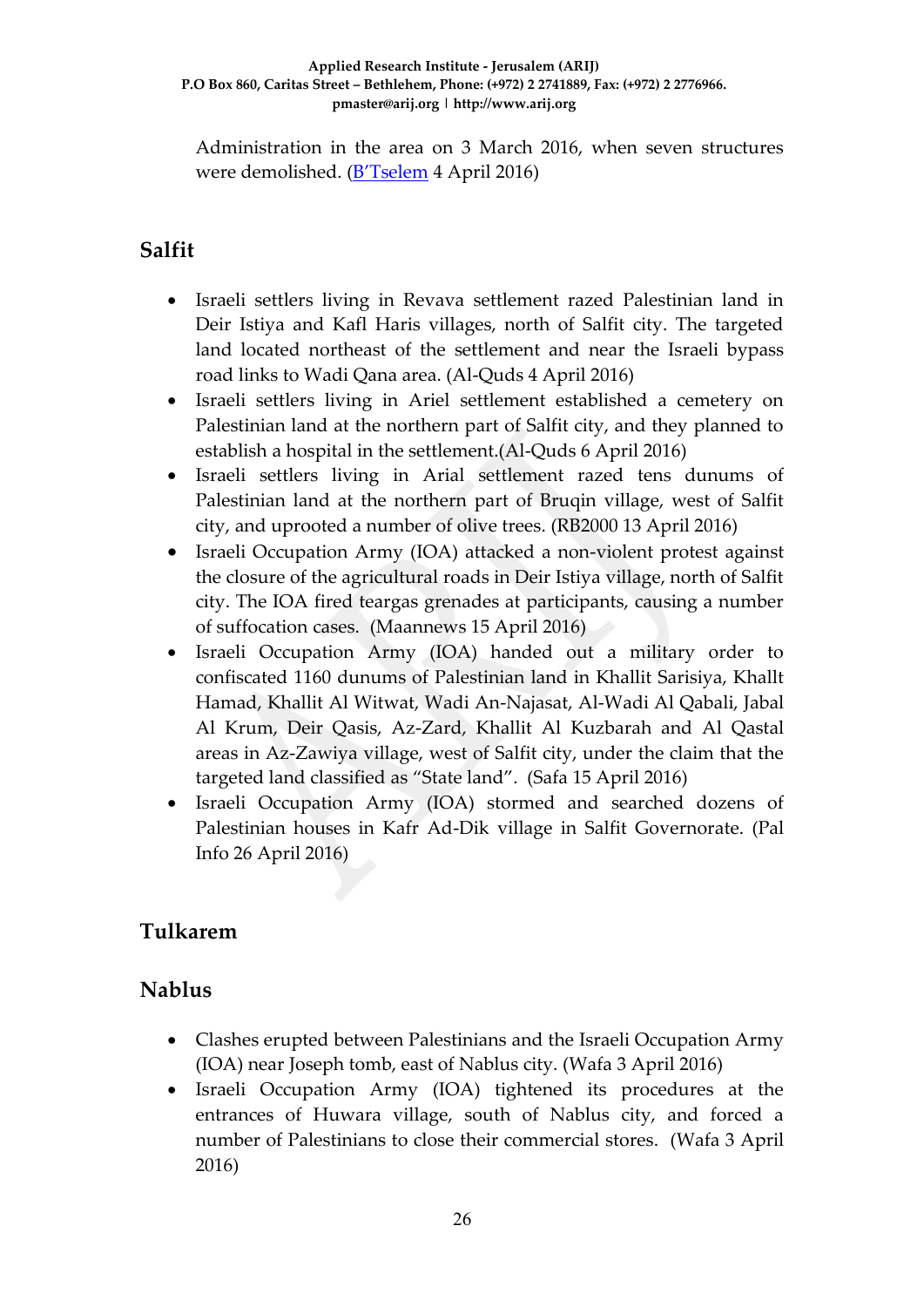- Israeli settlers living in Yesh Kodesh outpost razed Palestinian land in Jalud village, south of Nablus city. The targeted land is owned by Ahmed Nasser Haj Mohammad. (Wafa 3 April 2016)
- Israeli Occupation Army (IOA) closed with iron gate the entrance of Sarra village, south of Nablus city. (Wattan 3 April 2016)
- Israeli settlers living in Eli settlement hurled stones at Palestinian vehicles traveling at the Israeli Bypass road No.60, section Ramallah – Nablus road. (ARN 4 April 2016)
- Israeli Occupation Army |(IOA) and bulldozers stormed Khirbet Umm Al Marajem, west of Duma village in Nablus governorate, and demolished two Palestinian houses. The targeted houses are owned by Jamal At Tawel and Hisham Al Jabarwi. (Maannews 4 April 2016)
- Israeli Occupation Army (IOA) forced Palestinians to closed their commercial structures which located at the main road in Huwara village, south of Nablus city. (Maannews 5 April 2016)
- Israeli settlers escorted by the Israeli Occupation Army (IOA) carried out provocative actions at the entrance of Huwara village, south of Nablus city, and closed the entrance. (Safa 5 April 2016)
- Israeli Occupation Army (IOA) handed out military orders to demolish two barracks and to confiscate a bulldozer in Beit Dajan village, southeast of Nablus city. The targeted structures and bulldozer are owned by Salam Hilal. (Wafa 5 April 2016)
- Israeli Occupation bulldozers destroyed and closed an agricultural road in Qaryut village, southeast of Nablus city. (Al-Quds 5 April 2016)
- Israeli Occupation Army (IOA) invaded and searched tens of Palestinian houses in Qabalan village in Nablus Governorate. (Maannews 6 April 2016)
- Israeli settlers escorted by the Israeli Occupation Army (IOA) gathered at the entrance of Duma village, south of Nablus city and closed it. As a result, clashes erupted between Palestinians and the IOA, where the IOA fired teargas grenades and rubber bullets, causing tens of suffocation cases and the injury of Mohammad Hassan (22 years). (Maannews 6 April 2016)
- Israeli Occupation Army (IOA) stormed and searched tens of Palestinian houses in Nablus city, and questioned the residents. Clashes erupted between Palestinians and the IOA, where the IOA fired teargas grenades and rubber bullets, causing the injury of three Palestinians. (Wattan 7 April 2016)
- Israeli settlers escorted by the Israeli Occupation Army (IOA) stormed Joseph tomb, east of Nablus city, and performed Talmudic rituals. During the operation, clashes erupted between Palestinians and the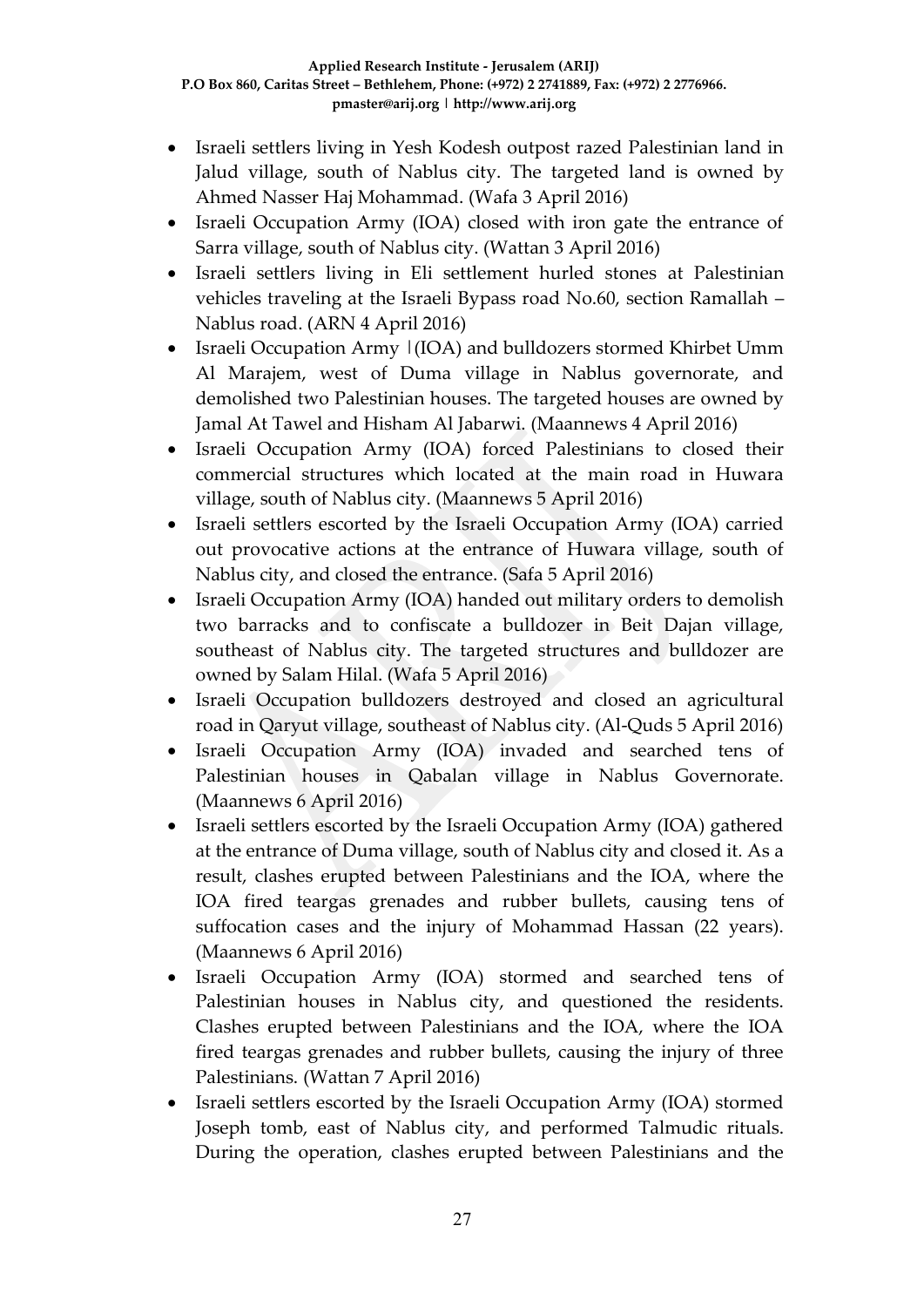IOA, where the IOA fired teargas grenades, causing dozens of suffocation cases. (RB2000 7 April 2016)

- Israeli Occupation Army (IOA) and bulldozers demolished 34 residential tents and barracks (including 19 dwellings, 12 livestock pens, and three entrances to cave dwellings) in Khirbet Tana, east of Beit Furik village, southeast of Nablus city. (Wafa & OCHA 7 April 2016)
- Israeli Occupation Army (IOA) detained a number of Palestinian farmers while they were working in their land in Al Luhof and 'Alali Yased areas in Salim village, east of Nablus city, Noted that the aforementioned areas located near the Israeli settlement of Elon Moreh. (ARN 10 April 2016)
- Israeli Occupation Authorities handed out a military order to demolish an electricity network in Beit Dajan village, east of Nablus city. (Safa 10 April 2016)
- Israeli Occupation Army (IOA) invaded and searched tens of Palestinian houses in Tell village, west of Nablus city. Clashes erupted between Palestinians and the IOA, where the IOA fired teargas grenades at Palestinians. (Safa 11 April 2016)
- Israeli settlers living in Adi Adi outpost rebuilt the outpost on Palestinian land in Jalud village in Nablus city, after the Israeli Army demolished part of it two years ago. (Maannews 12 April 2016)
- Israeli Occupation bulldozers escorted by the Israeli Army stormed a Palestinian garden in Za'tara area, south of Nablus city, and destroyed it. Noted that the targeted garden fund by the Belgium Government and it cost about 52,000 EURO. (Wafa &Maannews 12 April 2016)
- Israeli Occupation Army (IOA) re-closed with cement bloc the main entrance of Aqraba village, south of Nablus city. (Wafa 12 April 2016)
- Israeli Occupation Army (IOA) stationed at Huwara military checkpoint torched a Palestinian flag. (Maannews 13 April 2016)
- Israeli Occupation Army (IOA) invaded and toured between Palestinian houses in the old city of Nablus. (Maannews 13 April 2016)
- Israeli settlers living in Itamar settlement invaded Khirbet Tana, east of Beit Furik village in Nablus governorate and attacked a Palestinian house owned Mansour Mohammad Nassarah and stole his horse. (Maannews 13 April 2016)
- Israeli Occupation Army (IOA) invaded and toured in several areas in Iraq Burin village, south of Nablus city. (Pal Info 16 April 2016)
- Israeli Occupation Army (IOA) destroyed a fence (a 600 meters length and 1.5 meters high) surrounded 70 dunums of Palestinian land in Jalud village in Nablus governorate. The targeted land located near an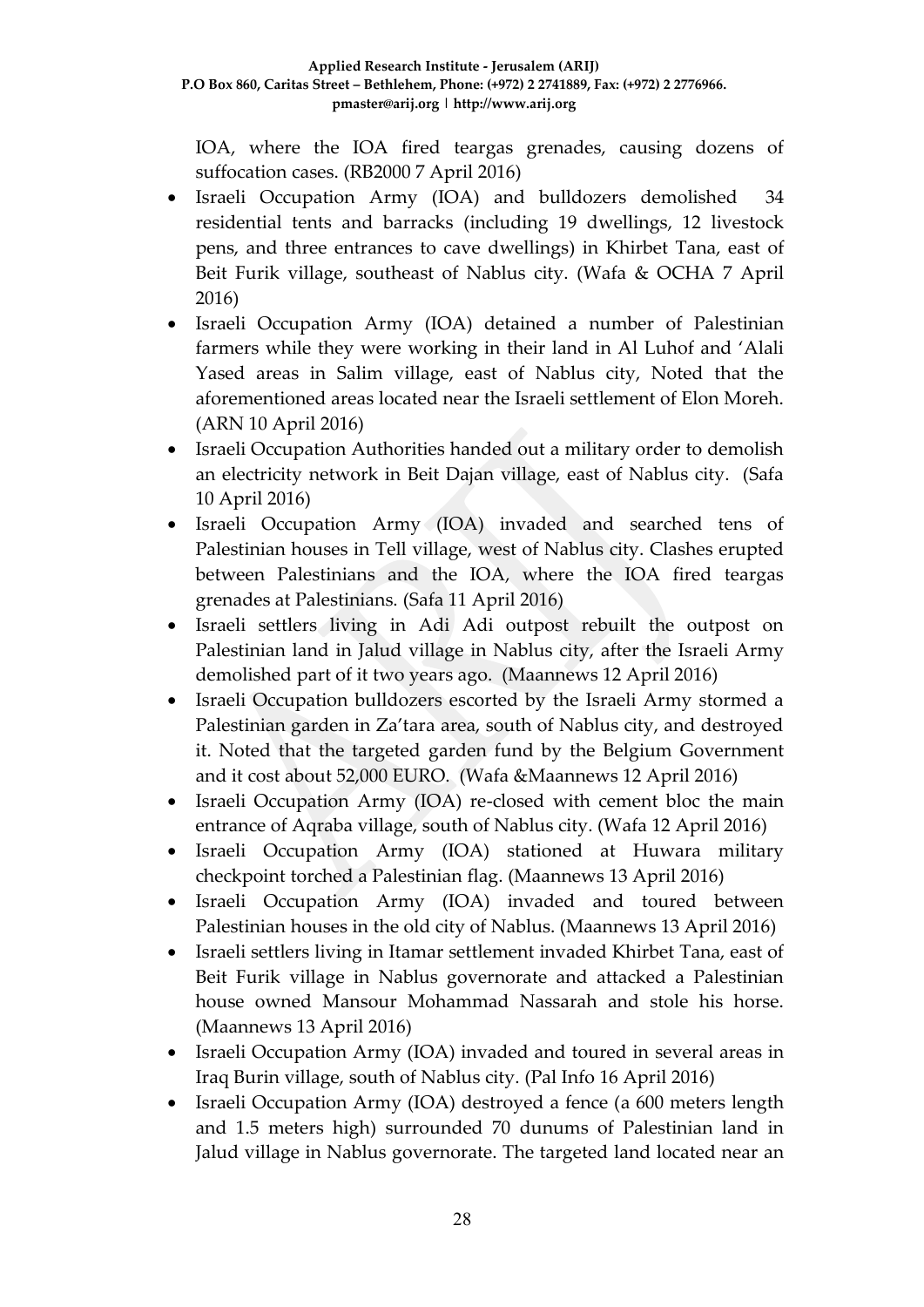Israeli military tower and near and an Israeli outpost Yesh Kodesh. (NBPRS 16 April 2016)

- Israeli Occupation Army (IOA) occupied a Palestinian house at the entrance of Al Lubban Ash-Sharqiya village, south of Nablus city, and transformed it to a military base. The targeted house is owned by Ihsan Daraghma. (Wafa 19 April 2016)
- Israeli Occupation Army (IOA) prevented Anwar Muna (63 years) and his wife, from Nablus city, from leaving the West Bank, after stopping them at Al Karama terminal. (Pal Info 21 April 2016
- Israeli Occupation Army (IOA) invaded and toured between Palestinian houses in Nablus city. (Pal Info 21 April 2016)
- Israeli Occupation Army (IOA) assaulted and injured Ahmed Bassam Mohammad (21 years) from Asira Al Qibiliya village, south of Nablus city, while he was at the entrance of Azzun Al 'Atma village, southeast of Qalqiliyah city. (Wafa 21 April 2016)
- Israeli Occupation Army (IOA) prevented Palestinian farmers from entering their land in Qusra village, south of Nablus city. (Wafa 21 April 2016)
- Israeli settlers gathered near Huwara and Za'tara military checkpoints, south of Nablus city, and closed the aforementioned checkpoints. (Pal Info & Maannews 21 April 2016)
- Israeli Occupation Authorities issued a military order to confiscate 3 dunums of Palestinian land in Jalud village, south of Nablus Governorate, for military uses. The targeted land will use to construct a new road link between Shilo settlement and a nearby Israeli outpost (NBPRS & Wafa 23 April 2016)
- Israeli settlers escorted by the Israeli Occupation Army (IOA) stormed Al Masoudiya Park in Burqa village, northwest of Nablus city, and erected a number of tents. (Pal Info 26 April 2016)
- Israeli Occupation Army (IOA) stormed the Archaeological site in Sabastiya village, north of Nablus city, and prevented Palestinians and tourists from entering it. **At the same time**, the IOA allowed the Israeli settlers to storm the site, where they performed Talmudic rituals. (Orient FM 28 April 2016)
- Israeli settlers escorted by the Israeli Occupation Army (IOA) invaded Joseph Tomb, near Balata refugee camp, east of Nablus city, and performed Talmudic rituals. Clashes erupted between Palestinians and the IOA, where the IOA fired live bullets and teargas grenades, causing the injury of Ahmed Adel Mas'oud (17 years). (ARN & Orient FM 28 April 2016)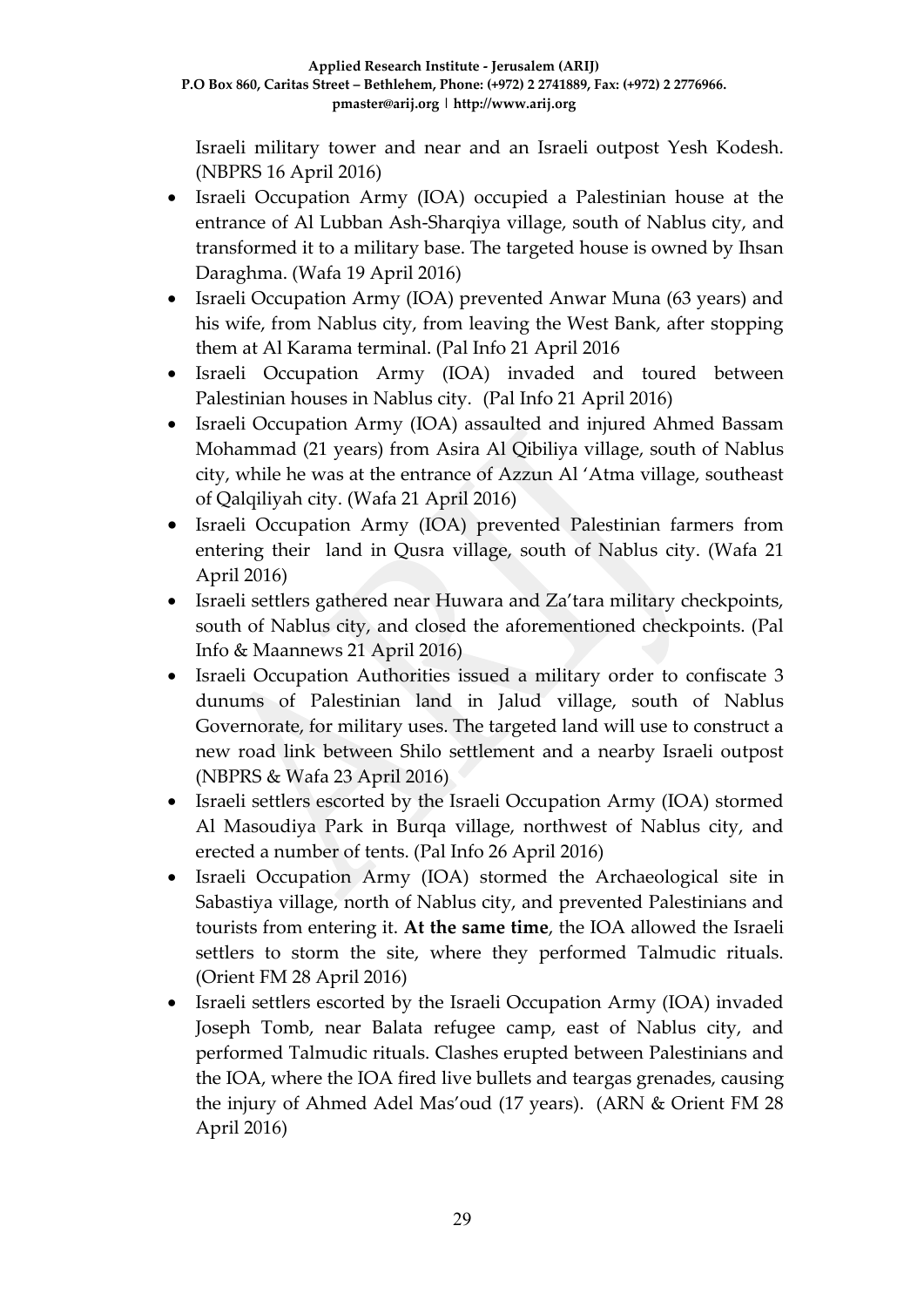- Israeli Occupation Army (IOA) invaded the Archaeological site in Sabastiya village, north of Nablus city, and prevented Palestinians and tourists from entering it. (RB2000 29 April 2016)
- Israeli settlers escorted by the Israeli Occupation Army (IOA) stormed Al Khasfa area, which located between Madama and Asira Al Qibiliya villages, south of Nablus city, and performed Talmudic rituals. (NBPRS 30 April 2016)

### **Gaza**

- Two Palestinians were injured after the Israeli Occupation Army (IOA) opened fire at them while they were near Gaza International Airport, east of Rafah city, south of Gaza strip. (RB2000 1 April 2016)
- Clashes erupted between Palestinians and the Israeli Occupation Army (IOA) near the border fence, east of Al Burij refugee camp, in the central of Gaza strip. The IOA fired live bullets and teargas grenades, causing the injury of a Palestinian. (Maannews 1 April 2016)
- Clashes erupted between Palestinians and the Israeli Occupation Army (IOA) near the border fence, north of Beit Hanun town, north of Gaza strip. The IOA fired teargas grenades and rubber bullets, causing a number of suffocation cases and the injury of a Palestinian. (Al Ayyam 1 April 2016)
- Clashes erupted between Palestinians and the Israeli Occupation Army (IOA) at Al Faraheen area, in Abbsan town, east of Khan Younis city, south of Gaza strip. The IOA fired teargas grenades and rubber bullets, causing tens of suffocation cases and the injury of others. (Al-Ayyam 1 April 2016)
- Israeli Occupation gunboats opened fire at Palestinian fishing boats while they were sailing at As-Sudaniya shore, northwest of Gaza city, and Al Waha shore, northwest of Beit Lahiya town. (Al-Quds 2 April 2016)
- Israeli Occupation gunboats opened fire at Palestinian fishing boats while they were sailing at Khan Younis and Rafah cities shores, southwest of Gaza strip. As a result, one of the targeted boats was destroyed. (Al-Quds 2 April 2016)
- Israeli Occupation Army (IOA) opened fire at Palestinian fishing boats while they were sailing off the shores of the central of Gaza strip. (Wafa 3 April 2016)
- Israeli Occupation bulldozers staged few meters into An-Nahda neighborhood, east of Rafah city, south of Gaza strip, and razed the land near the border fence. (Maannnews 5 April 2016)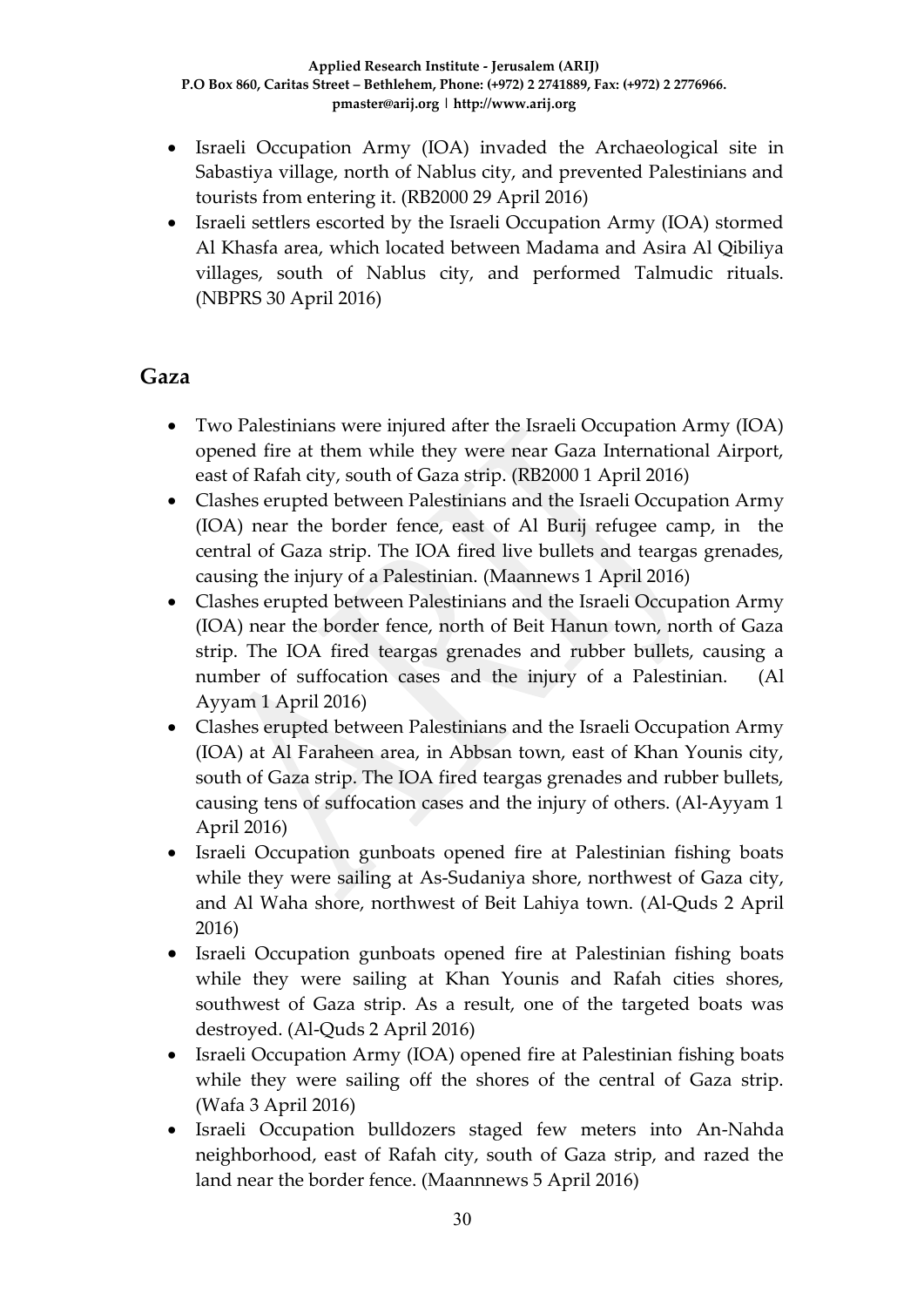- Israeli Occupation Army (IOA) opened fire at Palestinian farmers while they were near the border fence, east of Al Khaza'a town, east of Khan Younis city, south of Gaza strip. (Maannews 5 April 2016)
- Israeli Occupation Army (IOA) opened fire at Palestinian farmers and shepherds while they were near the border fence, east of Al Karara town, northeast of Khan Younis city, south of Gaza strip. (Wafa 6 April 2016)
- Israeli Occupation gunboats opened fire at Palestinian fishing boats while they were sailing at As-Sudaniya and Al Waha shores, northwest of Gaza strip. (Al-Quds 6 April 2016)
- Israeli Occupation bulldozers staged 50 meters into the eastern part of Rafah city, south of Gaza strip, and razed land. (Safa 6 April 2016)
- Israeli Occupation Army bulldozers staged few meters into the eastern part of Al Burij refugee camp in the central of Gaza strip, and razed land. (Maannews 7 April 2016)
- Israeli Occupation Gunboats opened fire at Palestinian fishing boats while they were sailing at As-Sudaniya and Al Waha shores, northwest of Gaza strip, and Khan Younis and Rafah shores, southwest of Gaza strip. (Sama Ne2ws 8 April 2016)
- Clashes erupted between Palestinians and the Israeli Occupation Army (IOA) near Beit Hanina terminal, north of Gaza strip. The IOA fired live bullets, causing the injury of three Palestinians. (Maannews 8 April 2016)
- Clashes erupted between Palestinians and the Israeli Occupation Army (IOA) near the border fence, east of Ash-Shuja'iya neighborhood, east of Gaza city. The IOA fired live bullets, causing the injury of two Palestinians. (Wattan 8 April 2016)
- Clashes erupted between Palestinians and the Israeli Occupation Army (IOA) in Al Faraheen area, in Abbsan town, east of Khan Younis Governorate. The IOA fired teargas grenades at Palestinians. (Al Ayyam 8 April 2016)
- Israeli Occupation Army (IOA) opened fire at Palestinian farmers while they were working in their land, near the border fence, at the eastern part of Rafah city, south of Gaza strip. (Al-Quds 9 April 2016)
- Israeli Occupation gunboats opened fire at Palestinian fishing boats while they were sailing at Al Waha shore, northwest of Beit Lahiya town, north of Gaza strip. (Al-Quds 9 April 2016)
- Israeli Occupation Army (IOA) staged few meters into the eastern part of An Nahda neighborhood, east of Rafah city, south of Gaza strip, and opened fire at Palestinian land and houses. (Pal Info 10 April 2016)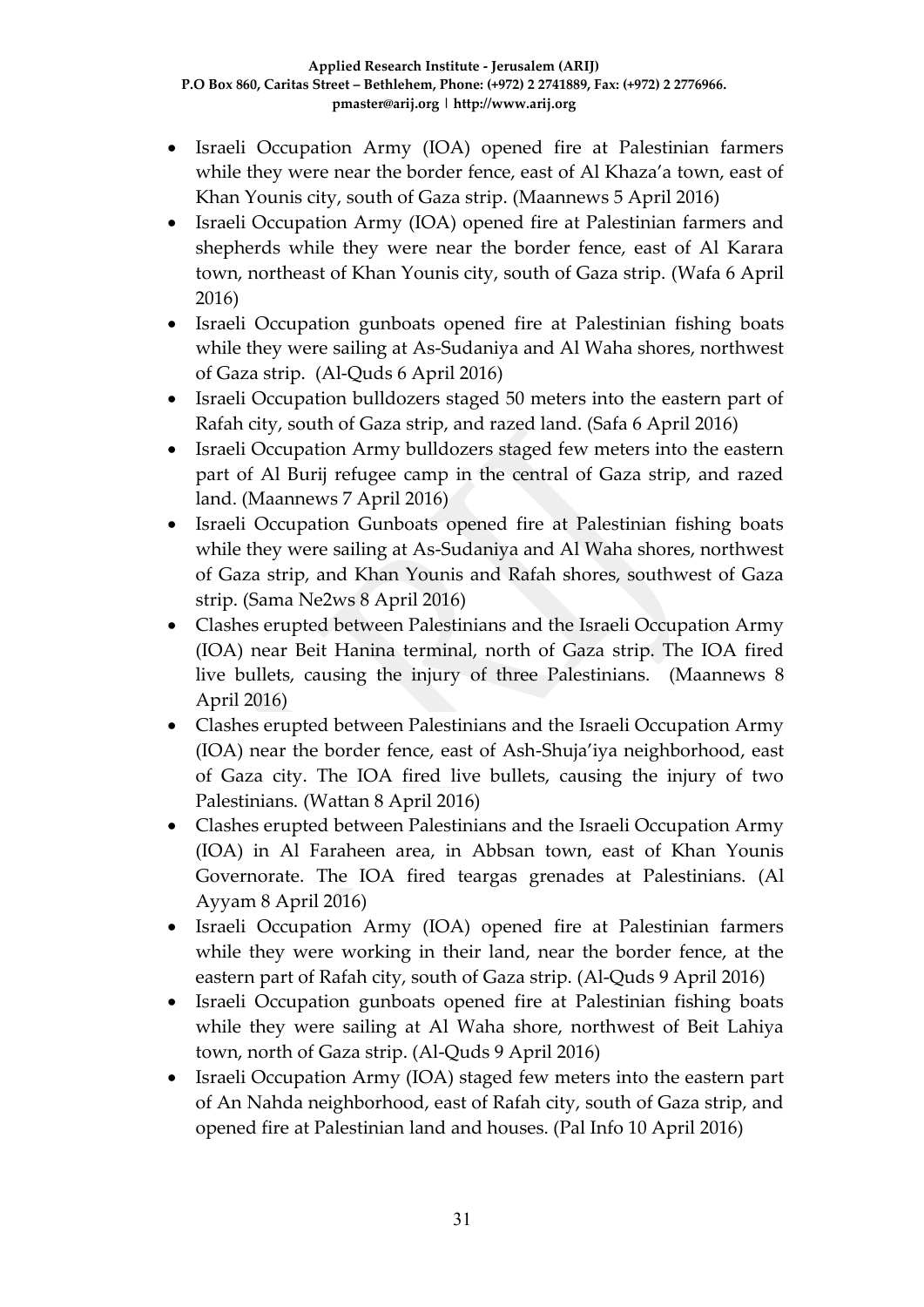- Israeli Occupation Army and bulldozers staged few meters into the eastern part of Ash-Shaja'iya neighborhood, east of Gaza city, and opened fire at the nearby houses and land. (ARN 10 April 2016)
- Israeli Occupation bulldozers escorted by the Israeli Army staged few meters into the eastern part of Al Qarara town, northeast of Khan Younis city, south of Gaza strip. (RB2000 12 April 2016)
- Ameer At-Tarabeen (13 years) was injured after the Israeli Occupation Army (IOA) opened fire at him while he was near the border fence, east of Juhr Ad-Dik area, southeast of Gaza city. (Wafa 12 April 2016)
- Israeli Occupation bulldozers staged few meters into the eastern part of Rafah city, south of Gaza strip, and razed vast area of Palestinian land. (Maannews 14 April 2016)
- Clashes erupted between Palestinians and the Israeli Occupation Army (IOA) near the border fence, east of Al Burij refugee camp in the central of Gaza strip. The IOA fired teargas grenades and live bullets, causing tens of suffocation cases and the injury of Mohammad Abu Thuraya (33 years). (Safa 15 April 2016)
- Clashes erupted between Palestinians and the Israeli Occupation Army (IOA) near the border fence, east of Gaza city. The IOA fired live bullets and teargas grenades, causing the injury of two Palestinians. (Al-Quds & Al-Ayyam 15 April 2016)
- Clashes erupted between Palestinians and the Israeli Occupation Army (IOA) near the border fence, east of Al Faraheen area in Abbsan town, east of Khan Younis city, south of Gaza strip. The IOA fired teargas grenades, causing tens of suffocation cases. (Al-Ayyam 15 April 2016)
- Clashes erupted between Palestinians and the Israeli Occupation Army (IOA) at the northern part of Gaza strip. The IOA fired teargas grenades, causing tens of suffocation cases. (Al-Quds 15 April 2016)
- Israeli Occupation Army (IOA) opened fire at Palestinian farmers while they were working his their land, near the border fence, east of Ash-Shuja'iya neighborhood, east of Gaza city. (Al-Quds 16 April 2016)
- Israeli Occupation Army (IOA) opened fire at Palestinian farmers while they were working his their land, east of Al Burij refugee camp in the central of Gaza strip. (Al-Quds 16 April 2016)
- Israeli Occupation Army (IOA) opened fire at Palestinian farmers while they were working his their land near the border fence, east of Al Khaza'a town, east of Khan Younis city, south of Gaza strip. (Al-Quds 16 April 2016)
- Israeli Occupation gunboats opened fire at Palestinian fishing boats while they were sailing near Rafah shore, southwest of Gaza strip, causing the injury of Ali Samir Al Bardawel (22 years). During the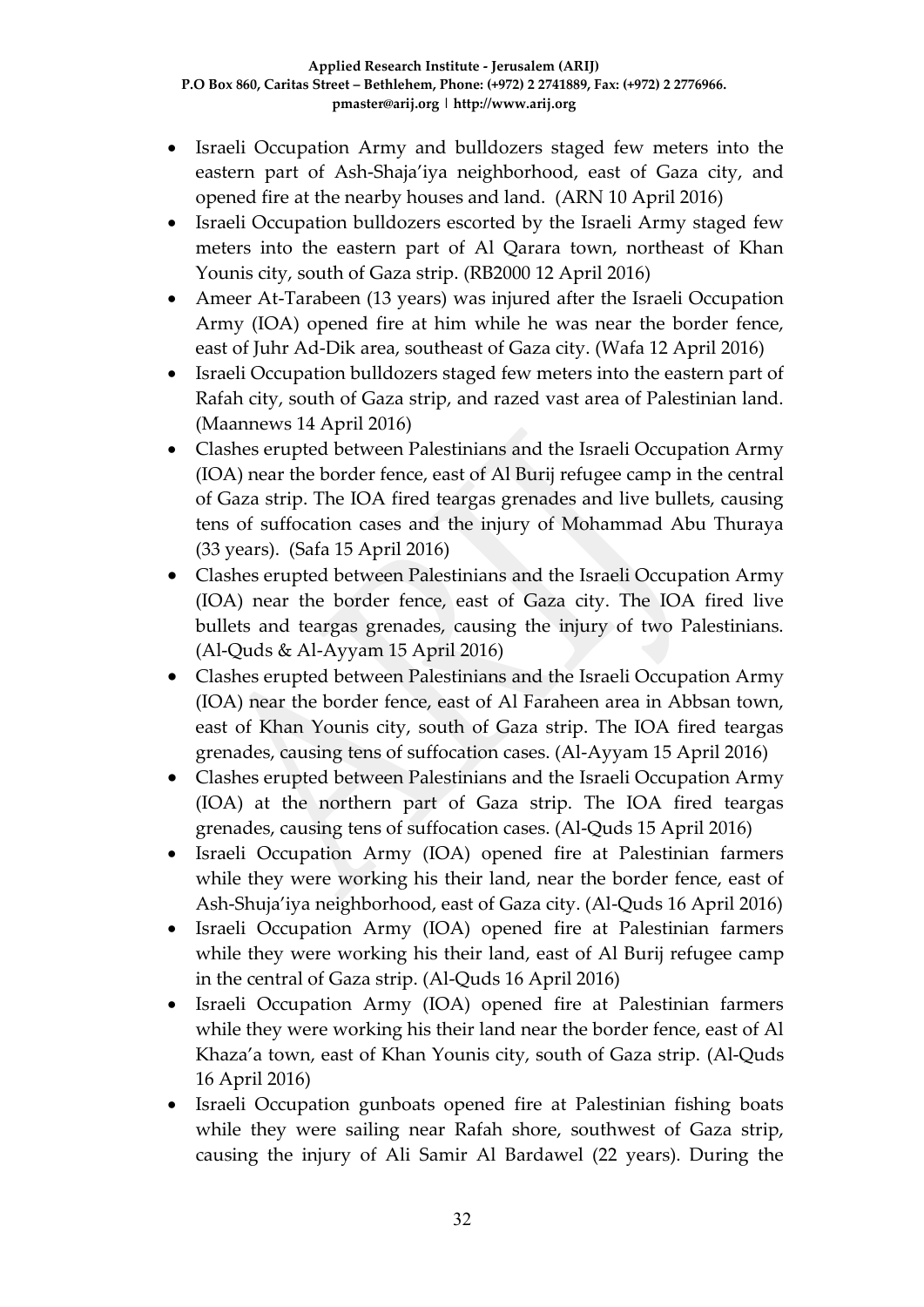operation, the Israeli gunboats also, arrested four Palestinian fisher men. (Safa & Wafa 19 April 2016)

- Israeli Occupation gunboats opened fire at Palestinian fishing boats while they were sailing at As-Sudaniya and Al Waha shores, northwest of Gaza strip. (Al-Quds 20 April 2016)
- Israeli Occupation gunboats opened fire at Palestinian fishing boats while they were sailing near An-Nasriyat and Az-Zawida refugee camps' shores, west of the central part of Gaza strip, and Al Waha shores, northwest of Beit Lahiya town, north of Gaza strip. (Al Fajer TV 21 April 2016)
- Clashes erupted between Palestinians and the Israeli Occupation Army (IOA) near the border fence, east of Gaza city. The IOA fired teargas grenades and live bullets, causing a number of suffocation cases and the injury of a Palestinians. (Wattan 22 April 2016)
- Clashes erupted between Palestinians and the Israeli Occupation Army (IOA) near Beit Hanun terminal, north of Gaza strip. The IOA fired teargas grenades at Palestinians, causing two suffocation cases. (Wattan 22 April 2016)
- Israeli Occupation Army (IOA) prevented tens of Palestinians from traveling to Jerusalem city, to prey in Al Aqsa mosque, where the IOA stopped the Palestinians at Beit Hanun terminal, north of Gaza strip(ARN 22 April 2016)
- Israeli Occupation Army (IOA) opened fire at Palestinian farmers while they were near the border fences, in Johor Ad-Dik area, southeast of Gaza city, and at the eastern part of Al Burij refugee camp, and east of Al Khaza'a town, east of Khan Younis city. (ARN 23 April 2016)
- Israeli Occupation Army (IOA) opened fire at Palestinian farmers while they were near the border fence, northeast of Beit Hanun town, north of Gaza strip.(ARN 23 April 2016)
- Israeli Occupation Army (IOA) opened fire at Palestinian farmers while they were working in their land, near the border fence, east of Al Khaza'a and Al Qarara town, east of Khan Younis city, south of Gaza strip. (ARN & PNN 24 April 2016)
- Israeli Occupation Army (IOA) opened fire at Palestinian farmers while they were near the border fence, east of Deir Al Balah city and Al Maghazi refugee camp in the central of Gaza strip. (ARN & PNN 24 April 2016)
- Israeli Occupation gunboats opened fire at Palestinian fishing boats while they were sailing at As-Sudaniya shore, northwest of Beit Lahiya town, north of Gaza strip, and arrested two Palestinian fishermen and confiscated their boat. (PNN 24 April 2016)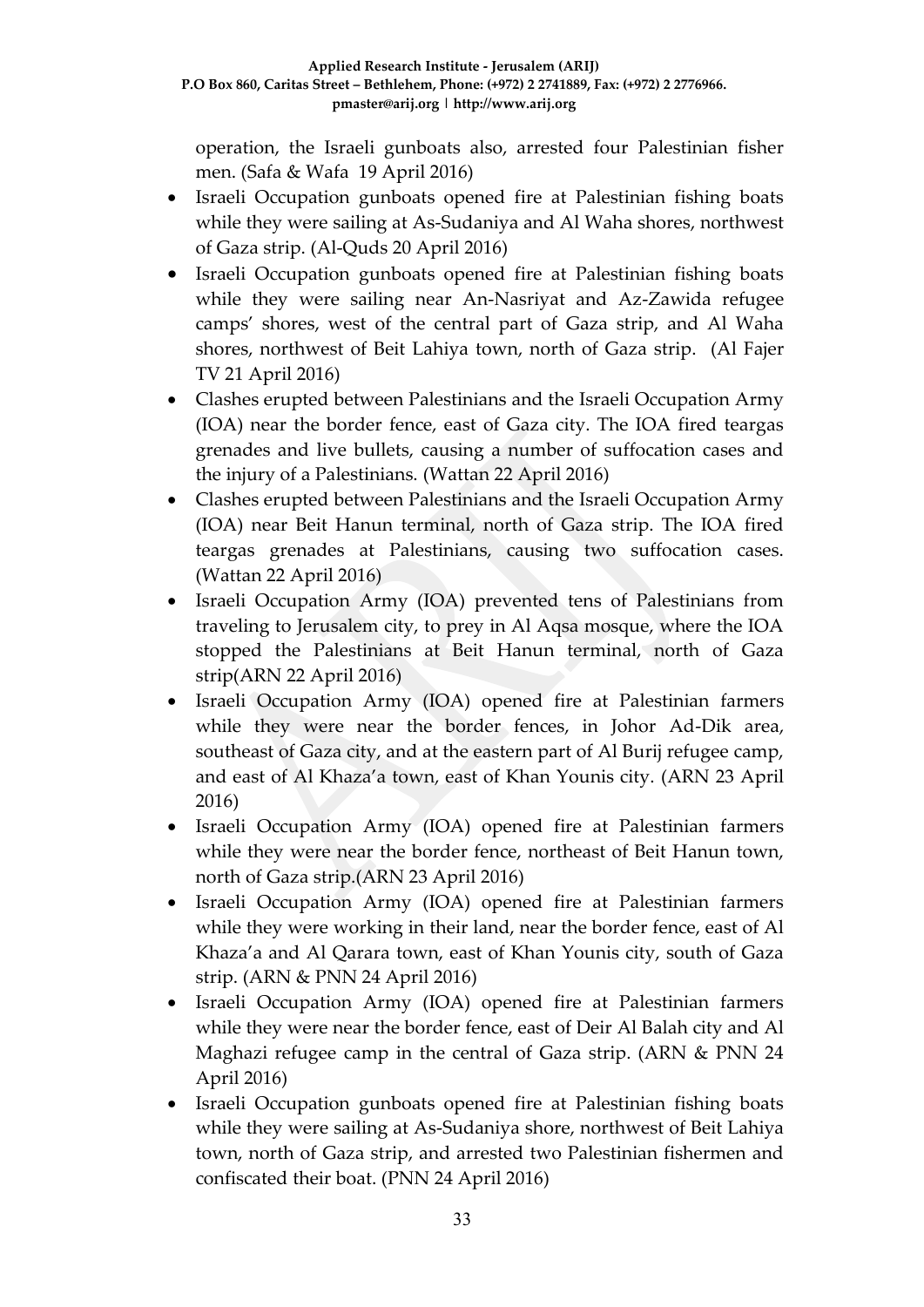- Israeli Occupation gunboats opened fire at Palestinian fishing boats while they were sailing at As-Sudaniya and Al Waha shores, northwest of Gaza strip. (Al-Quds 25 April 2016)
- Israeli Occupation gunboats opened fire at Palestinian fishing boats while they were sailing near Gaza city shore. (Wafa 26 April 2016)
- Israeli Bulldozers escorted by the Israeli Occupation Army (IOA) staged few meters into the eastern part of Ash-Shaja'iya neighborhood, east of Gaza city, and razed land. (Maannews 26 April 2016)
- Israeli Occupation bulldozers staged 70 meters into the eastern part of Al Burij refugee camp in the central of Gaza strip, and razed Palestinian land. (RB2000 27 April 2016)
- Israeli Occupation gunboats opened fire at Palestinian fishing boats while they were sailing at As-Sudaniya shore, northwest of Gaza city, causing the damage in one of the boats. (Wafa 27 April 2016)
- Israeli Occupation Army (IOA) opened fire at Palestinian farmers while they were working in their land, near the border fence, east of Khan Younis city, south of Gaza strip. (ARN 28 April 2016)
- Clashes erupted between Palestinians and the Israeli Occupation Army (IOA) near the border fence, east of Gaza city. The IOA fired live bullets and teargas grenades, causing tens of suffocation cases and the injury of a Palestinian. (Wafa & Wattan 29 April 2016)
- Israeli Occupation Army (IOA) opened fire at Palestinian farmers and shepherds while they were near the border fence, east of Al Khaza'a and Al Fukhari towns, east of Khan Younis city, south of Gaza strip. (ARN 29 April 2016)
- A Palestinian woman was injured after the Israeli Occupation Army (IOA) station at Sofa military base, near the border fence, northeast of Rafah city, south of Gaza strip, opened fire at her while she was near the border fence. (Orient FM 30 April 2016)

### **Others**

• The Israeli Occupation Authorities (IOA) started implementing a new settlement plan that includes building 1,800 housing units in four illegal settlements east of occupied al-Quds (Jerusalem), Iroshalim weekly newspaper revealed. The paper said that the Israeli municipality allocated nine million shekels for the construction of 1,600 new housing units in clear challenge to the US administration that declared its rejection of the settlement plan nearly six years ago. US Vice President Joe Biden visited Tel Aviv in 2010 to activate the peace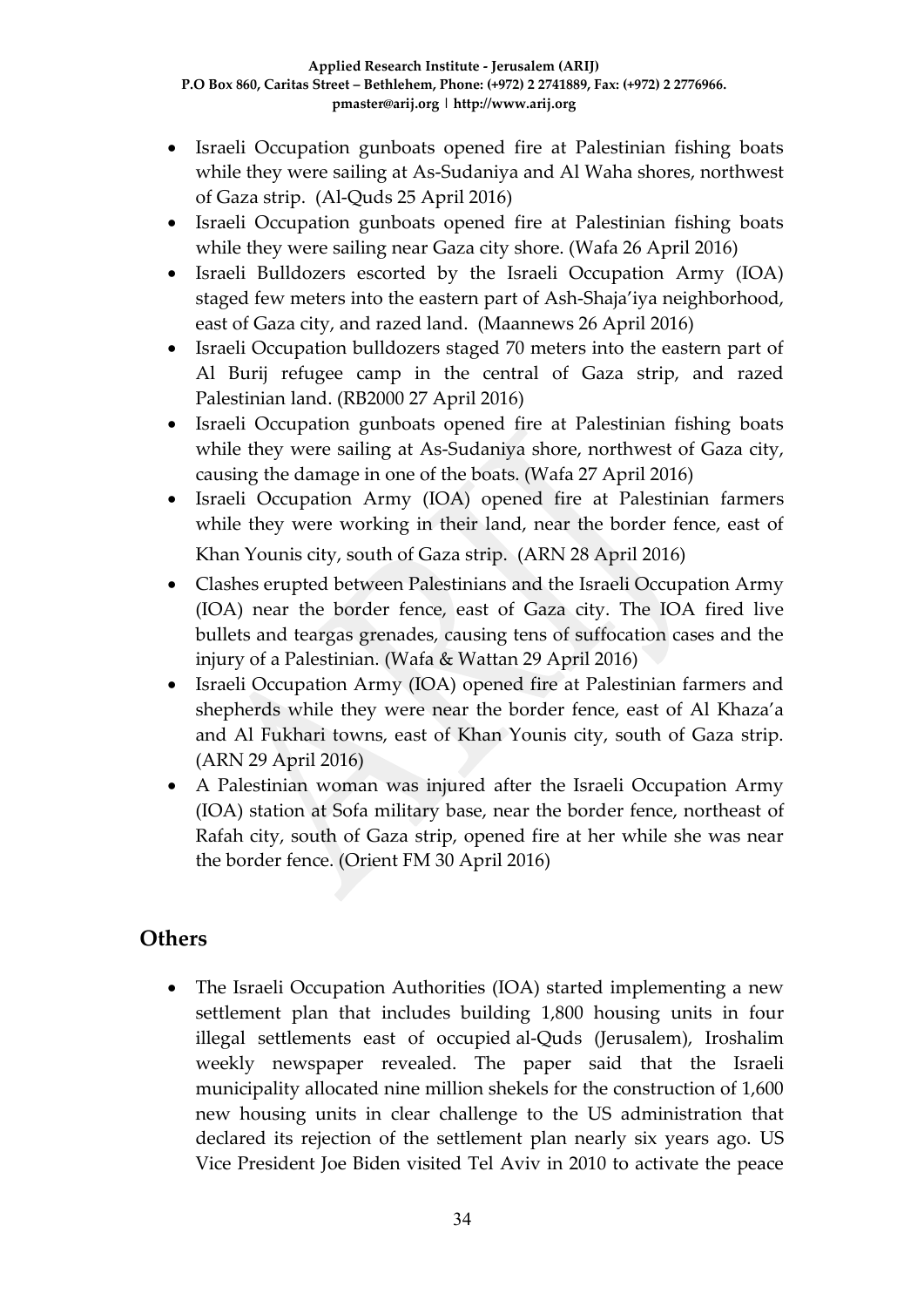process between Palestinians and Israelis. During his visit, the Planning and Construction Committee in occupied Jerusalem announced plans to build 1,600 housing units. Biden had expressed then his country's rejection of the settlement plan causing a media and diplomatic row over the issue. The plan was frozen over the past six years to be revived recently as "a political reaction to the ongoing Jerusalem Intifada," according to the paper. On the other hand, the Israeli Kol Ha'ir newspaper revealed that Euro Israel Company has sold, during February, 12 housing units under construction in Nabi Yacob settlement north of occupied Jerusalem. Nabi Yacob settlement project includes the reconstruction of four nine-storey buildings which consist of 78 new housing units, according to the paper. Iroshalim also revealed that the Israeli municipality's Finance Committee allocated last week 17 million shekels to develop the industrial zone of Atarot northeast of the occupied city. [\(ABNA24](•%09http:/en.abna24.com/service/middle-east-west-asia/archive/2016/04/03/744795/story.html) 3 April 2016)

- Israel to bring in 900 Moldovan construction workers. The Population Immigration and Border Authority approves a request to bring to Israel some 900 construction workers from Moldova. Another 6,000 people will be recruited to work for foreign companies working on Israeli construction projects, Israel Radio says. There are currently approximately 7,600 foreign workers employed in construction in Israel. [\(Time of Israel](http://www.timesofisrael.com/liveblog_entry/israel-to-bring-in-900-moldovan-construction-workers/) 3 April 2016)
- Special Funding for Israeli Settlements Soared in 2015, Report Shows. Residents of settlements like Kiryat Arba and communities in the Dead Sea area, which are between 75 and 100 kilometers from Tel Aviv, are getting the same tax breaks as cities like Acre, which are more than 100 kilometers from the center. The Israeli government spends considerably more on a West Bank settler than it does on a Negev or Galilee resident, and twice as much as it does on a resident of the center, according to a report by a local think tank that examined the direct costs of the settlements to the government's coffers. The study, conducted by the Macro Center for Political Economics, shows that the additional budgets the government transfers to settlement residents and local governments grew 28.4 percent in 2015 over 2014, to 1.41 billion shekels (\$369.1 billion). The outlay per capita for the residents of Judea and Samaria came to 3,904 shekels – 14 percent more than the public spending per capita in the Negev, 28 percent more than in the Galilee, and 100 percent more than the public spending on residents of the center. The researchers examined government funding of local government budgets, including education budgets, operating grants, and the budget segmentation of the Construction Ministry and the World Zionist Organization's Settlement Division, as well as the cost of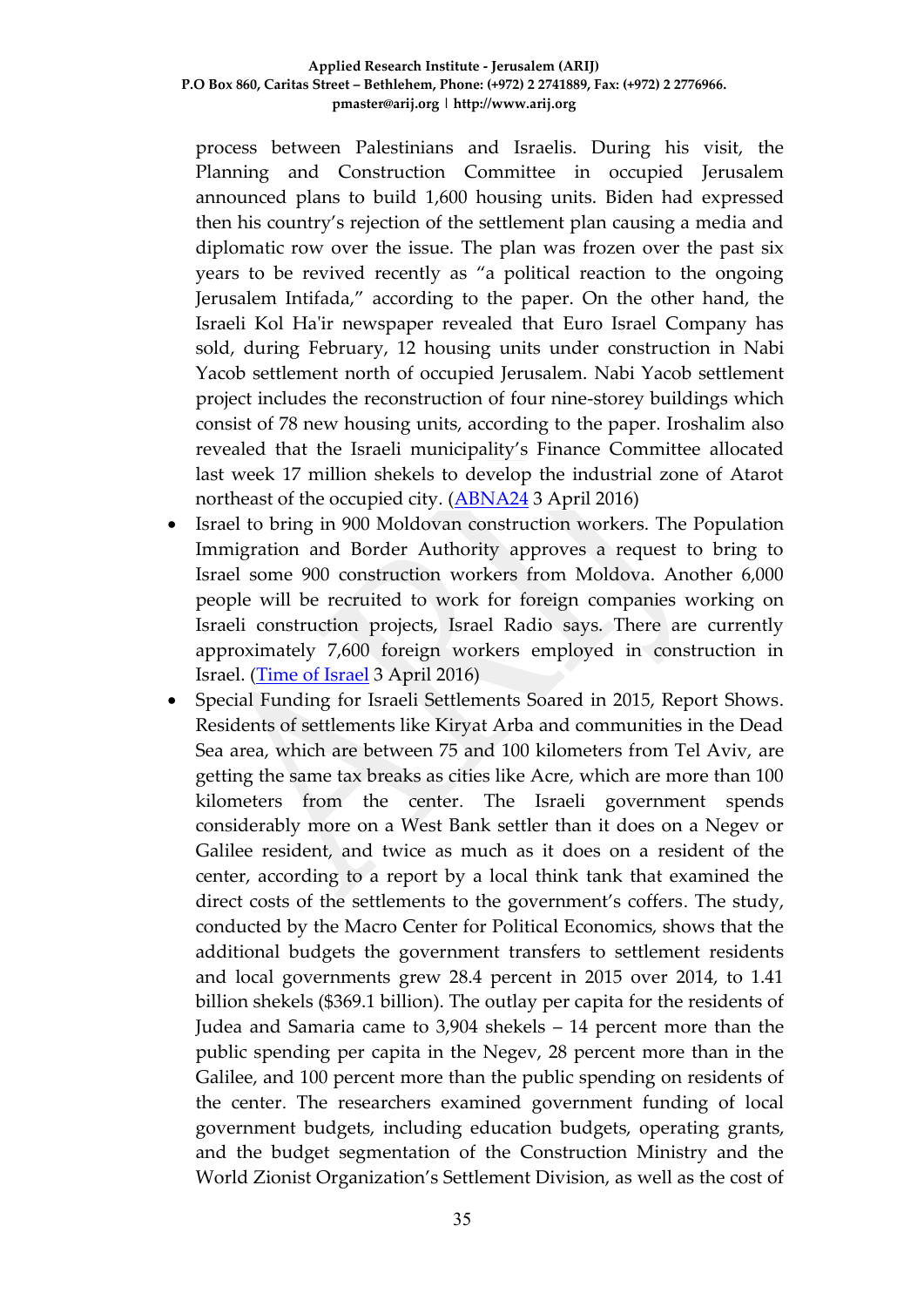tax benefits given residents of those areas. "The ongoing settlement operation in the West Bank involves high costs and a heavy burden on the Israeli economy and society, and it doesn't matter if the reason is defense or civilian expenditures in the West Bank, reduced investment or the threats of boycotts," says the report, which was written by center director Dr. Roby Nathanson and the center's research director, Itamar Gazala, who processed data from the Central Bureau of Statistics and from the state budget. "The statistics are based solely on precise calculations of non-classified information," the researchers noted. "No use was made of assumptions, speculations or assessments that aren't sufficiently grounded. This is a minimum estimate that includes only non-classified budget clauses and only a small portion of the security costs". In 2015 settlement residents got a total of 570.1 million shekels, reflecting higher per capita funding than the average anywhere else in the country. Residents of all settlements got an average 3,904 shekels annually per capita, 61 percent more per capita than residents elsewhere, who got 2,364 shekels. Jews living in the far-flung settlements east of the separation barrier, meanwhile, received 6,165 shekels annually, a whopping 158 percent per capita more than residents elsewhere. Residents of the center get only 1,958 shekels annually. Settlement residents also get 500 shekels more per capita than residents of the Negev, and 900 shekels more than residents of the north, even though those are defined as national priority areas. At the end of 2015, the government decided to substantially increase the number of communities whose residents get income tax breaks to 407 communities, as a result of which the Knesset Finance Committee adjusted the tax break for each town. The Macro Center found that including 30 additional settlements on the list of communities eligible for tax breaks cost the government 42 million shekels, divided among only 17,000 residents. As a result, residents of settlements like Kiryat Arba and communities in the Dead Sea area, which are between 75 and 100 kilometers from Tel Aviv, are getting the same tax breaks as cities like Acre, which are more than 100 kilometers from the center. "The tax break for Kalia [a kibbutz near the northern Dead Sea], which is half an hour from Jerusalem, is the same as for Nahariya, an hour-and-a-half from Tel Aviv," the researchers wrote. The report also noted that over the past 17 years, home construction in the settlements in terms of built area has increased 105 percent, from 4.85 million square meters in 1998 to 9.97 million square meters in 2015. The researchers pointed out that home values in the settlements continue to rise, and that an evacuation of some or all of the settlements, assuming each family got \$400,000 in compensation, would cost between \$4 billion and \$10 billion,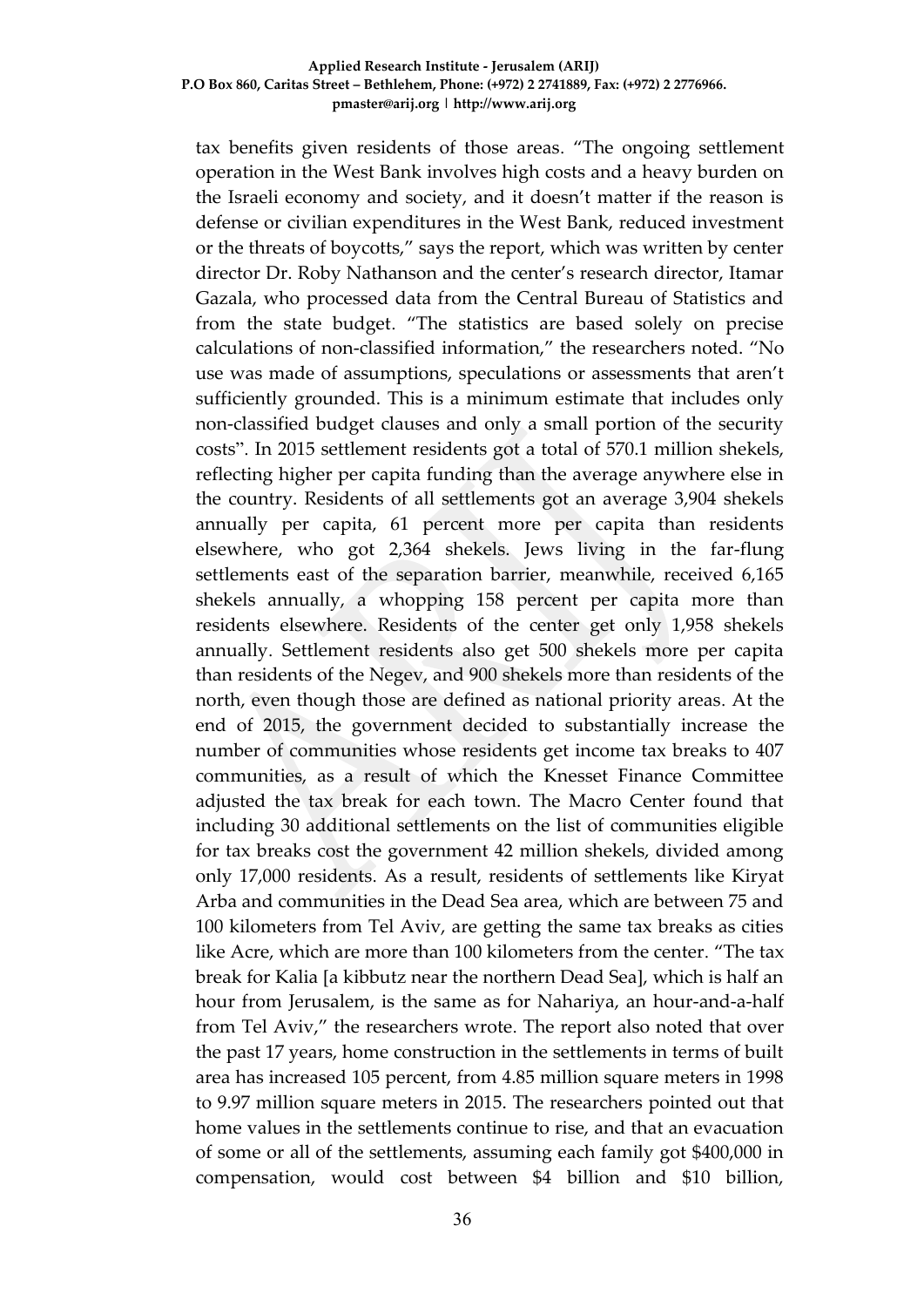depending on the scope of the withdrawal. Continued expansion of the settlements would only raise that cost in the future, they noted. In other findings, Nathanson and Gazala examined the rate of exports to Europe and the extent of foreign investment in Israel and concluded that at this stage, international attempts to boycott Israel have had almost no impact on the Israeli economy. With that, they wrote, "We are paying for our policy in the territories with the loss of opportunities to tighten relations and attract new investments, more than with the loss of existing economic benefits". One of the most significant budgets for most local governments in Israel is the "balancing grant," a sum transferred by the Interior Ministry to help the cities and towns provide services. In 2015, the Interior Ministry transferred 2.7 billion shekels to all the local governments. In addition, the ministry transferred 250 million shekels in development grants to help build public buildings and repair and develop infrastructures. Of this sum, 361 million shekels were transferred to Judea and Samaria, nearly 1,000 shekels per resident, almost three times the average grant to other residents of the country, which came to 335 shekels per resident. The two locales that got the most money per resident of any local government were the Arvot Hayarden Regional Council and the Ma'aleh Efraim Regional Council, both in the West Bank. Of the 50 towns that received the highest balancing grants, 11 were settlements. Here too, preference for the settlements over the peripheral areas was blatant. The per capita aid to a resident of Ma'aleh Efraim was three times what a Kiryat Malachi resident received. The settlement of Kedumim got 2,053 shekels per resident, while in Netivot the grant came to 1,081 shekels per resident. The government is investing considerable sums in new construction in the settlements as well. The Construction Ministry budget for new construction in the West Bank (primarily in Ma'aleh Adumim) has risen 95 percent for 2016 compared to 2015, totaling 93.8 million shekels. Similarly, the average public construction in the West Bank over the past few years is 0.61 square meters per capita, twice as much as in the south (0.3 square meters per capita) and three times as much as in the center (0.22) and in the north (0.17). There is substantial state intervention in the housing market in Judea and Samaria compared to other areas," the report states. "This is evidence of an effort to draw additional people to Judea and Samaria. This is blatant when compared to the Negev and Galilee areas, which the government has specifically declared it is trying to develop and attract population there". All told over the past 20 years, public construction – projects initiated by the Construction Ministry – has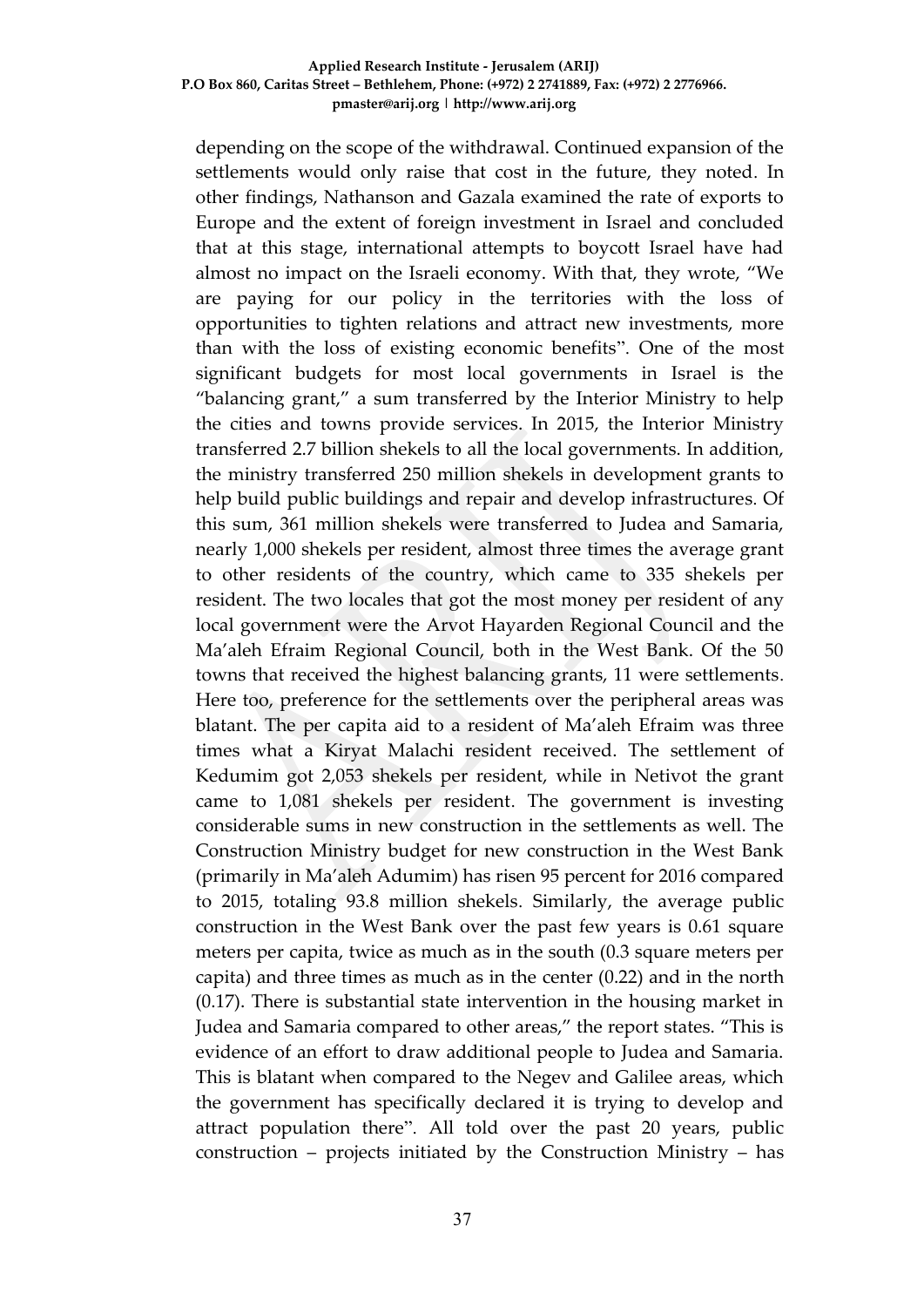been significantly higher in the West Bank than in other parts of the country. [\(Haartez](http://www.haaretz.com/israel-news/.premium-1.713152) 7 April 2016)

- Gov't planning major aid plan for Israeli Settlements in the West Bank. The government is reportedly planning a comprehensive aid package to strengthen the Israeli Settlements in the West Bank. According to a report by *NRG*, the coalition will rule on a proposed plan this coming Sunday which would provide 40 million shekels (\$10.5 million) in special assistance directly to the Israeli settlements in the West Bank. Included in the proposed aid package is 15 million shekels (\$3.93 million) from the Interior Ministry to bolster local security, which has borne the brunt of much of the violence since the terror wave began last fall. Along with security, however, the aid package also takes into account the social, psychological, and economic impact of terrorism on communities over the Green Line. Aside from added funding for security, the government is also mulling financial support for Israeli businesses in Israeli Settlements - who are increasingly finding themselves targeted by boycotts and labeling campaigns abroad, including a recent decision of the United Nations Human Rights Council to **[blacklist Israeli companies](http://www.israelnationalnews.com/News/News.aspx/210125)** operating beyond the Green Line. The Yesha aid plan also includes 6 million shekels (\$1.57) from the Treasury and Welfare Ministries to support local welfare and social assistance programs. [\(Israeli National News](http://www.israelnationalnews.com/News/News.aspx/210430#.VwX77fl94dU) 7 April 2016)
- Israeli Occupation Authorities have recently published four new tenders for the establishment of hotels, commercial offices, and park in Ma'aleh Adumim settlement illegally built in occupied east Jerusalem, Kol Ha'ir Hebrew newspaper revealed. According to the weekly newspaper, a hotel will be established on an area of 2.2 dunums near the municipality headquarters. The 6-story hotel will be the first of its kind to be built in Ma'aleh Adumim settlement. Commercial shops and offices will be also established in the industrial zone in Mishor Adumim. Israeli municipality said that the tenders include leasing lands for the establishment of commercial shops and offices for 49 years with the possibility of expending the leasing period for another 49 years. The tenders also include two other pieces of lands estimated at 45 dunums near Rami Levy area. A park is scheduled to be built on an area of 100 dunums east of the industrial zone. (Pal Info 9 April 2016)
- **Peace Now: Pace of planning for new settler homes accelerated in 2016. In the first three months of this year plans were advanced for 499 new units in West Bank settlements.** Plans for new homes in West Bank settlements were advanced at a faster pace in the first three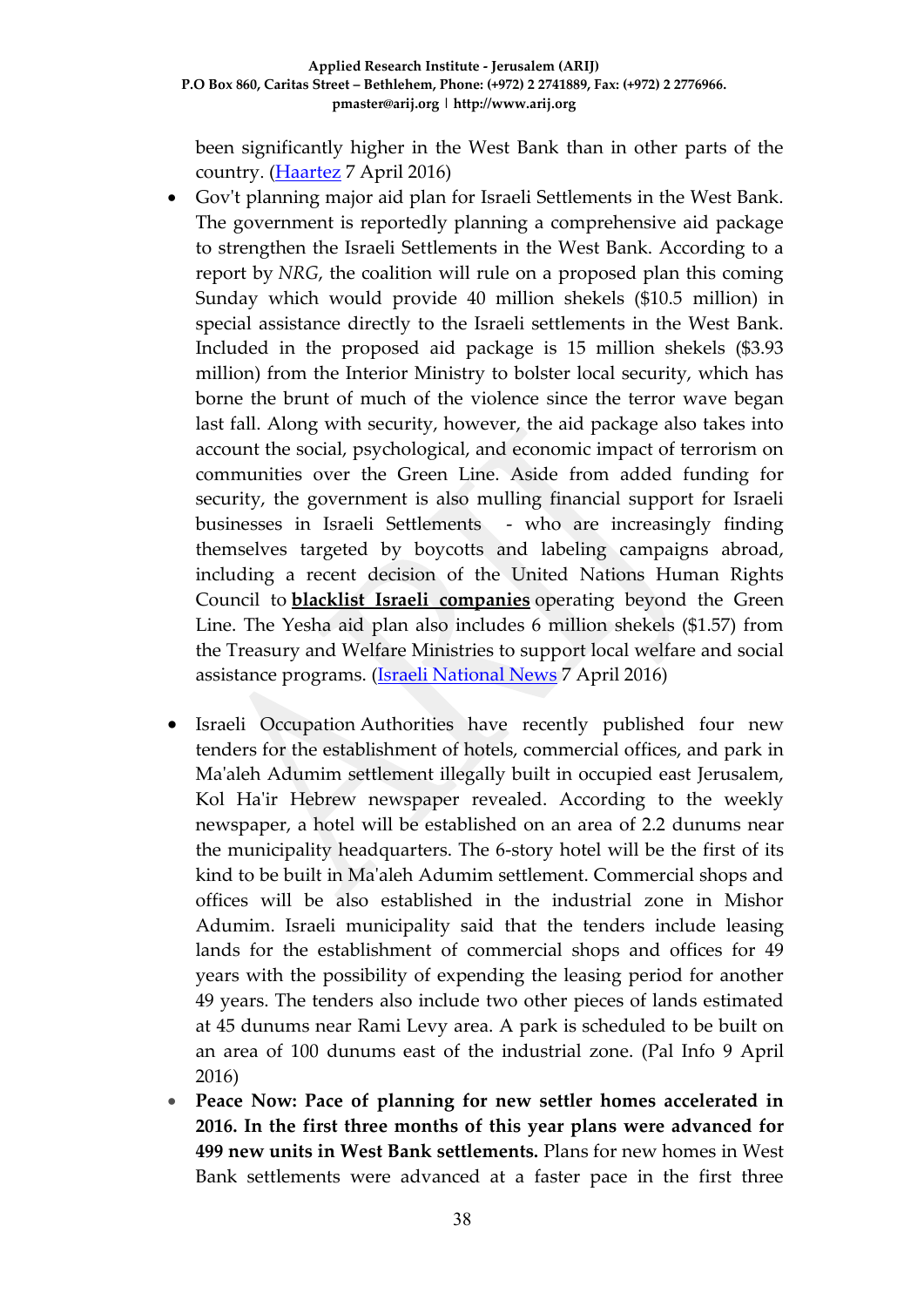months of 2016 than in the previous year, according to Peace Now. It based its statement on data it collected from the records of the High Planning Council for Judea and Samaria for both years. In the first three months of this year plans were advanced for 499 new units in West Bank settlements. This made up 72% of the plans for 621 new settlers homes that were advanced in all of 2015. In the first quarter of 2015, plans were advanced for only 115 new units, only 23% of the number of homes for which plans were advanced in the first three months of 2016. The same pattern appeared when it came to the retroactive authorization of illegal homes in West Bank settlements. In many cases these were homes that were built without the proper planning process and they are only now coming before the council to be permitted. The number of retroactive legalizations  $-175 -$  was higher in the first quarter of 2016, than in the first three months of last year when only 79 illegal homes were authorized. Overall, in 2015, 1,044 illegal homes were retroactively authorized, according to Peace Now. The plans were advanced at three different meetings of the High Planning Council for Judea and Samaria in January, February and March. The number of new homes for 11 different settlements detailed in the plans are as follows; Etz Efraim (34), Rechalim (36), Alon Shvut (60), Ofarim (30), Rotem (164), Oranit (24), Alfei Menashe (24), Tene (7), Kiryat Arba (24), Ma'aleh Adumim (46) and Talmon (50). Five of the communities are considered to be "isolated settlements" because they are located in areas of the West Bank that are outside the boundaries of the security barrier. Hagit Ofran of Peace Now said the numbers show that the supposed "freeze" in planning, was "not a freeze at all. Quietly and behind the scenes, West Bank construction is being promoted, including in isolated settlements," Ofran said. "This distances us from the possibility of a two-state solution," Ofran added. But Yigal Dilmoni, the deputy head of the Council of Jewish Communities of Judea and Samaria, said that the 499 number is small in comparison to the real needs of their communities. The council should be advancing plans for thousands of new homes, not hundreds, he said. Such construction, particularly in the city of Ariel, would help fix the housing shortage, particularly in the center of the country, Dilmoni said. In addition, he added, the plans that were advanced were old ones, which in some cases have been expanded. "There is very little that is new here," he said. Data on the actual number of housing starts and completions for the first quarter of 2016 are not due from the Central Bureau of Statistics until May or June. But CBS data form 2015 showed that housing starts in West Bank settlements rose by 26% in 2015, when compared to the previous year. Housing finishes in in the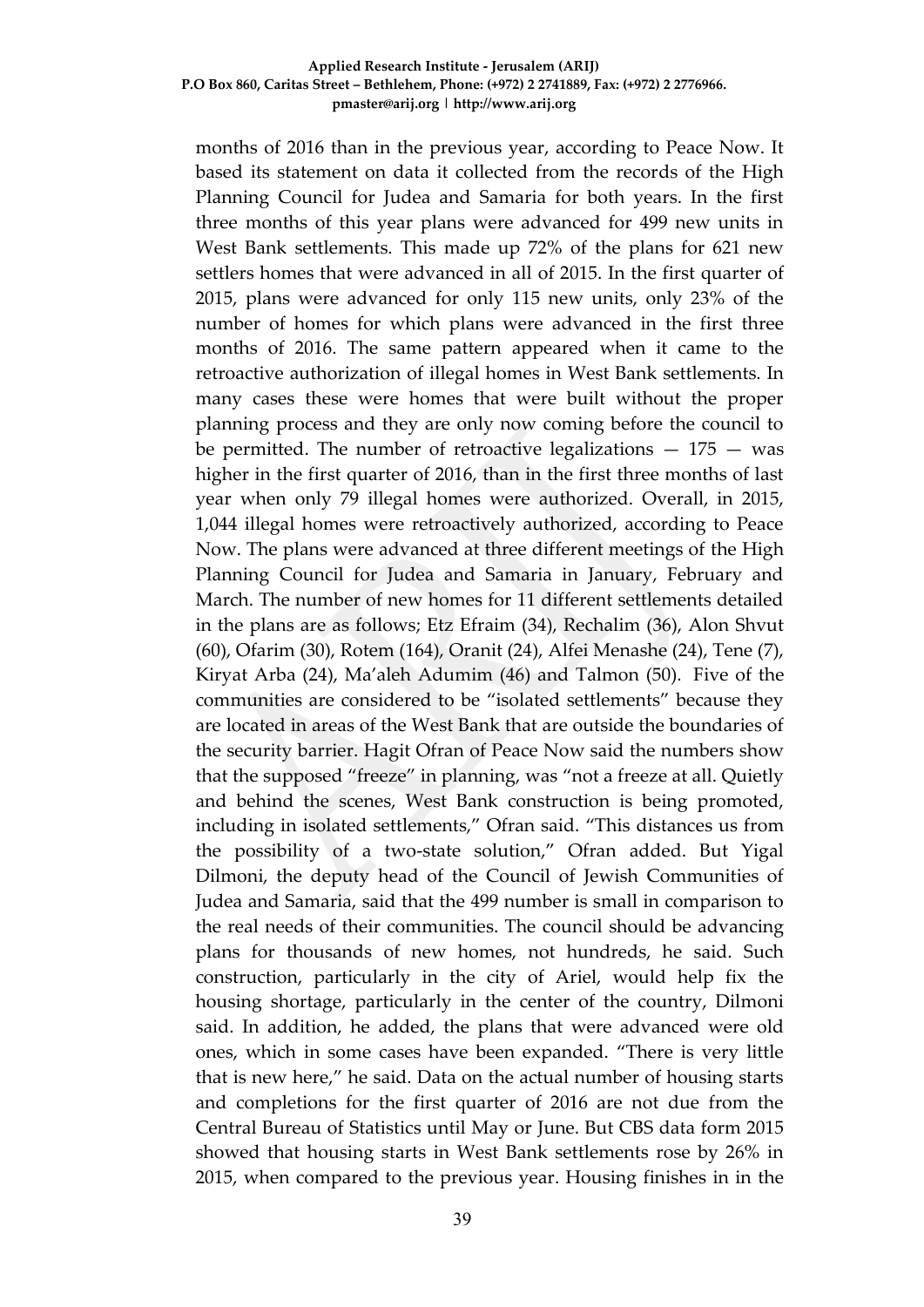settlements year went up by 25% when compared to 2015. The spike was due in large part to increased building in the five largest West Bank settlements; Mod'in Illit, Beitar Illit, Ma'aleh Adumim, Ariel and Givat Ze'ev. Building in these five communities made up 48% of the starts and 55% of the completions in West Bank settlements in 2015. Settlement activity is one of the hot button issues when it comes to the Israeli-Palestinian conflict. The Palestinians insist that it is a stumbling block to the peace process. Israel dismisses that claim and argues that the peace process would move forward if only the Palestinians would return to the negotiating table. Just last month the United Nations Human Rights Council passes a resolution that condemned settlement activity and mandated the creation of a data base for all companies located in those communities and or who do business with them. The Palestinians are in the process of preparing a United Nations Security Council resolution condemning West Bank settlement activity. [\(JPOST](http://www.jpost.com/Israel-News/Peace-Now-Pace-of-planing-for-new-settler-homes-accelerated-in-2016-450932) 12 April 2016)

• Palestinian Neighborhood, Abandoned by Jerusalem, Paves Its Own Road. Residents of Ras Khamis, located beyond the separation barrier, take matters into their own hands after years of neglect by the municipality. Despairing that the Jerusalem municipality would ever do it, residents of the Jerusalem neighborhood of Ras Khamis, next to the Shoafat refugee camp, collected money to pave themselves a new road. Ras Khamis is one of the neighborhoods around Shoafat that is within the municipal borders of Jerusalem, but beyond the separation barrier. Since completing the fence over a decade ago, the city has almost completely stopped providing services to residents. The infrastructure in the neighborhood has severely deteriorated, and the residents suffer from a lack of roads and sewage pipes, only partial water supply, partial garbage collection and other ills. In recent years, a number of youths from the area formed a local council to act on different subjects on behalf of residents. In recent months it has begun the project of paving a new road between Ras Khamis and the nearby Anata neighborhood. The residents collected some two million shekels  $($531,000)$ , and paid contractors - themselves local residents directly. The broad new road stretches two kilometers with drainage and sewage infrastructure, also paid for at their own expense, laid beneath. "Someone paid 50, another paid 100, and we did it on our own," said Jamil Sanduka, a member of the council. One resident contributed 130,000 shekels for the project. "What are we to do? You've got to live. The state tossed us out. They just keep collecting municipal taxes. So what choice do we have? To let our children grow up amid garbage"? In light of the project's success, residents began paving an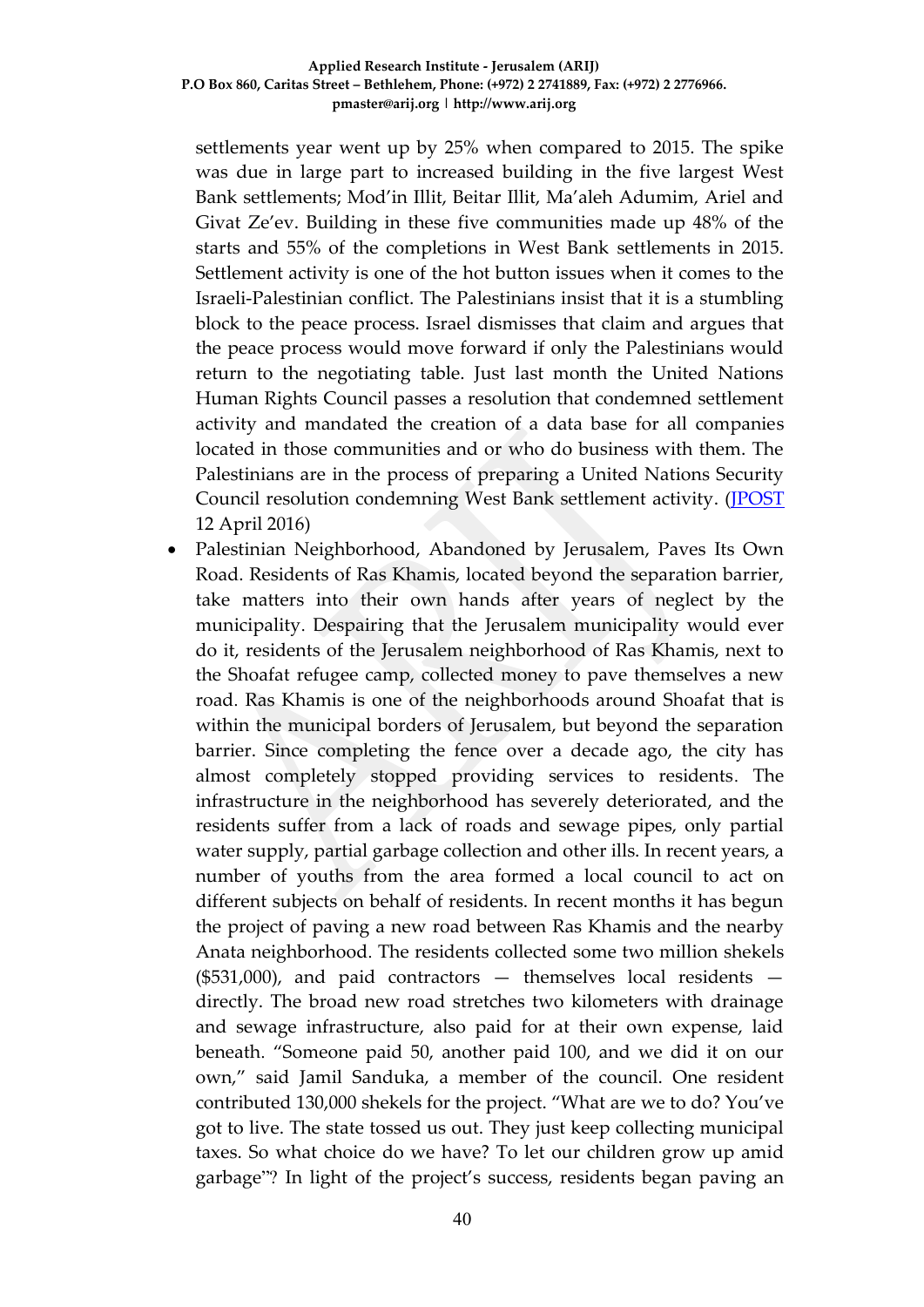additional road in the neighborhood as well as starting a project for self-collection of garbage. "The Jerusalem neighborhoods located beyond the wall have suffered for years neglect by all the municipal and governmental authorities, although they are entitled by law to all services and infrastructure," added attorney Anne Suciu of the Association for Civil Rights in Israel. "Despite the government decision a decade ago that promised that the wall's construction wound not hurt residents, in practice its commitments have remained on paper, and the residents live in inhuman conditions. The residents are forced to look after themselves because the authorities have totally shaken off this area". Half a year ago, following a petition by the Ir Amim nongovernmental organization, the Jerusalem District Court ruled that the city was obliged to quickly move forward with a plan to pave roads in Kafr Aqab, another Palestinian neighborhood located beyond the separation barrier north of Jerusalem. [\(Haaretz](http://www.haaretz.com/israel-news/.premium-1.713925) 12 April 2016)

 Prosecution Admits Secret Political Decision to Halt Palestinian Building Plan in Jerusalem Neighborhood. Admission follows petition alleging discrimination in approval granted to Jewish developers in the area but not to Palestinians. Responding to a petition against the freezing of building plans for Palestinians in southern Jerusalem, a lawyer representing the state informed the court on Thursday that a secret high-level Israeli political decision was the reason. The prosecutor offered to provide the court further information on the decision, but said it should be deemed "top secret". About six months ago, the community administration of the Beit Safafa neighborhood and the Arab Ali Sharikat construction company filed a complaint against the state and the Jerusalem municipality, claiming that while their plans for hundreds of housing units were put on hold, similar projects by Jewish contractors were approved in the same area. The case involves the development of land in the Givat Hamatos neighborhood near the southern edge of Jerusalem by a Jewish developer, and privately-owned Palestinian land for residents of adjoining Beit Safafa by Palestinian developers. The construction of housing for Jews in Givat Hamatos is considered diplomatically sensitive. A number of foreign governments have been monitoring its progress because completion of the Jewish residential project would surround the Arab neighborhood of Beit Safafa with Jewish neighborhoods, making it more difficult to divide the city along demographic lines in the event of a peace agreement with the Palestinians. Private construction by Palestinians on Palestinian-owned land, as presented by the current case, is not considered sensitive, however. The petition alleges disparities in planning approval for a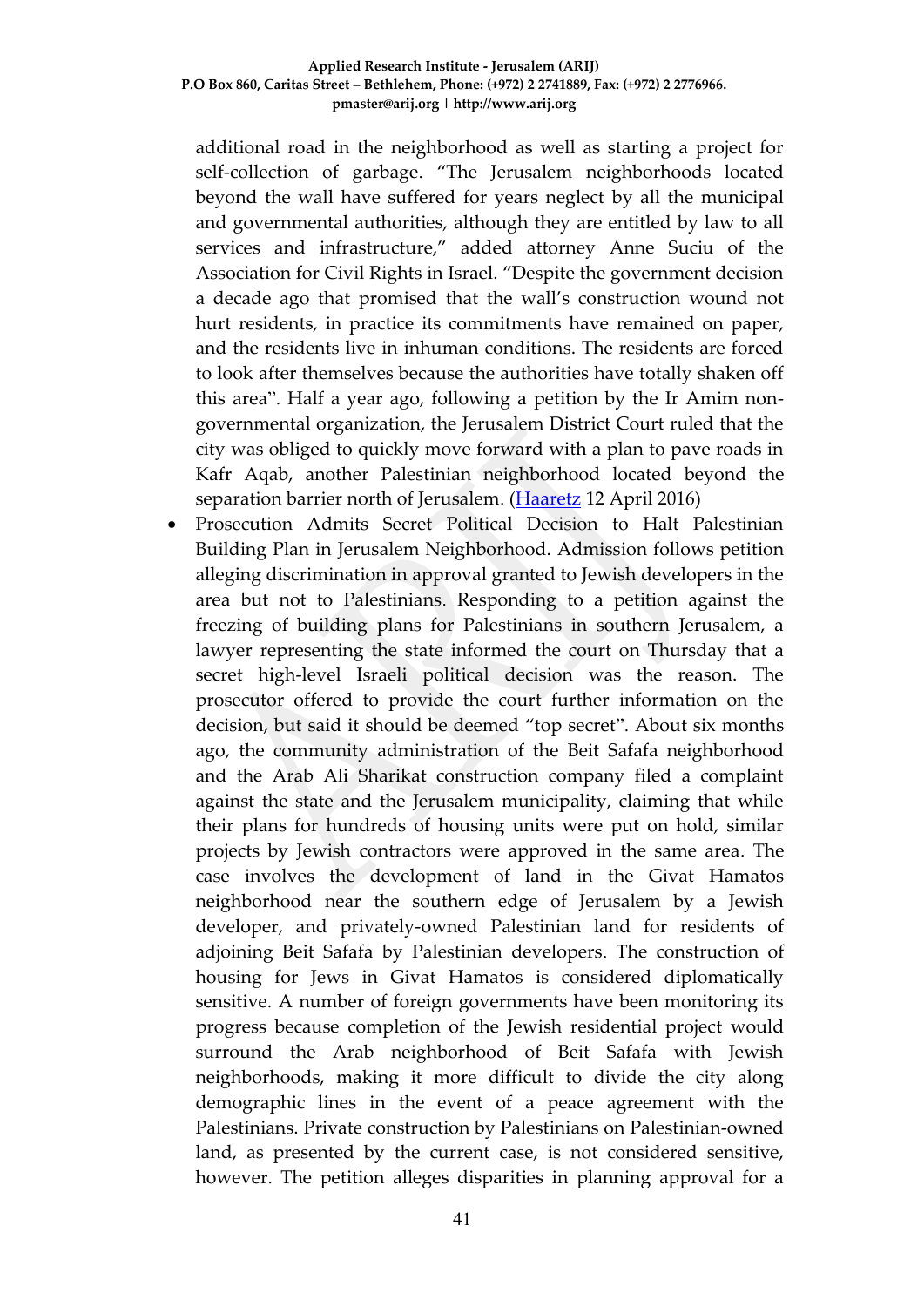plot of land at Givat Hamatos, just to the east of Beit Safafa on land owned by the Israel Land Authority and slated for development by Jewish developers, and a second on Palestinian-owned land. Both plans underwent the same approval process and were given preliminary approval at the same time three years ago. However, without any explanation, only the Jewish plan was allowed to proceed to the next step toward final approval, in which members of the public are given time to file objections to the plan. The Palestinian construction plan was put on hold. The state requested several time extensions to provide a response to the petition, until last Thursday, when it was filed. The terse, one-page response does not address the allegation of discrimination in the planning approval process, but states that the decision to halt the process of expansion into the Givat Hamatos neighborhood was made by political officials and that the reasons for it are confidential. "The matter of the petition was brought before senior political officials," the response states, and "in accordance with the position of those officials," the plans cannot be implemented at this time "for considerations entrusted to the political level". The response goes on to say that no further elaboration can be provided, but the state wishes to provide a confidential affidavit and to hold a hearing behind closed doors or without representatives of the petitioners present. The affidavit should be considered "top secret" and should be stored in a locked courthouse vault, the response noted. Mohanned Jabara, the petitioners' lawyer, said following the filing of the petition that the state has now "brazenly" admitted that political considerations are behind the disparate handling of the Jewish and Arab building plans. Jabara called the government's stance "racist" and a case of "clear discrimination". The petitioners will object to any government attempt to submit a confidential explanation for its position, he said, adding that the government's admission should be a sufficient basis for the court to rule in the petitioners' favor. [\(Haaretz](http://www.haaretz.com/israel-news/.premium-1.713661) 12 April 2016)

 Palestinian Family to Be Evicted from Its Home in Jerusalem's Old City for the Purpose of Settlement. The Jerusalem District Court denied an appeal by a Palestinian family residing in the Muslim Quarter at Jerusalem's Old City and ruled that the family has to evacuate its home by the end of June 2016. Settlers of Ateret Cohanim will take over the family's home. This was the last Palestinian family who managed to remain in a building that the settlers took over some five years ago. In July 2010, the settlers moved in to a big house near the Herod Gate at the Muslim Quarter, and called it "The Vallero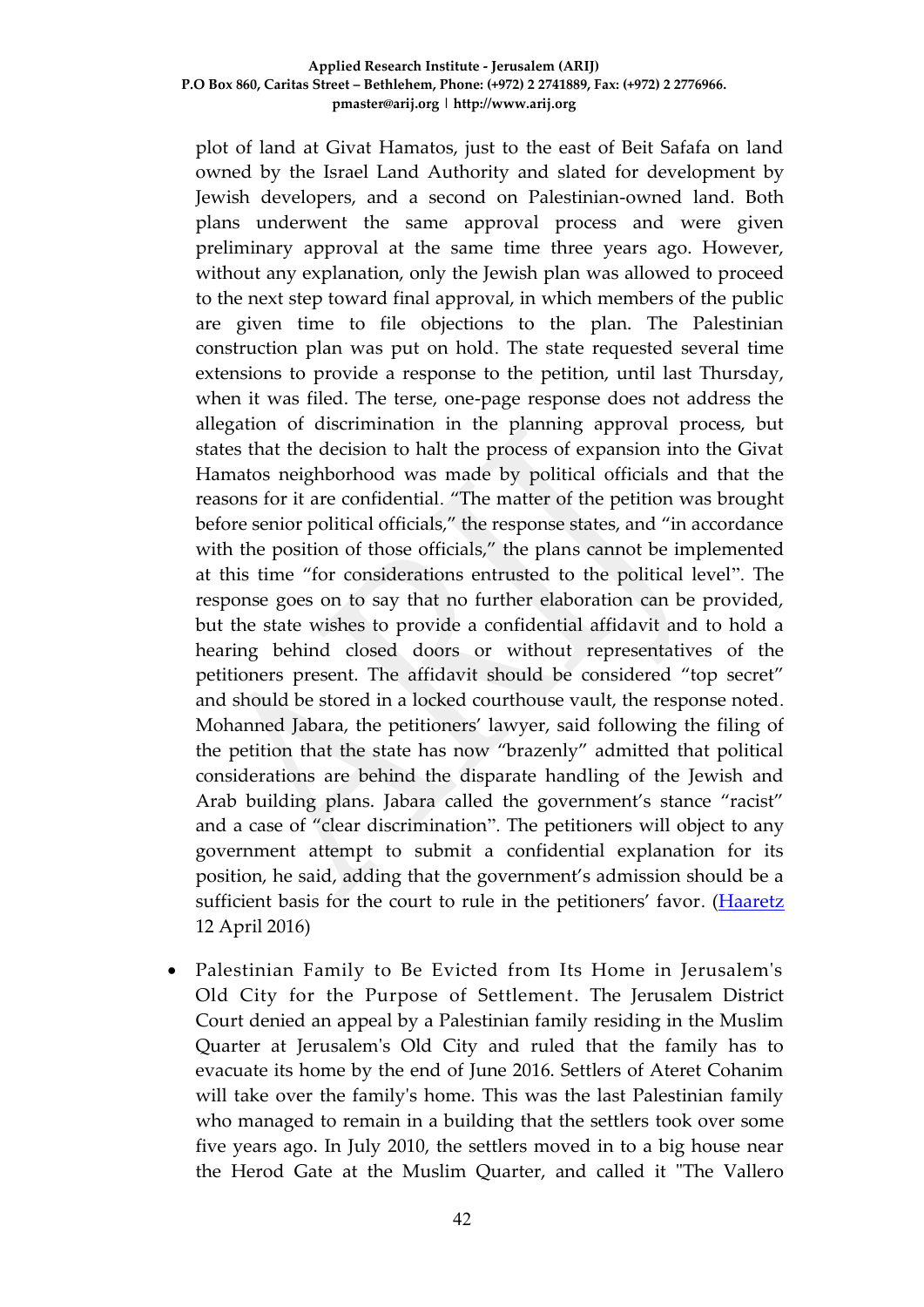House." At the time, most of the Palestinian families who lived in the house were evicted, while one family continued to live in the building, with the settlers as their new neighbors. The story of the ownership of the houses begins in the 1930s, when the Palestinian owner of the house rented it to another Palestinian who lived there for decades as a protected tenant. The grandchild of the protected tenant continued to live in the house until today. In 1990, an offshore company called "Blue Stars World Investments" bought the house from the original owner and gave it to the settlers group of Ateret Cohanim. The settlers' claim in court was that the grandchild cannot keep the status of protected tenant based on his grandfather's status. The court accepted this claim and ordered that the family will leave the house by the end of June 2016. This will complete the settlers' takeover of another big compound in the Old City's Muslim Quarter. [\(Peacenow](https://settlementwatcheastjerusalem.wordpress.com/2010/07/30/oldcityhouse/) 13 April 2016)

 Netanyahu, Ya'alon Approved Over 200 New Housing Units in Settlements, Outposts. Palestinian chief negotiator says the move, which follows more than a year-long low-key construction freeze, highlights need for UN Security Council resolution condemning settlements. Prime Minister Benjamin Netanyahu and Defense Minister Moshe Ya'alon gave their okay to move forward with the construction of hundreds of housing units in West Bank settlements, including a number in isolated outposts. Last month, the government instructed the Israeli Civil Administration's top planning board to promote new construction projects. The move follows a period of over a year of a low-key settlement construction freeze. Saeb Erekat, the Palestinians' chief negotiator, told Haaretz in response that "the latest approval of settlement construction, and the significant increase in Israeli settlement activity during 2016, should serve as a reminder to the international community of its responsibility to put an end to such crimes, and the importance of utilizing all avenues, including the United Nations Security Council, to hold Israel accountable for its continuous crimes, to end the Israeli occupation of Palestine and to honor the inalienable rights of the Palestinian people". Yossi Dagan, the head of the Samaria Regional Council, also responded. "I'm sorry to say that the news isn't news. I wish that these announcements had some truth to them, but it's only approvals for the existing situation. This is a mockery. The settlement enterprise won't be able to stand aside when its hands are being tied and it's being frozen and not allowed to grow. "I call on the government to come to its senses and fulfill the mandate for which it was established – to permit planning and construction all across Israel, including in Judea, Samaria and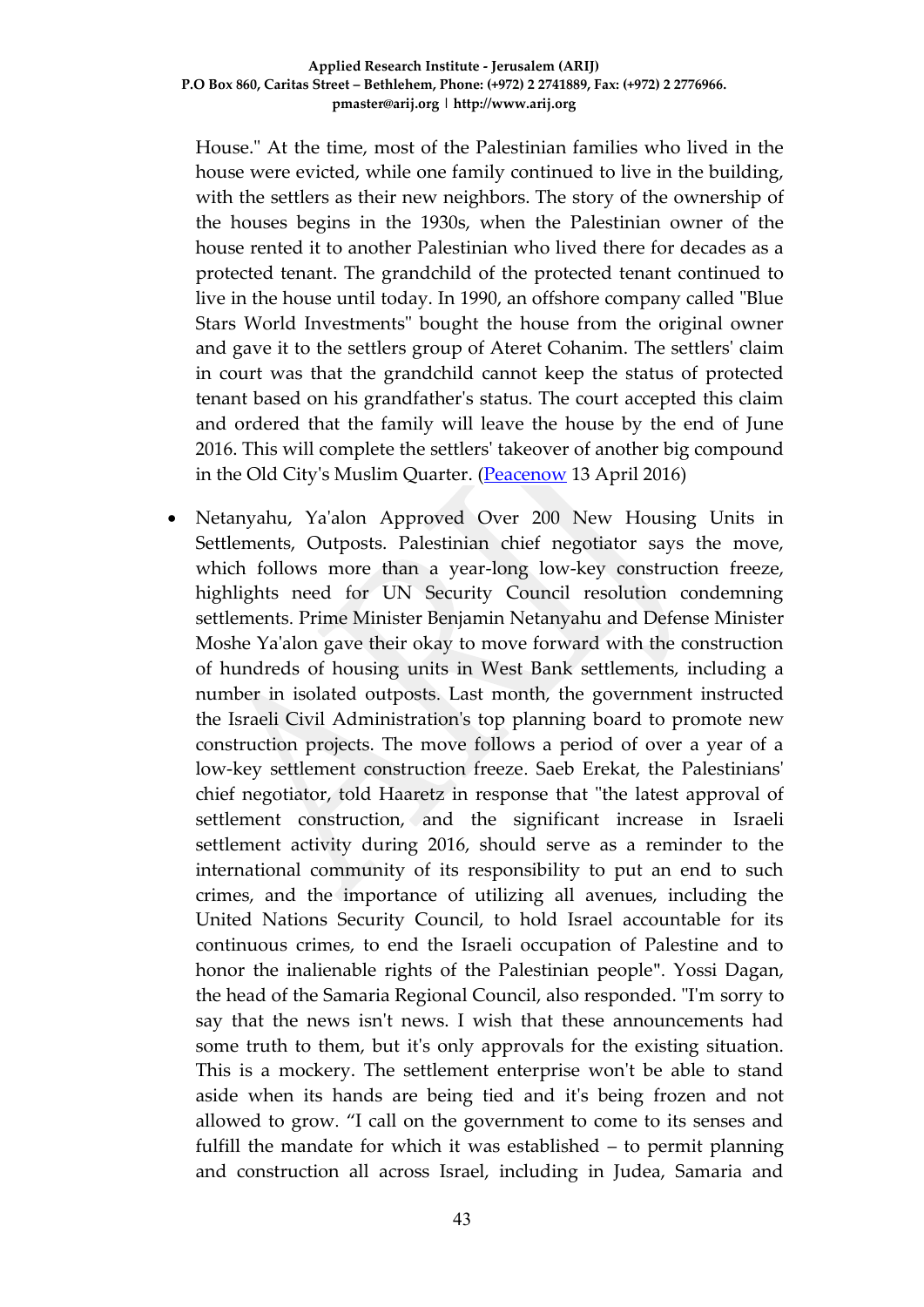Jerusalem," he added. In the Israeli settlement Har Brakha, where many Likud members live, 54 new housing units were approved for construction on an area of six dunums (about two square miles). In another settlement, Revava, the construction of 17 housing units was approved on land that has already been approved for construction in the past. In Ganei Modi'in, a settlement designated for ultra-Orthodox residents, an additional 48 housing units were approved for construction on 20 dunums (about 7 square mile). In Tekoa, an additional 34 housing units were approved as part of a compound that was already approved in the past. The expansion of Nokdim was approved also approved. In addition, an area of 69 dunams (about 24 square miles) that is currently occupied by mobile homes will be replaced by 70 housing units. In Givat Ze'ev, 76 new housing units were approved. These new housing units join the 24 units in Kiryat Arba and 98 housing units in Neriya approved last month. In January the Israeli Civil Administration's top planning board approved the construction of 153 new housing units in West Bank settlements. Over the past two years, Israel held off on promoting new construction projects in the West Bank due to Netanyahu's fear that new construction would lead the United States to hold off on vetoing resolutions against Israel in the United Nations. [\(Haaretz](http://www.haaretz.com/israel-news/.premium-1.714265) 14 April 2016)

 Israeli National news published a report in its website under the title "Rivlin receives 'Ketzaleh Report' on growth in Judea and Samaria". Follow the report as it published by the Israeli National News: "Report authored by former National Union chairman finds population in Judea and Samaria increased by 4.6% in 2015. President Reuven Rivlin on Wednesday received the "Annual Ketzaleh Report on the Development of the Settlement Enterprise in Judea and Samaria" authored by former MK Ya'akov "Ketzaleh" Katz. The president said he was happy to read about the large number of Jews living in Judea and Samaria and thanked Ketzaleh for his dedication in reporting about the increased growth in the region. According to the Ketzaleh Report, distributed annually to top state officials and ambassadors of foreign countries, the exact number of Jews living in Judea and Samaria as of December 31, 2015, was 406,302. This marks an increase of 4.6 percent over the previous year, compared to the growth in Israel as a whole which was only 1.9 percent. The report highlighted the fact that it does not include the 350,000 Jews living in Jewish neighborhoods in eastern Jerusalem, from Gilo and Armon Hanatziv to Ramot, Ramat Shlomo and Pisgat Ze'ev. This means that most of the Jewish residents of Jerusalem live beyond the "Green Line". Katz, who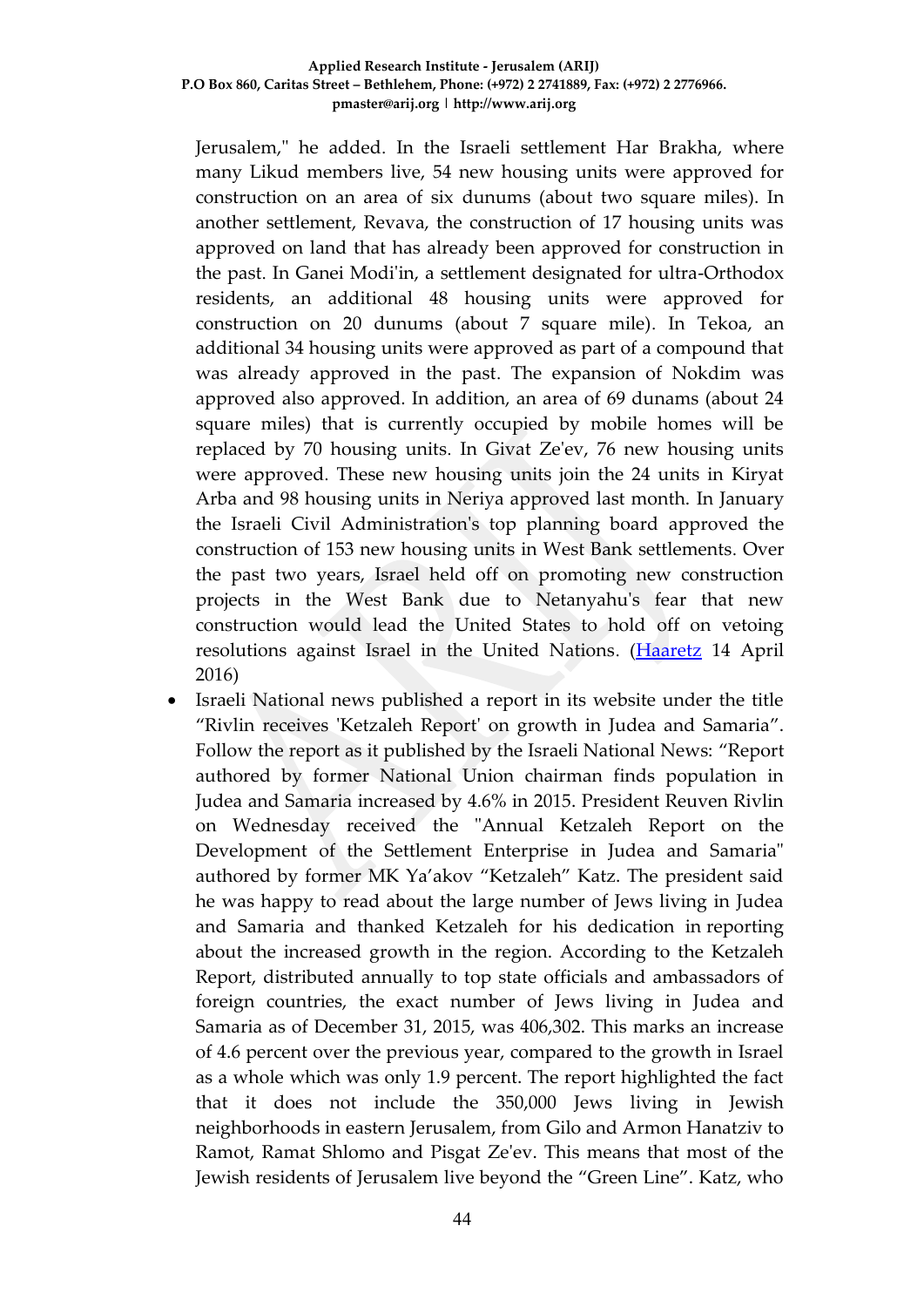served as chairman of the National Union in the 18th Knesset between 2009 and 2013, said that "today the world's nations wish to see the State of Israel as a ghetto between 13 kilometers from the Mediterranean Sea and 4-5 kilometers to the east of the Ben-Gurion Airport, and so are they all concentrated in the struggle against the communities in Judea and Samaria and the neighborhoods of eastern Jerusalem. We, the residents of the state, must understand that if the nations of the world are bothered with the living space of the State of Israel, we must concentrate on increasing the number of Jews in these areas." Surprising data in the report show that in Gush Etzion and Ma'ale Adumim the growth rate is the lowest in Judea and Samaria, even though it too exceeds the national average. During the meeting with Rivlin, which was described as successful, Ketzaleh told the president that the significance of the numbers in the report is in the fact that they help to remove from the agenda any thought and talk on the possibility of expelling hundreds of thousands of Jews from their homes in Judea and Samaria. Ketzaleh asked Rivlin, who he described as a close friend and "a moral President who is against injustices" to work to change the discourse in the country and especially in the media, where it is now legitimate to talk about the "two-state solution" when hundreds of thousands of people live in Judea and Samaria and who "are not going anywhere but will rather develop and flourish." Rivlin, who received the detailed report, thanked Ketzaleh for his years-long friendship, and promised to review the report thoroughly." ([Israeli National News](http://www.israelnationalnews.com/News/News.aspx/208210#.Vw86bvl94dV) 14 April 2016)

- An Israeli newspaper has revealed there are 415 new housing units being constructed in four settlements in Occupied Jerusalem. According to the Hebrew weekly newspaper Kol Ha'ir, Euro-Israel company is embarking on building 24 housing units on eight plots of lands in Pisgat Ze'ev settlement north of Jerusalem. Another construction company called Dona is building 72 housing units in Modi'in Illit settlement north of Jerusalem. Construction of two sixstory buildings, containing 72 units, and 13 five-story buildings, containing 180 units, are also underway in Har Homa settlement, east Jerusalem. Furthermore, preparations are being made to build 53 units in Pisgah Park project in Pisgat Ze'ev settlement, and there are 14 others being built now in another project in Ma'ale Adumim. [\(Pal Info](http://english.palinfo.com/site/pages/details.aspx?itemid=78162) 23 April 2016)
- Israeli Right-wing group (Women in Green) put a number of stickers at the entrance of Palestinian towns, villages and roads in the West Bank, called the Israeli settlers living in the Israeli settlements to storm the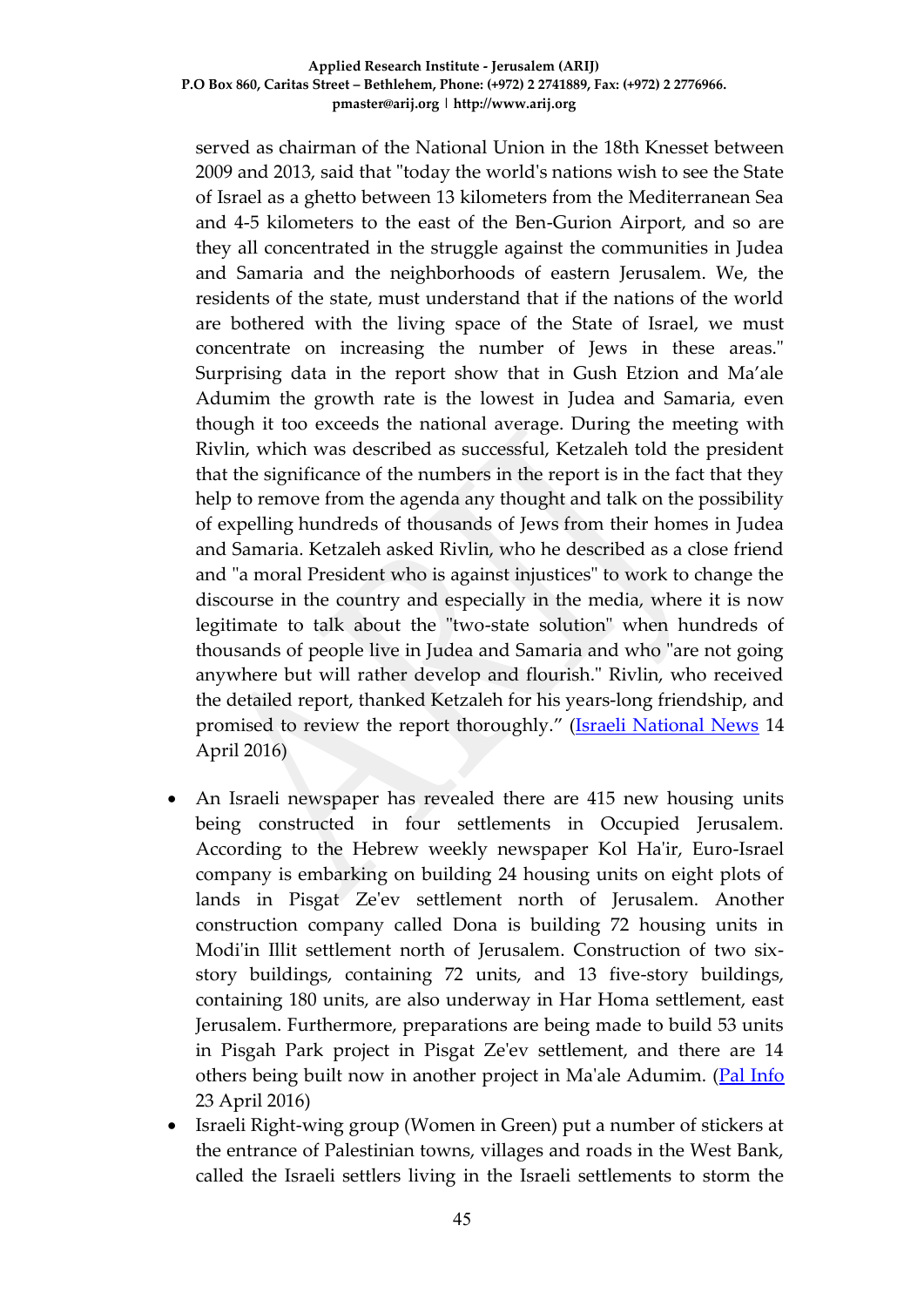Area classified as Area "A" (according to Oslo Agreement, 1995). (Al-Quds 26 April 2016)

 **Right-wing politicians call to annex Judea and Samaria. "We have to connect Judea and Samaria to the State of Israel. We have returned to our land, so that we will never again have to leave it," says Bayit**  Yehudi MK. Right-wing politicians visiting Hebron on Monday called on Prime Minister Benjamin Netanyahu to annex Judea and Samaria and throw his full-fledged support behind the city's small Jewish community. "We have to impose Israeli law in Judea and Samaria," said Deputy Defense Minister Eli Ben-Dahan (Bayit Yehudi). The upcoming 50th anniversary of the Six Day War is an opportunity to raise the ante with respect to settlements in Judea and Samaria, he said. "We have to connect Judea and Samaria to the State of Israel. We have returned to our land, so that we will never again have to leave it," Ben-Dahan said. He was one of more than a dozen speakers at a Passover ceremony held in front of the Cave of the Patriarchs in Hebron on Monday. Thousands of visitors were shuttled into the city so they could attend the event, which included live musical performances, tours of Jewish areas around the city and food vendors offering popcorn and cotton candy. Likud MK Oren Hazan urged Netanyahu to allow more Jews to move into the city, whose small community numbers around 800 people. They live in four small apartment complexes, in a tiny area of the West Bank city. According to the Palestinian Bureau of Statistics, some 215,452 Palestinians live in the city, 80% of which is under the control of the Palestinian Authority. The remaining 20%, that include the Jewish areas of the city and the Cave of the Patriarchs, is under Israeli military control. The Jewish community has recently purchased two additional buildings and is waiting for the Defense Ministry to allow them to move in, Hazan told the crowd that had gathered to hear him. [\(JPOST](http://www.jpost.com/Arab-Israeli-Conflict/Right-wing-politicians-call-to-annex-Judea-and-Samaria-452305) 26 April 2016)